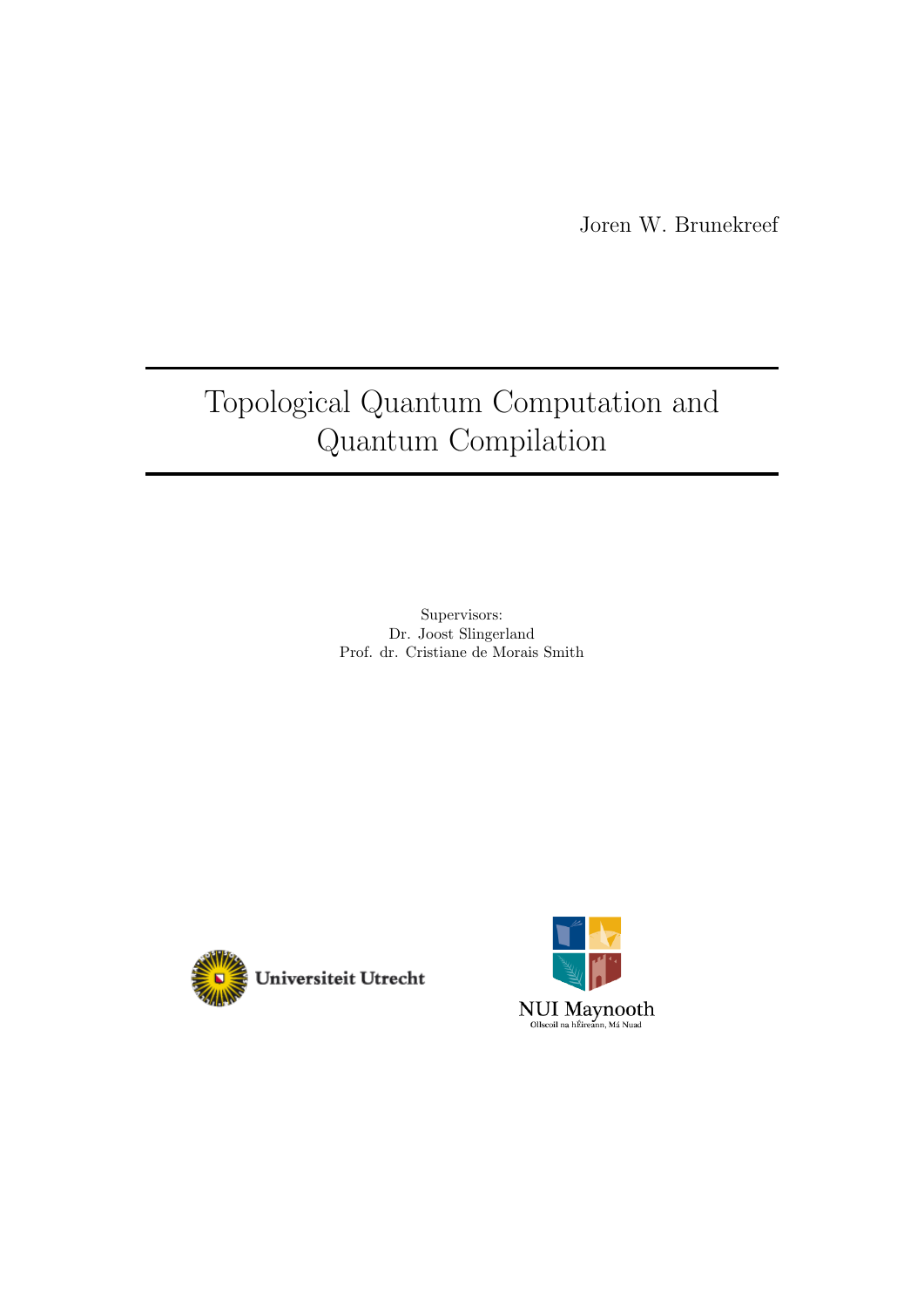#### Abstract

A central problem in realizing universal quantum computers is dealing with decoherence effects, which can destroy the vulnerable quantum states present in the internal registers. Several schemes have been developed that provide resistance to decoherence, leading to theories of fault-tolerant quantum computation. One such scheme is the theory of topological quantum computation, which encodes qubit states in robust topological properties of certain quantum systems. However, fault-tolerant theories typically only provide a finite set of primitive gates, from which we must then form approximations to arbitrary quantum gates. The Solovay-Kitaev algorithm describes a procedure for accomplishing this, and proves that the number of primitive gates required to approximate an arbitrary gate is only polylogarithmic in the desired degree of accuracy. In this thesis, we first outline the basic theory of quantum computation. Secondly, we describe the general problem of quantum compilation, list several possible strategies for relevant optimizations, and outline a proof of the Solovay-Kitaev theorem. Next, we give an introduction to the theory of topological quantum computation by anyons, with special focus on Fibonacci-anyons. Finally, we list some numerical results of an implementation of the Solovay-Kitaev algorithm when applied to a Fibonacci-anyon model and analyze the performance gains obtained through applications of the proposed optimizations.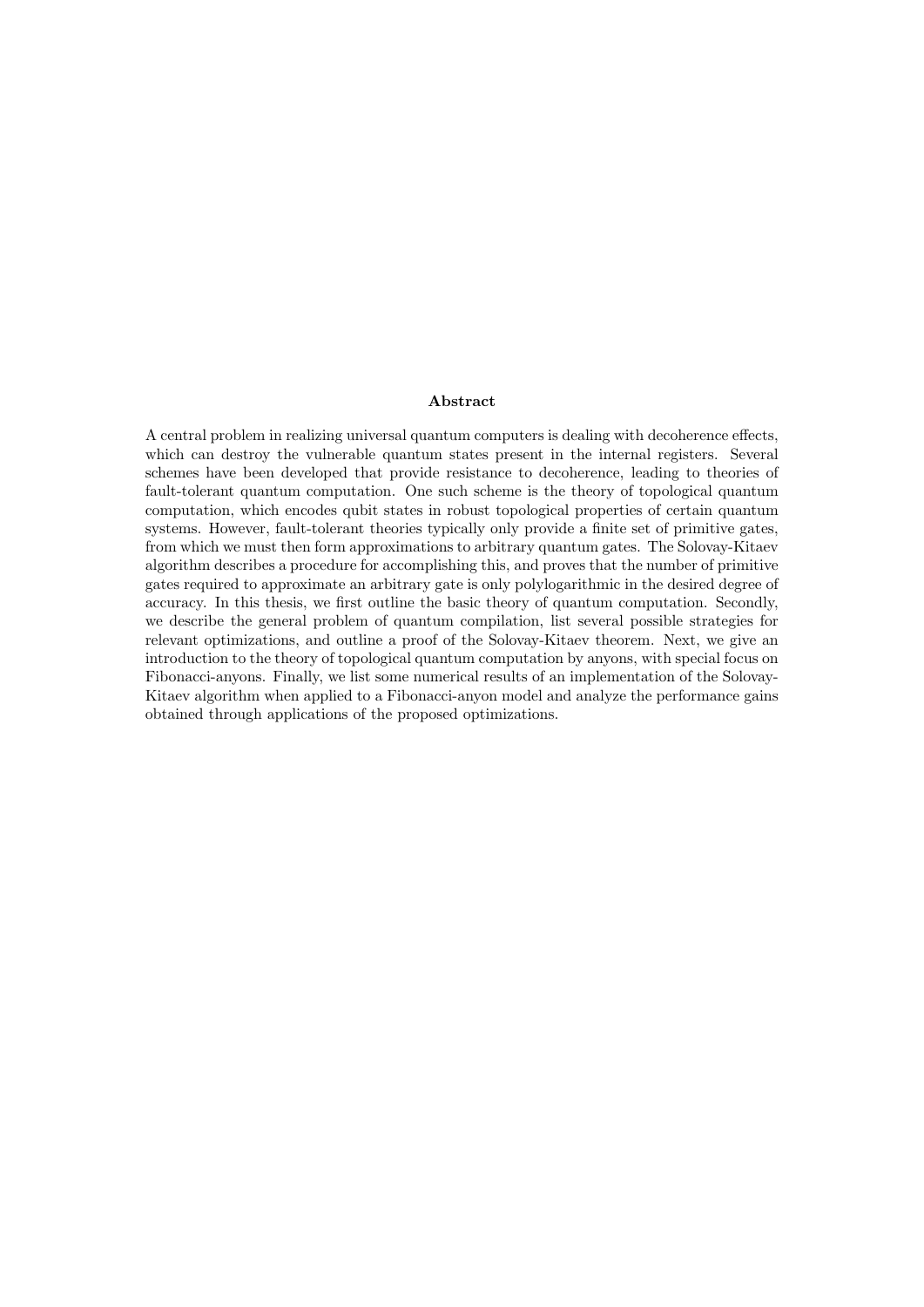# **Contents**

|          |     | Introduction                                                                                        | 3                       |
|----------|-----|-----------------------------------------------------------------------------------------------------|-------------------------|
| 1        |     | Quantum computation                                                                                 | $\overline{\mathbf{4}}$ |
|          | 1.1 |                                                                                                     | $\overline{4}$          |
|          |     | Visual representation of a single qubit state $\ldots \ldots \ldots \ldots \ldots \ldots$<br>1.1.1  | $\overline{4}$          |
|          |     | 1.1.2                                                                                               | $\overline{5}$          |
|          | 1.2 |                                                                                                     | 6                       |
|          |     | 1.2.1                                                                                               | $\,6$                   |
|          |     | 1.2.2                                                                                               | $\overline{7}$          |
|          | 1.3 |                                                                                                     | 9                       |
| $\bf{2}$ |     | Quantum compilation                                                                                 | 10                      |
|          | 2.1 |                                                                                                     | 10                      |
|          | 2.2 | Fault-tolerant quantum computation $\ldots \ldots \ldots \ldots \ldots \ldots \ldots \ldots \ldots$ | 10                      |
|          | 2.3 | Error in quantum gate approximations $\ldots \ldots \ldots \ldots \ldots \ldots \ldots \ldots$      | 11                      |
|          | 2.4 |                                                                                                     | 12                      |
|          | 2.5 |                                                                                                     | 13                      |
|          |     | 2.5.1                                                                                               | 14                      |
|          | 2.6 |                                                                                                     | 15                      |
|          |     | 2.6.1                                                                                               | 15                      |
| 3        |     | Topological Quantum Computation                                                                     | 17                      |
|          | 3.1 |                                                                                                     | 17                      |
|          |     | 3.1.1                                                                                               | 18                      |
|          |     | 3.1.2<br>Exchange statistics in two dimensions $\ldots \ldots \ldots \ldots \ldots \ldots$          | 19                      |
|          | 3.2 |                                                                                                     | 20                      |
|          | 3.3 |                                                                                                     | 21                      |
|          | 3.4 |                                                                                                     | 22                      |
|          |     | 3.4.1                                                                                               | 24                      |
|          |     |                                                                                                     |                         |
| 4        |     | Results of computational analysis                                                                   | 26                      |
|          | 4.1 |                                                                                                     | 26                      |
|          |     | 4.1.1                                                                                               | 27                      |
|          | 4.2 |                                                                                                     | 27                      |
|          | 4.3 |                                                                                                     | 29                      |
|          | 4.4 |                                                                                                     | 30                      |
|          |     | A Description of computational tools                                                                | 34                      |
|          |     |                                                                                                     | 34                      |
|          |     |                                                                                                     | 35                      |
|          |     |                                                                                                     | 35                      |
|          |     |                                                                                                     | 35                      |
|          |     |                                                                                                     | 35                      |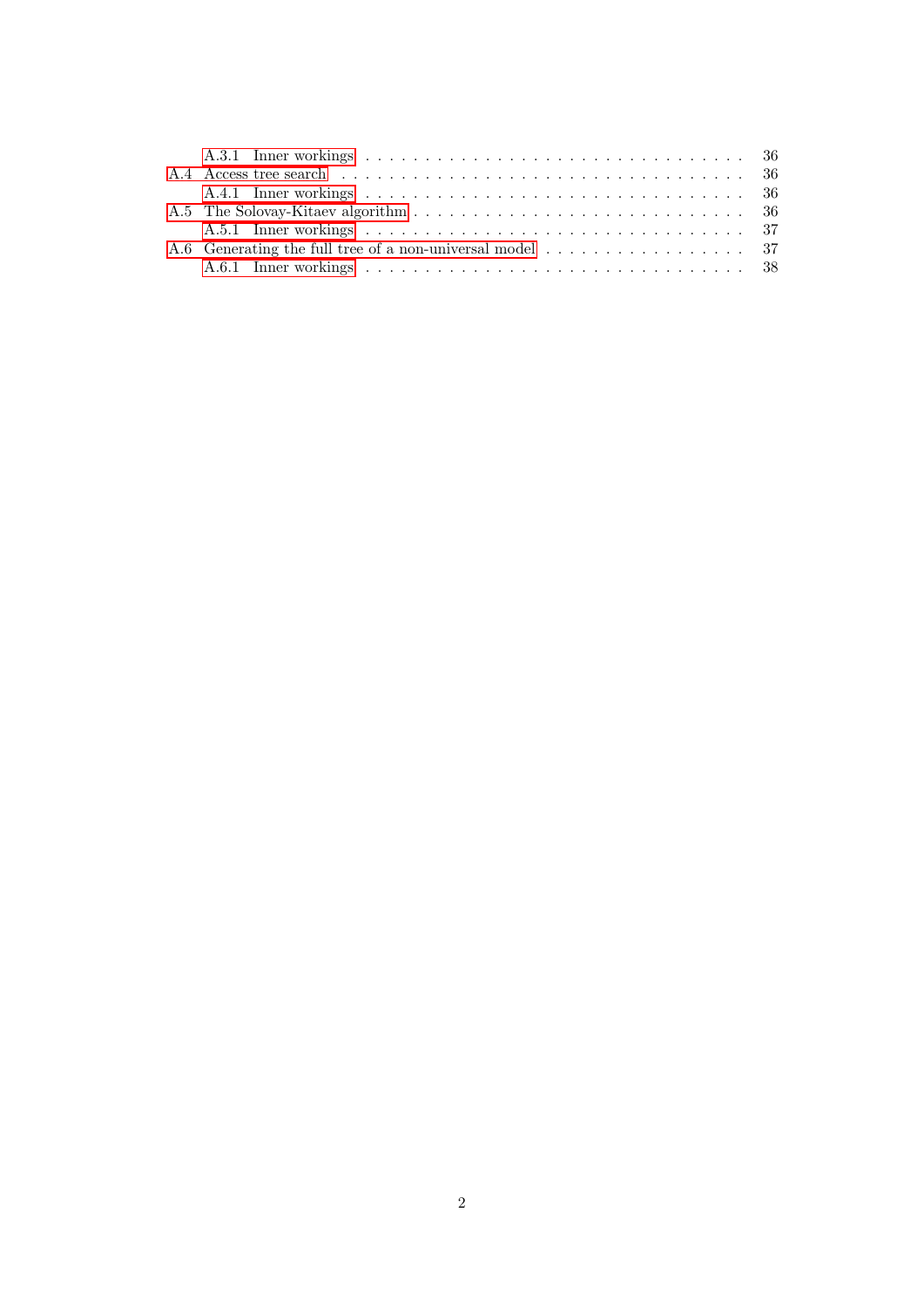# Introduction

<span id="page-4-0"></span>Very interesting theory - it makes no sense at all. - Groucho Marx

Many great minds have, at some point, struggled to come to terms with the counter-intuitive predictions made by quantum theory. Its laws simply seem so far off from what we experience in our daily lives, that it might initially seem absurd to replace the clean and intuitive picture of classical mechanics by its unwieldy quantum counterpart. Our everyday experiences suggest that objects are always in a definite state - for example, we are either home or at work, either dead or alive, and either sitting or standing. In the realms of quantum mechanics, however, this need not be the case: on tiny scales, objects can be in multiple states at once. That is, up to the point that we actually try to determine which of these states it is in - upon measurement, its so-called superposition will disappear and we find only one of the possible 'classical' states. Even though this might sound more like magic than science, it turns out that quantum mechanics is by far the most accurate theory in all of contemporary physics. It is nearly impossible to grasp its intricacies on an intuitive level, but the mathematical framework that physicists have built for it over the years is rigorous and firm.

Over the years, physicists started wondering whether it might be possible to tap into this 'hidden' world and harness some of the powers that drive it. This led to the creation of the theory of quantum computation, where the classical ideas of computation are extended to make use of quantum physics. It turns out that this new paradigm seems to be significantly more powerful than the classical models of computation that we are used to. For example, Grover's quantum search algorithm allows one to perform a full search over a hundred drawers, by only inspecting ten. However, while ordinary computers are fairly easy to construct, building a physical realization of a quantum computer brings a whole host of new challenges. The most demanding of these is the problem of decoherence, which causes quantum superpositions to be lost through nearly unavoidable interactions with the environment. A remedy to this has been proposed in the form of topological quantum computation, in which we stretch our imagination even further and perform quantum computing operations by essentially braiding the histories of quasi-particles in a two-dimensional environment. Such a system would effectively do away with almost all of the decoherence-related difficulties, with one downside - the physical implementation of a topological quantum computer still seems years away.

This thesis aims to discuss the contemporary understanding of topological quantum computers, and the additional mathematical machinery needed to implement arbitrary quantum algorithms on such a machine. As stated before, intuition is already of little use from early on, so the focus is mainly on the mathematical constructs on which the theory is based. It has even been said that the highest level of understanding quantum mechanics is knowing how to use the mathematical machinery, and not worrying about the seemingly unnatural conclusions you obtain along the way.

The paradox is only a conflict between reality and your feeling what reality ought to be.

- Richard Feynman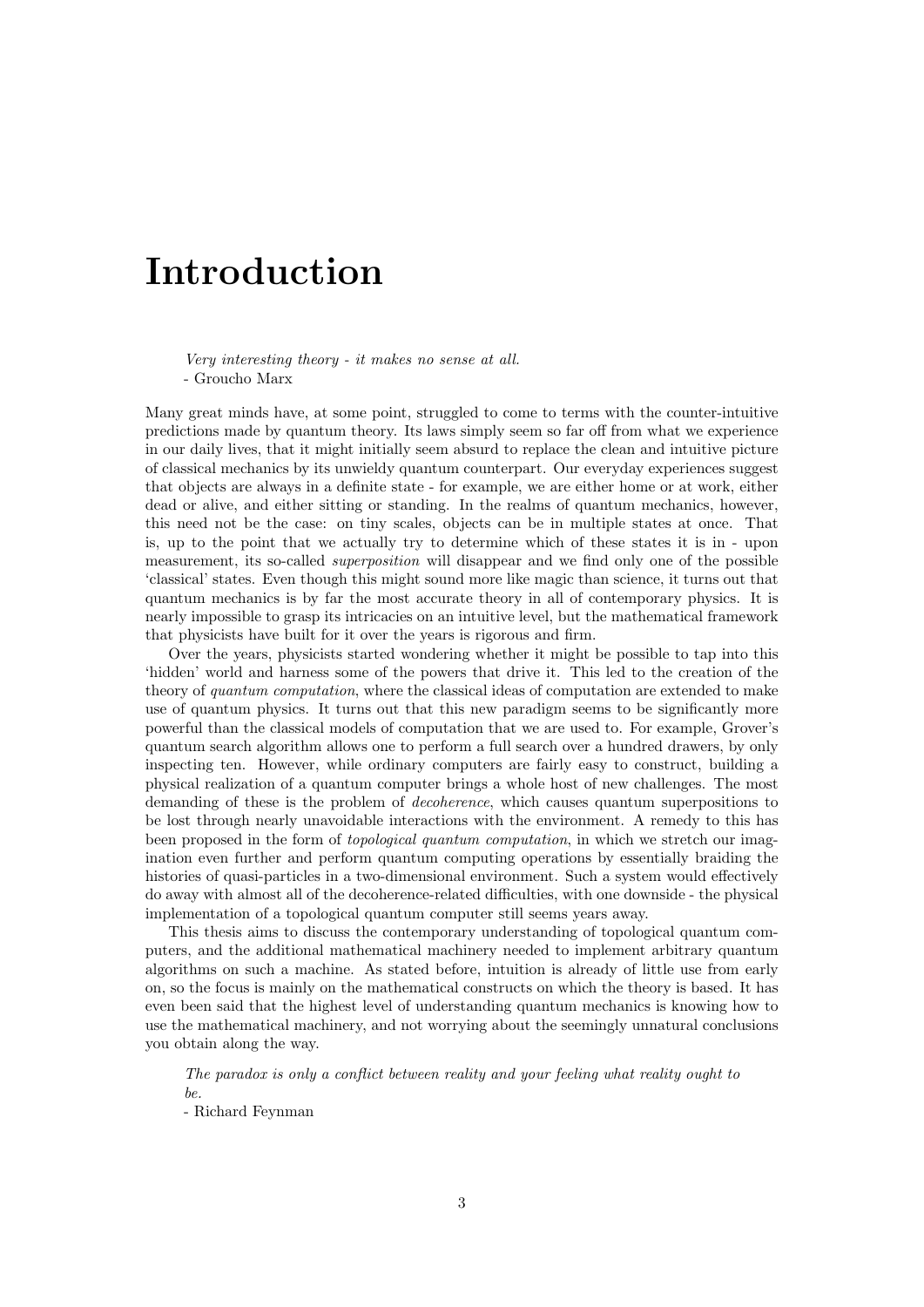# <span id="page-5-0"></span>Chapter 1

# Quantum computation

## <span id="page-5-1"></span>1.1 Qubits

We first present a basic introduction to the theory of quantum computation. A more complete and detailed discussion can be found in [\[1\]](#page-40-0) or [\[2\]](#page-40-1).

In classical computation, the fundamental unit of information is called a *bit*. A bit can take on two distinct states - usually denoted 0 and 1. In quantum computation, the equivalent of a bit is called a *qubit*. The states corresponding to 0 and 1 could be denoted  $|0\rangle$  and  $|1\rangle$  in 'qubit terminology' and are examples of so-called basis states - orthogonal quantum states that can be mapped to some observable.

However, these two states are merely two of the possible options in the infinite amount of available qubit states: qubits, obeying the laws of quantum mechanics, can take on any linear combination of states. We generally call such a linear combination a superposition. In Dirac notation, we write the state of such a qubit in superposition as

<span id="page-5-3"></span>
$$
|\psi\rangle = \alpha|0\rangle + \beta|1\rangle \tag{1.1}
$$

Here  $\alpha$  and  $\beta$  are the entries of a unit vector in a two-dimensional complex vector space (which is also a two-dimensional Hilbert space). More simply put,  $\alpha$  and  $\beta$  are complex numbers satisfying  $|\alpha|^2 + |\beta|^2 = 1$ . This so-called normalization constraint has its roots in basic quantum mechanics, and the reason for it will soon become apparent.

So far, it seems that such a qubit is infinitely more potent than a classical bit: there is, after all, an infinite amount of complex numbers  $\alpha$ ,  $\beta$  that satisfy the normalization constraint. Naively, one would say that it is now possible to encode an arbitrary amount of information in the decimal expansion of one of these two parameters. However, this is where quantum mechanics stops cooperating. When one *measures* a qubit (in the  $|0\rangle, |1\rangle$ -basis), the result is merely 0 or 1 - the quantum mechanical wave function collapses and leaves the qubit in one of two states  $|0\rangle, |1\rangle$ .

This is the point where the parameters  $\alpha$  and  $\beta$  come in: when a qubit in the state [\(1.1\)](#page-5-3) is measured, the result is 0 with probability  $|\alpha|^2$  and 1 with probability  $|\beta|^2$ . This is also the motivation for the normalization constraint: the sum of all probabilities must equal 1. We call the complex numbers  $\alpha, \beta$  the probability amplitudes associated with a specific state.

#### <span id="page-5-2"></span>1.1.1 Visual representation of a single qubit state

In order to comfortably visualize the state of a qubit, we first make a few observations. Firstly, all qubit states are unit vectors in a two-dimensional complex vector space, which means we can 'portray' it in a four-dimensional Euclidean space. Secondly, we point out that we can multiply a qubit state by a so-called *global phase factor*  $e^{i\gamma}$  ( $\gamma \in \mathbb{R}$ ) without changing its observable properties - after all,  $|e^{i\gamma}\alpha|$  $2^2 = |\alpha|^2$ , so the probability of measuring a qubit in one of its two basis states is unchanged. Thirdly, the normalization constraint allows us to write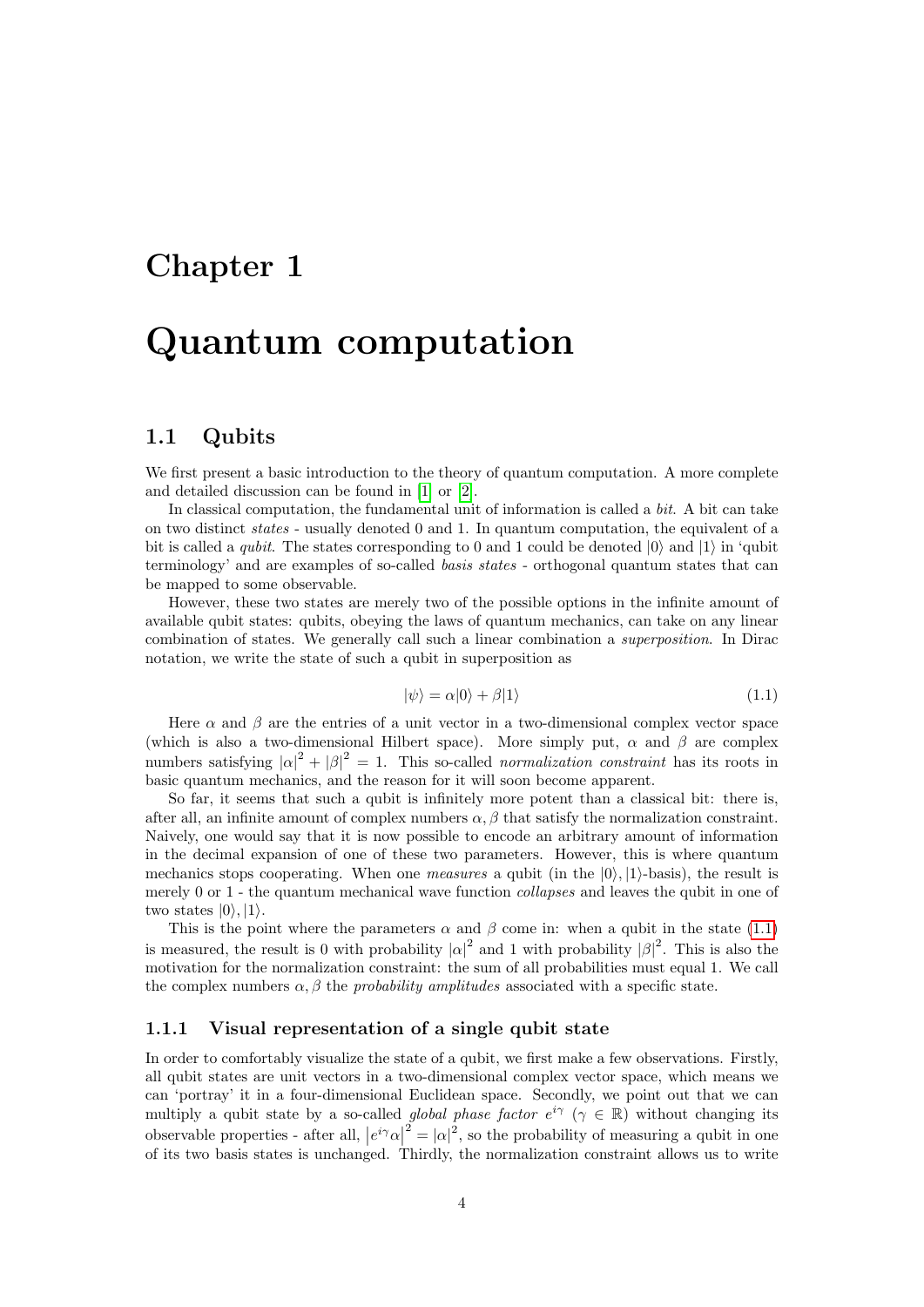$\alpha = \cos \frac{\theta}{2}, \beta = e^{i\varphi} \sin \frac{\theta}{2}$  (this expression may seem arbitrary at first, but it will soon make perfect sense).

Putting all this together, we arrive at a new expression for the state of a qubit:

$$
|\psi\rangle = e^{i\gamma} \left( \cos \frac{\theta}{2} |0\rangle + e^{i\varphi} \sin \frac{\theta}{2} |1\rangle \right)
$$
 (1.2)

This expression is more complicated on first sight, but it actually allows us to picture the state in three dimensions. Since the global phase factor is irrelevant for our purposes, we can 'peel off' one dimension of the state space and view the state as a unit vector in threedimensional Euclidean space, which is a point on the familiar 2-sphere. The angles  $\theta$  and  $\varphi$ serve to describe the exact position of the point on the sphere. This (partial) visualization of the qubit state space is often called the Bloch sphere, after physicist Felix Bloch.



Figure 1.1: Bloch sphere visualization of a single qubit state.

#### <span id="page-6-0"></span>1.1.2 Multiple qubits

When one has access to multiple bits, more information can be encoded. Since the possible values of a bit form the space  $\{0, 1\}$ , the space of possible values of an *n*-bit system is equal to the Cartesian product  $\{0,1\}^n$ , which has cardinality  $2^n$ . For example, a 2-bit system could be in one of the states 00, 01, 10 or 11.

For qubits, the situation is different. A 2-qubit system would have  $|00\rangle, |01\rangle, |10\rangle,$  and  $|11\rangle$ as possible basis states. The general state of a 2-qubit system can therefore be written in the form

$$
|\varphi\rangle = \alpha_{00}|00\rangle + \alpha_{01}|01\rangle + \alpha_{10}|10\rangle + \alpha_{11}|11\rangle \tag{1.3}
$$

Again, the four probability amplitudes must satisfy the normalization constraint:  $|\alpha_{00}|^2$  +  $|\alpha_{01}|^2 + |\alpha_{10}|^2 + |\alpha_{11}|^2 = 1.$ 

Now suppose we start out with two 'separate' qubits in the states  $|\varphi\rangle = (\alpha_0|0\rangle + \beta_0|1\rangle)$  and  $|\psi\rangle = (\alpha_1|0\rangle + \beta_1|1\rangle)$  respectively. We can now write their aggregate state as follows:

$$
|\varphi\rangle \otimes |\psi\rangle = \alpha_0 \alpha_1 |00\rangle + \alpha_0 \beta_1 |01\rangle + \beta_0 \alpha_1 |10\rangle + \beta_0 \beta_1 |11\rangle
$$

We call the state  $|\varphi\rangle \otimes |\psi\rangle$  the tensor product state of the states  $|\varphi\rangle$  and  $|\psi\rangle$ . Obviously, the state of an n-qubit system is therefore described by a vector in the tensor product space of the single qubit two-dimensional complex Hilbert spaces. This tensor product space is again a complex Hilbert space, now of dimension  $2^n$ .

While one can always describe the joint state of multiple qubits in this tensor product space, the converse is generally false: most unit vectors in the  $2<sup>n</sup>$  dimensional complex Hilbert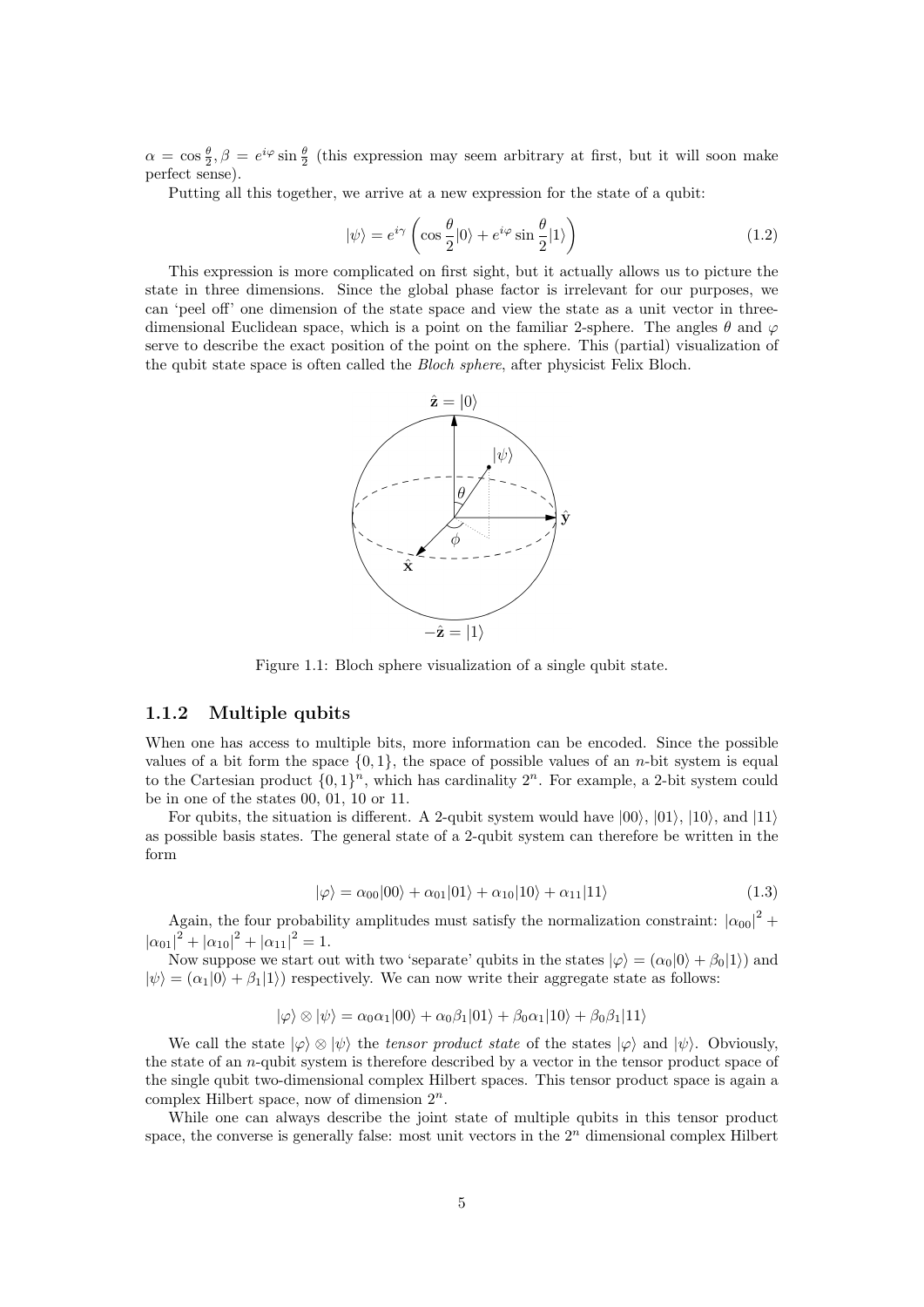space cannot be decomposed into n two-dimensional unit vectors with respect to the tensor product. Take, for example, the state

$$
|\varphi^+\rangle=\frac{1}{\sqrt{2}}\left(|00\rangle+|11\rangle\right)
$$

It is simple to show that this state cannot be written as the tensor product of two single qubits. We call this type of state an *entangled* state. Entanglement is a key element of the theory of quantum information - an important example of its applications is the phenomenon of quantum teleportation [\[3\]](#page-40-2).

#### <span id="page-7-0"></span>1.2 Qubit operations

Operations on classical bits are performed by applying logic gates, which take a collection of bits as input and produce a (possibly different) amount of output bits. In quantum computation, we employ a similar notion of logic gate, which we call a *quantum gate*. However, we have to make slight changes to the original framework: while classical logic gates are fully specified by their so-called truth table, this does not hold for their quantum counterpart.

Take, for example, the classical NOT gate. Its truth table is as follows:

$$
\begin{array}{c|c}\n\text{input} & \text{output} \\
\hline\n0 & 1 \\
1 & 0\n\end{array}
$$

Table 1.1: Truth table for a classical NOT gate

However, in order to apply this gate to a qubit, we have to take into account that such a qubit can also be in a superposition of  $|0\rangle$  and  $|1\rangle$ . A good candidate for the quantum NOT gate would be a gate that 'exchanges' the probability amplitudes, so that it would send the state [\(1.1\)](#page-5-3) to  $\beta|0\rangle + \alpha|1\rangle$ . It turns out that this is indeed a consistent extension of the classical NOT operation to the world of quantum information.

#### <span id="page-7-1"></span>1.2.1 Quantum gate matrices

In the previous sections, we have described that the state of a qubit (or an n-qubit system) is described by a unit vector in a  $2<sup>n</sup>$ -dimensional complex Hilbert space. Since we can linearly transform vectors through multiplying them by matrices, it is reasonable to describe operations on qubits by matrices that preserve the norm of the vectors they act on. In the circuit model of quantum computation, these matrices are known as quantum gates. It turns out that the exact family of gates we need for expressing operations on *n*-qubit states is the set of  $2^n \times 2^n$ unitary matrices, which are precisely the matrices U for which  $U^{\dagger}U = I$ , with  $U^{\dagger}$  being the Hermitian adjoint ( $=$  conjugate transpose) of U.

Here we see another hint of the richness of quantum computation: while there are only four possible operations on a single classical bit (the identity, the NOT gate, and the two irreversible operations  $x \to 0$  and  $x \to 1$ ), we now have a continuum of unitary matrices that all constitute a valid single-qubit operation.

Three of the most important quantum gates are the *Pauli gates*, defined as

$$
X \equiv \left( \begin{array}{cc} 0 & 1 \\ 1 & 0 \end{array} \right) \quad Y \equiv \left( \begin{array}{cc} 0 & -i \\ i & 0 \end{array} \right) \quad Z \equiv \left( \begin{array}{cc} 1 & 0 \\ 0 & -1 \end{array} \right) \tag{1.4}
$$

Upon closer inspection, we see that the Pauli- $X$  gate is precisely the quantum version of the NOT gate we described earlier. Another frequently used gate can be obtained by adding the X and Z gates together (and renormalizing to obtain a unitary matrix), producing the Hadamard gate: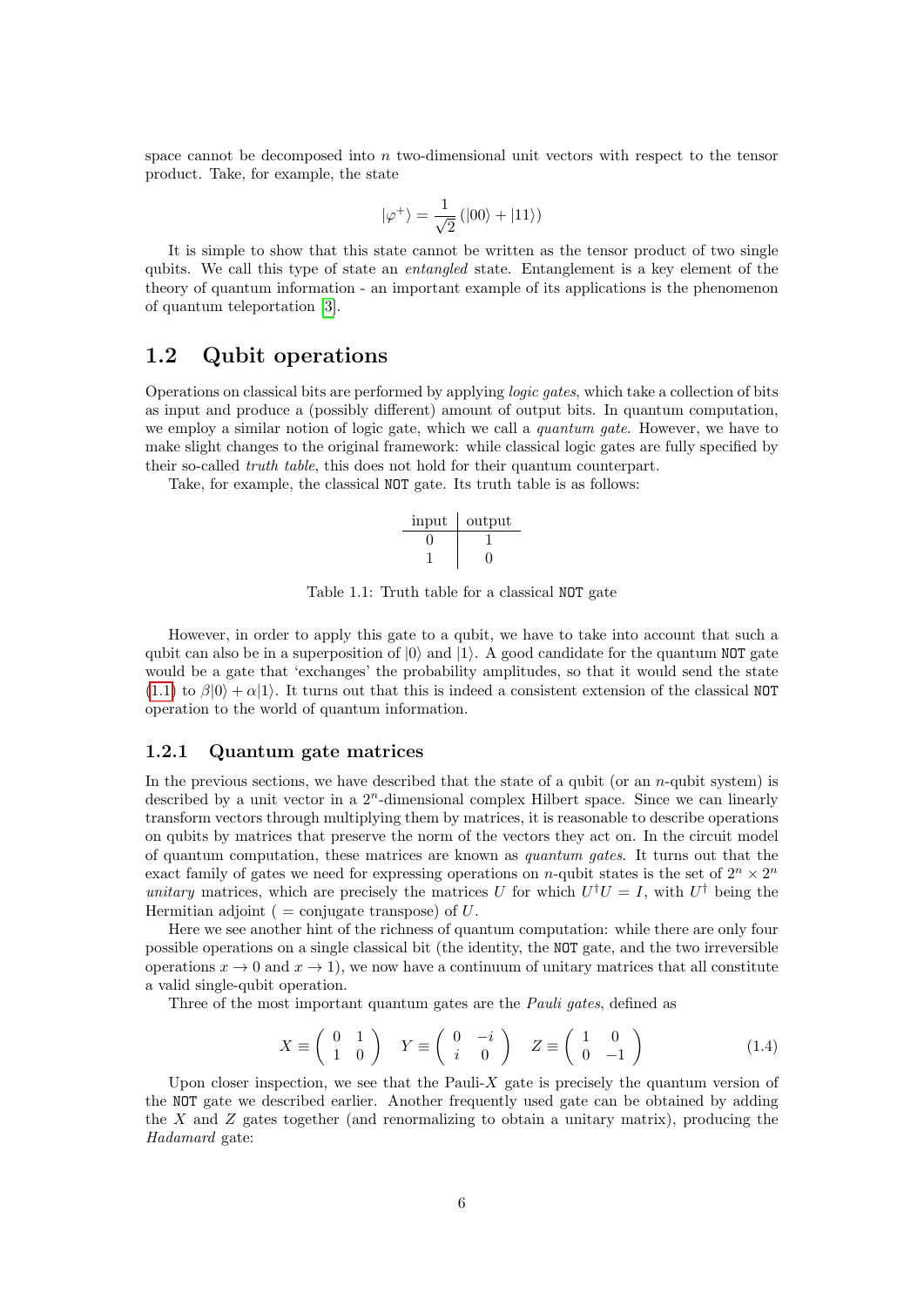$$
H \equiv \frac{X + Z}{\sqrt{2}} = \frac{1}{\sqrt{2}} \begin{pmatrix} 1 & 1 \\ 1 & -1 \end{pmatrix}
$$
 (1.5)

If we look at the action of the Hadamard gate on the  $|0\rangle$  and  $|1\rangle$  basis states, we see that it produces a state 'halfway' between  $|0\rangle$  and  $|1\rangle$ . It is easily checked that this is again an orthonormal basis, which we call the  $|+\rangle, |-\rangle$  (or Hadamard) basis.

$$
H|0\rangle = \frac{1}{\sqrt{2}} (|0\rangle + |1\rangle) = :|+\rangle
$$
  
\n
$$
H|1\rangle = \frac{1}{\sqrt{2}} (|0\rangle - |1\rangle) = :|-\rangle
$$
\n(1.6)

By observing that all Pauli matrices are self-inverse  $(A^2 = 1)$ , we can exponentiate them to obtain the following expression:

$$
e^{iAx} = \cos(x)I + i\sin(x)A\tag{1.7}
$$

Now if we denote the vector of Pauli matrices  $(X, Y, Z)$  by  $\vec{\sigma}$  and a real unit vector  $\hat{n} =$  $(n_x, n_y, n_z)$ , we can define a matrix

<span id="page-8-2"></span>
$$
R_{\hat{n}}(\theta) \equiv e^{-\frac{i\theta}{2}\hat{n}\cdot\vec{\sigma}} = \cos\left(\frac{\theta}{2}\right)I - i\sin\left(\frac{\theta}{2}\right)\hat{n}\cdot\vec{\sigma}
$$
\n(1.8)

This matrix  $R_{\hat{n}}(\theta)$  defines an arbitrary rotation of a qubit state vector on the Bloch sphere by an angle  $\theta$  around the axis  $\hat{n}$ . It turns out that all possible single-qubit gates can be expressed in this form. By filling in  $\pi$  as the angle (and the appropriate basis vector  $\hat{n}$ ), we retrieve the standard Pauli matrices (up to an unimportant global phase).

It will soon become convenient to graphically represent consecutive qubit operations. For this, we can use circuit diagrams. In these diagrams, qubits 'live' on imaginary horizontal wires. Gates can then operate on one or more of these wires. Note that this approach is very similar to the classical circuit model of computation. There are, however, a few important distinctions. Firstly, quantum circuits cannot exhibit loops. Secondly, classical circuits have gates that can 'merge' two or more wires into one, which is illegal in quantum circuits (it violates unitarity). The last restriction is less obvious, but it is also illegal to 'copy' a qubit (FANOUT in classical terms). This is due to a slightly more involved law called the no-cloning theorem [\[4\]](#page-40-3), which essentially proves that it is impossible to duplicate arbitrary quantum states.

<span id="page-8-1"></span>As an example, Figure [1.2](#page-8-1) shows a qubit to which the  $X$  and  $H$  gates are applied consecutively. The complete operation performed on a qubit by a sequence of gates can also be represented by the product of all the associated gate matrices. Note that this multiplication has to be applied in reverse, as the rightmost matrix in a matrix product acts on the qubit first.

$$
\alpha|0\rangle + \beta|1\rangle - \boxed{X} + \boxed{H} - \alpha \frac{|0\rangle - |1\rangle}{\sqrt{2}} + \beta \frac{|0\rangle + |1\rangle}{\sqrt{2}}
$$
  

$$
HX = \frac{1}{\sqrt{2}} \begin{pmatrix} 1 & 1 \\ 1 & -1 \end{pmatrix} \begin{pmatrix} 0 & 1 \\ 1 & 0 \end{pmatrix} = \frac{1}{\sqrt{2}} \begin{pmatrix} 1 & 1 \\ -1 & 1 \end{pmatrix}
$$

Figure 1.2: An example quantum circuit and its associated matrix operation.

#### <span id="page-8-0"></span>1.2.2 Multi-qubit operations

An essential ingredient for computing in general is the ability to do controlled operations. A classical example of a controlled operation is flipping one input bit if the other input bit is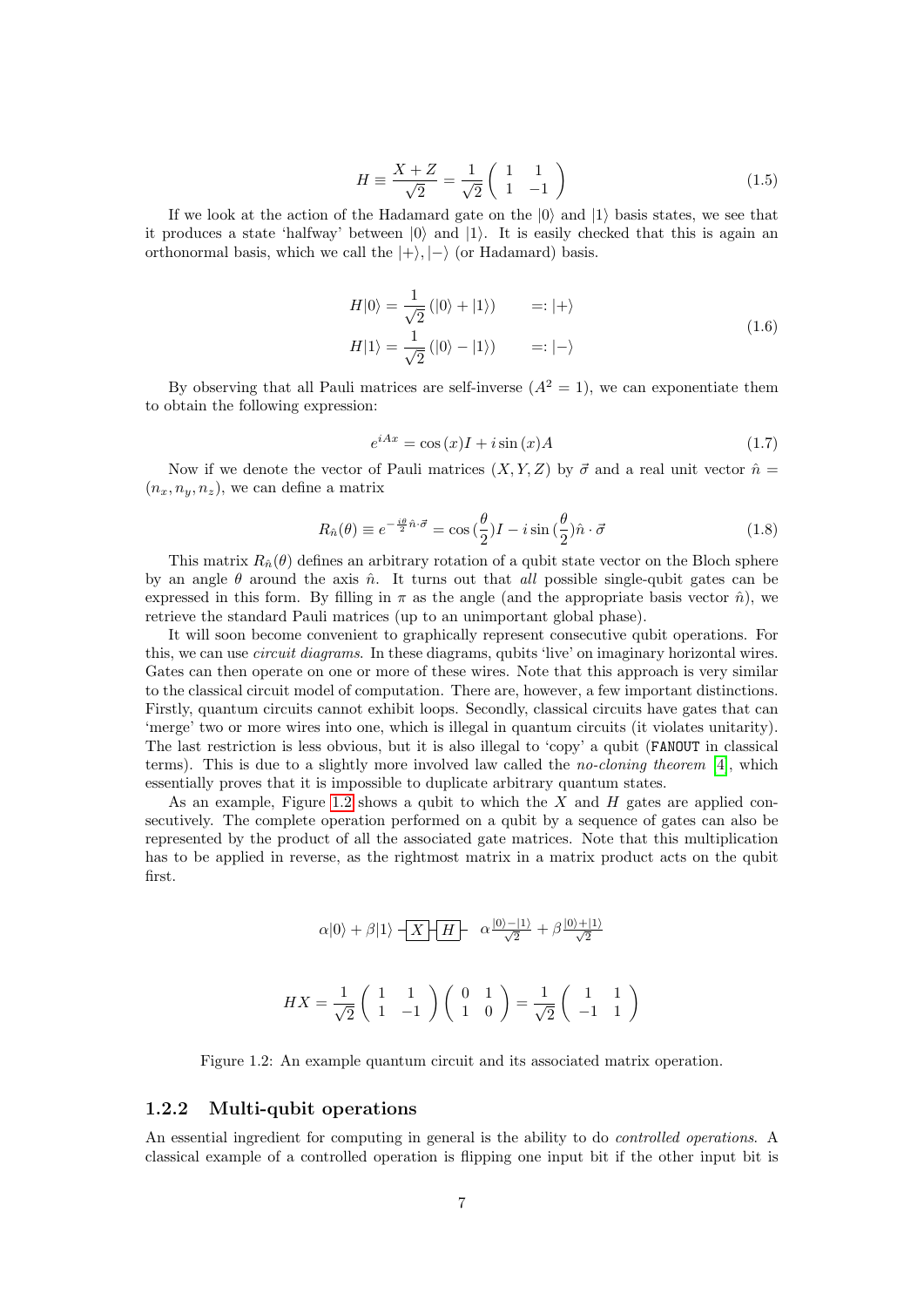1 - often called the CNOT. Just as before, it is possible to define quantum analogues of these controlled operations. Obviously, controlled operations necessarily work with multiple input qubits, so the previously used  $2 \times 2$ -matrices will not suffice anymore.

The matrix for a general controlled- $U$  gate (assuming that the first qubit is the control qubit) is obtained by taking the direct sum (⊕) of the  $2 \times 2$  identity matrix and the U gate. For example, the CNOT gate is found as follows:

$$
I \oplus X = \begin{pmatrix} 1 & 0 & 0 & 0 \\ 0 & 1 & 0 & 0 \\ 0 & 0 & 0 & 1 \\ 0 & 0 & 1 & 0 \end{pmatrix}
$$
 (1.9)

The CNOT gate can be used to construct entangling operations. After applying such an operation to certain two-qubit input states, the output state will not be separable w.r.t. the tensor product. This intuitively makes sense: if the control qubit was in a strict superposition of its basis states, we could say that the NOT operation was only 'partially' applied to the target qubit. As a result, the target's state is now inextricably linked to the control state. The circuit symbol for the CNOT gate is as follows:

# $\Rightarrow$

Figure 1.3: Circuit symbol for CNOT gate

For completeness, we also describe how to form the matrices that constitute 'independent' operations on multiple qubits. Take, for example, a two-qubit system, in which we want to leave the first qubit alone but apply a Hadamard operation on the second. This amounts to applying the identity gate  $I$  on the first qubit and  $H$  on the second. The matrix that represents this operation can be found by computing the tensor product  $I \otimes H$ , which is a 4  $\times$  4 matrix that acts on the tensor product state space of the two input qubits.

With these tools at hand, we are able to produce a very interesting and useful two-qubit circuit (shown in Figure [1.4\)](#page-9-0): the one that produces the maximally entangled Bell states. The EPR-pairs in the 1935 paper by Einstein, Podolsky, and Rosen [\[5\]](#page-40-4) are examples of 'qubits' in a Bell state - the authors originally attempted to use them to prove that quantum mechanics was incomplete (if locality was to be preserved). They argued that either locality would be violated by some nonlocal interaction (which is highly undesirable), or that there must be some 'hidden' information that quantum mechanics did not describe, thereby making it an incomplete theory.

Ironically, John S. Bell (after whom the states are named) subsequently used these states in his 1964 paper, "On the Einstein Podolsky Rosen paradox" [\[6\]](#page-40-5), to prove one of the most profound results in quantum mechanics: the Bell inequality. It effectively shows that any conceivable 'local hidden variable' theory is inconsistent with quantum mechanics. The theorem essentially establishes a sharp divide between the classical and quantum world, and even provides an experiment that can be used to decide which of these is the 'true' picture. So far, all experiments have produced results in favor of quantum mechanics.

$$
|0\rangle \xrightarrow{-\boxed{H}} \longrightarrow
$$
  

$$
|0\rangle \xrightarrow{\phantom{0}} \xrightarrow{\phantom{0}} \xrightarrow{\phantom{0}} |00\rangle + |11\rangle)
$$

<span id="page-9-0"></span>Figure 1.4: Circuit diagram for producing the Bell state  $|\Phi^+\rangle$  from input state  $|00\rangle$ .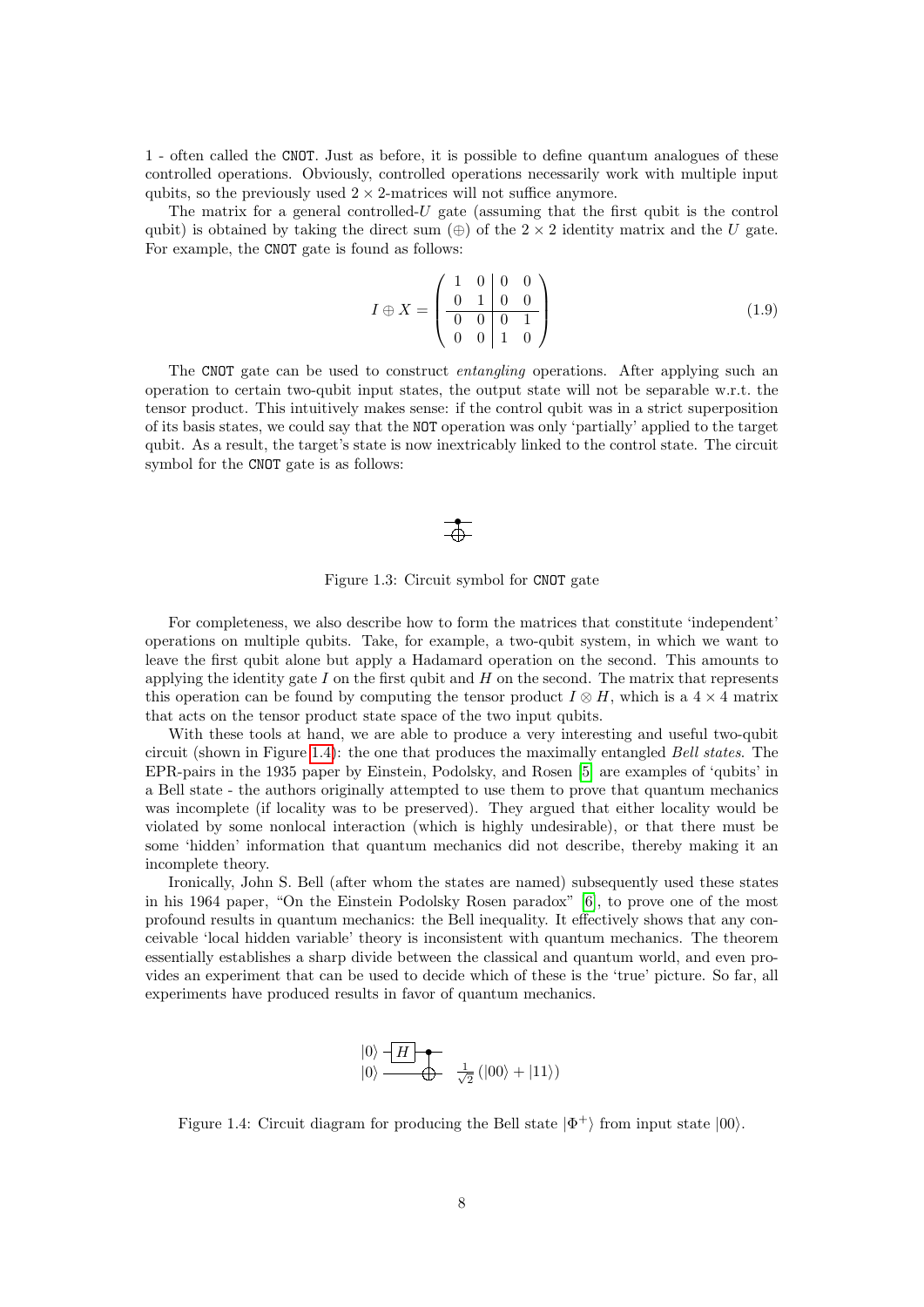### <span id="page-10-0"></span>1.3 Motivation for quantum computation

So far, we have established how to formally describe and operate on an  $n$ -qubit system: the state of such a system is fully specified by  $2^n$  complex numbers, representing the probability amplitudes of its basis states. Now suppose (optimistically!) that we were able to store one such amplitude classically in every atom in the universe. Current observations indicate that there are around  $10^{80}$  atoms in the observable universe, so it would not even be possible to store the state of a mere 400-qubit quantum computer classically by any means!

However, we also stated that it is not directly possible to 'read out' these complex amplitudes: measuring a quantum system will only return a specific basis state, with outcome probabilities specified by these amplitudes - a process that also 'destroys' the quantum state. Furthermore, quantum processes are very susceptible to decoherence ('interaction with the environment'), a phenomenon that can introduce noise up to the point that the full quantum mechanical superposition is lost [\[7\]](#page-40-6). Some schemes have been developed that can deal with small amounts of decoherence, leading to *fault-tolerant* quantum computation. This can either be achieved on the 'circuit-level', or on the physical level. Chapter [3](#page-18-0) will discuss a scheme that introduces robustness to errors on the physical level, called *topological quantum* computation [\[8\]](#page-40-7).

Therefore, it seems that all initially apparent advantages are immediately lost due to this wave function collapse. The key observation to make here, is that only measurement (which can be seen as intentionally decohering a system) is destructive to a quantum state. As long as the state is not disturbed by such a process, its evolution remains fully quantum mechanical. In a way, one could say that in such an undisturbed 400-qubit system, the Universe continuously does calculations on these 2<sup>400</sup> complex numbers, only to reveal part of the final answer upon measurement.

Even if we can only see a part of this 'hidden' process, it sounds very reasonable to ask whether it might be possible to tap into this seemingly astronomical computational power. It turns out that there seem to be very specific classes of problems that can be solved significantly 'faster' when using a quantum approach as opposed to a classical (or even a classical probabilistic) one. Even though a lot of evidence points towards the affirmative, it is still an open question whether this is, in fact, true. There is no doubt that some quantum algorithms perform better than the best known classical counterparts, but it has not yet been ruled out that these classical algorithms can still be improved significantly. An interesting example is Shor's algorithm [\[9\]](#page-40-8), a procedure that can factor integers into its prime factors in polynomial time. The best known classical factoring algorithm works in sub-exponential time (about  $O(e^{1.9(\log N)^{1/3}(\log \log N)^{2/3}})$ , but there is as of yet no proof that a polynomial-time classical integer factorization algorithm cannot exist. In order to make this notion precise, we would have to make use of classical and quantum complexity theory, which is outside the scope of this thesis. A more detailed discussion can be found in [\[1\]](#page-40-0).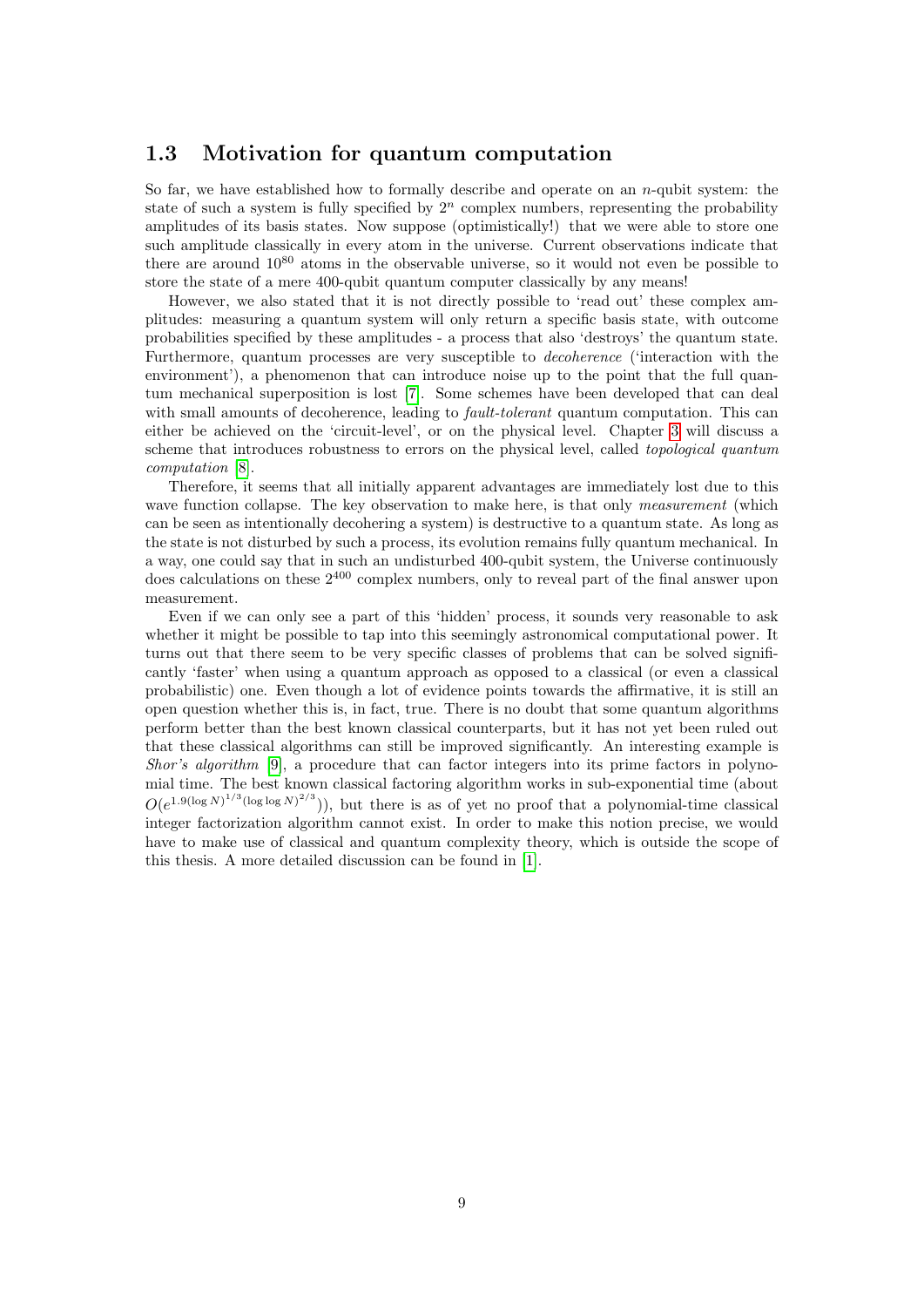# <span id="page-11-0"></span>Chapter 2

# Quantum compilation

### <span id="page-11-1"></span>2.1 Universal sets of gates

Suppose we succeed in constructing an  $n$ -qubit register. If we now want to be able to perform any conceivable quantum algorithm on this register, we need to have access to all possible *n*-qubit gates. This amounts to the full set of  $2^n \times 2^n$  unitary matrices  $(U(2^n))$ , up to a global phase factor. Any set of gates that can generate this complete set of operations is called universal with respect to quantum computation. A well-known (and significantly smaller) set of universal gates is the full set of single qubit operations  $(U(2))$ , together with the CNOT gate. Being able to perform these basic operations allows us to perform any quantum algorithm on a given qubit register, regardless of the actual number of qubits [\[1\]](#page-40-0).

It turns out that we can reduce the number of necessary gates even further. For this, we first need to define the  $\pi/8$ -gate (usually denoted by T). Note that it actually includes a complex exponent of  $\pi/4$ , so the nomenclature is somewhat unfortunate, but we will keep to it for historical reasons<sup>[1](#page-11-3)</sup>.

$$
T \equiv \left( \begin{array}{cc} 1 & 0 \\ 0 & e^{i\pi/4} \end{array} \right) \tag{2.1}
$$

It has been proven that the Hadamard and  $\pi/8$  gates can be used to approximate any single qubit gate to arbitrary accuracy [\[1\]](#page-40-0). Therefore, the set  $\{H, T, \text{CNOT}\}$  is also universal. However, this set does not yet suffice for practical purposes.

#### <span id="page-11-2"></span>2.2 Fault-tolerant quantum computation

Operations on quantum states are delicate processes and are often disrupted by noise. Therefore, schemes have been developed to perform fault-tolerant quantum computation. This can be achieved by encoding single qubits from the original algorithms in a block of multiple qubits, introducing a certain amount of redundancy to the computation. An example of such a scheme is the Steane code [\[10\]](#page-40-9), which employs seven qubits for encoding the original single qubit state. The original gates to be performed on the single qubit must now also have a fault-tolerant counterpart that acts on the multiple-qubit block that encodes for the original. These gates must effectively suppress small errors that occur along the way and prevent them from propagating to other parts of the system. Typically, fault-tolerant schemes only provide a finitely generated set of possible operations [\[1\]](#page-40-0).

Because of this, we need a reliable method of approximating arbitrary operations, based on such a finite set of available gates. As we have seen before, determining the full operation performed by a given finite circuit is easily accomplished by computing the matrix product of the applied gates. However, it is far more difficult to solve the reverse problem: "given a certain unitary matrix and a finite set of available gates, determine the circuit that performs

<span id="page-11-3"></span><sup>&</sup>lt;sup>1</sup>Its origin can be seen by multiplying by the global phase  $e^{-i\pi/8}$ .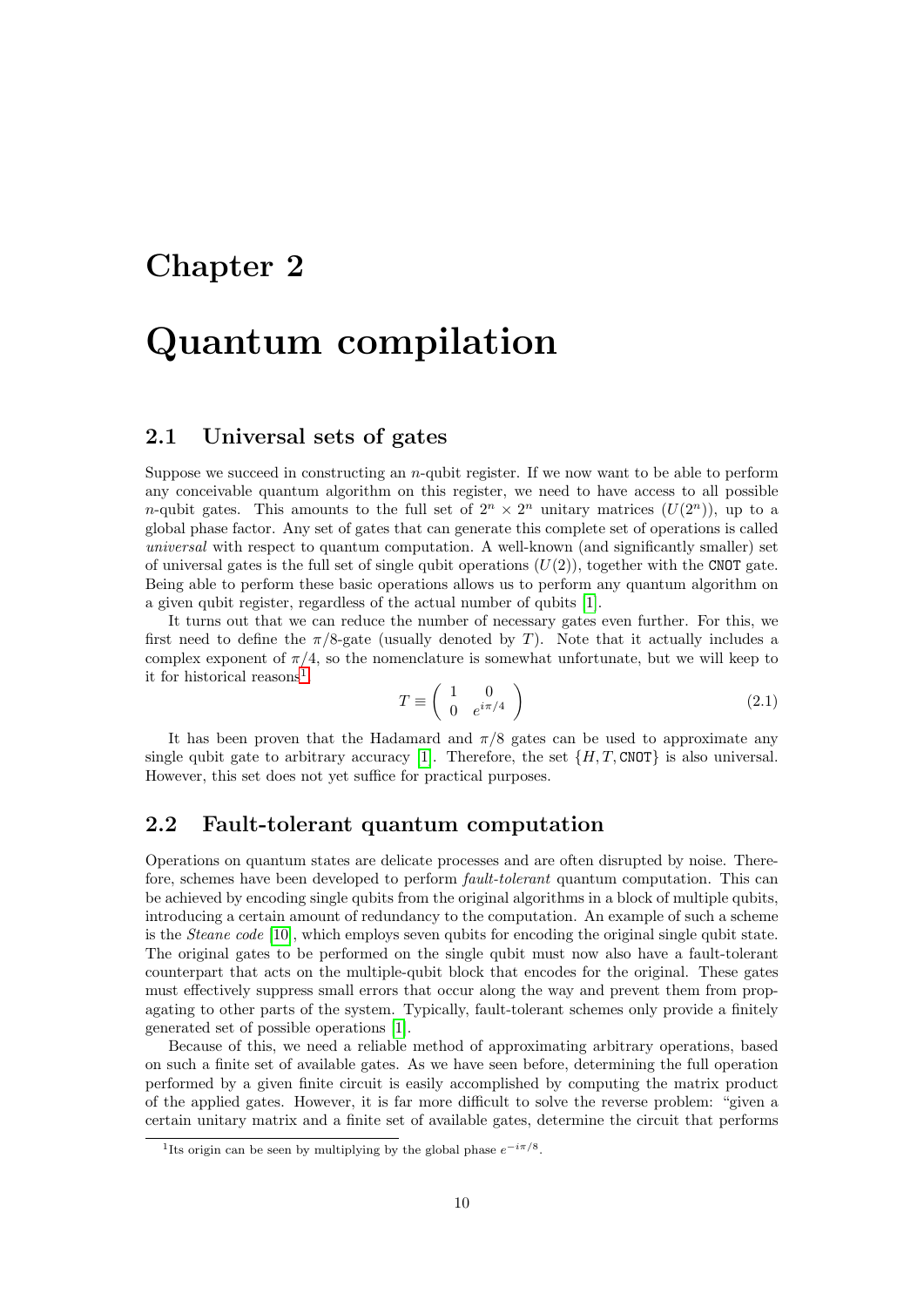this operation to a given accuracy". Several methods are available for accomplishing this, but in order to continue, we first have to make the notion of 'approximation' more precise.

### <span id="page-12-0"></span>2.3 Error in quantum gate approximations

If our available universal set of gates is finite, it is obvious that we cannot implement any arbitrary gate exactly. The easiest way to see this, is that the set of all matrix products w.r.t. the input set is countably infinite, while the complete set of possible gates is a continuum and therefore uncountably infinite. This means that we can generally only approximate a desired gate up to arbitrary accuracy (if the set is, indeed, universal). In order to quantify this accuracy, we have to define a notion of distance between operators. There are several distance measures for matrices, but for our purposes the trace distance will suffice. The trace distance between two matrices  $U, V$  is defined as follows:

$$
D(U, V) \equiv \text{tr}\left|U - V\right| \tag{2.2}
$$

<span id="page-12-3"></span>
$$
|X| \equiv \sqrt{X^{\dagger}X} \tag{2.3}
$$

Here the square root S of a matrix U is defined such that  $S^2 = U$ . Note that we will use a slightly different norm in the numerical calculations: there we compute the square root of the trace. Since all norms on finite dimensional vector spaces are equivalent, the two will differ by at most a constant factor, so that the same reasoning still applies.

Furthermore, we have previously mentioned that quantum states and gates are equivalent if they differ by a global phase  $e^{i\gamma}$ . Therefore, we can restrict our view from the full set of unitary matrices to the set of *special unitary* matrices  $(SU(2<sup>n</sup>))$ , which is comprised of the unitary matrices with determinant 1. Every matrix in  $U(2^n)$  can be multiplied by a global phase in order to obtain its  $SU(2<sup>n</sup>)$  $SU(2<sup>n</sup>)$  $SU(2<sup>n</sup>)$  counterpart <sup>2</sup>.

For simplicity, we further restrict our view to single qubit gates - that is, matrices in  $SU(2)$ . It can be shown that every matrix  $M \in SU(2)$  is of the form

<span id="page-12-2"></span>
$$
M = \begin{pmatrix} \alpha & -\overline{\beta} \\ \beta & \overline{\alpha} \end{pmatrix} \quad \alpha, \beta \in \mathbb{C}, \quad |\alpha|^2 + |\beta|^2 = 1 \tag{2.4}
$$

Now we must be careful to 'rotate' all the matrices we are dealing with into  $SU(2)$ , as omitting this could result in finding non-zero trace distances between matrices that are fully equivalent up to global phase. For example, the  $SU(2)$  version (up to sign) of the Hadamard gate is

$$
-iH = \frac{i}{\sqrt{2}} \begin{pmatrix} -1 & -1 \\ -1 & 1 \end{pmatrix}
$$

We can now fully state the definition of the error in approximation:

**Definition** (Approximation error). The gate U is a  $\delta$ -approximation for a target gate V if their representations in  $SU(2)$  have trace distance  $D(U, V) \leq \delta$ .

When only taking single-qubit gates and restricting ourselves to their representation in  $SU(2)$ , we arrive at a slightly more tangible condition for the set of input gates to be universal: they must generate a *dense set* in  $SU(2)$ , meaning that we can always find points in the generated set that are arbitrarily close to any desired matrix  $M \in SU(2)$ .

<span id="page-12-1"></span><sup>&</sup>lt;sup>2</sup>This can be achieved by dividing the original matrix by the square root of its determinant.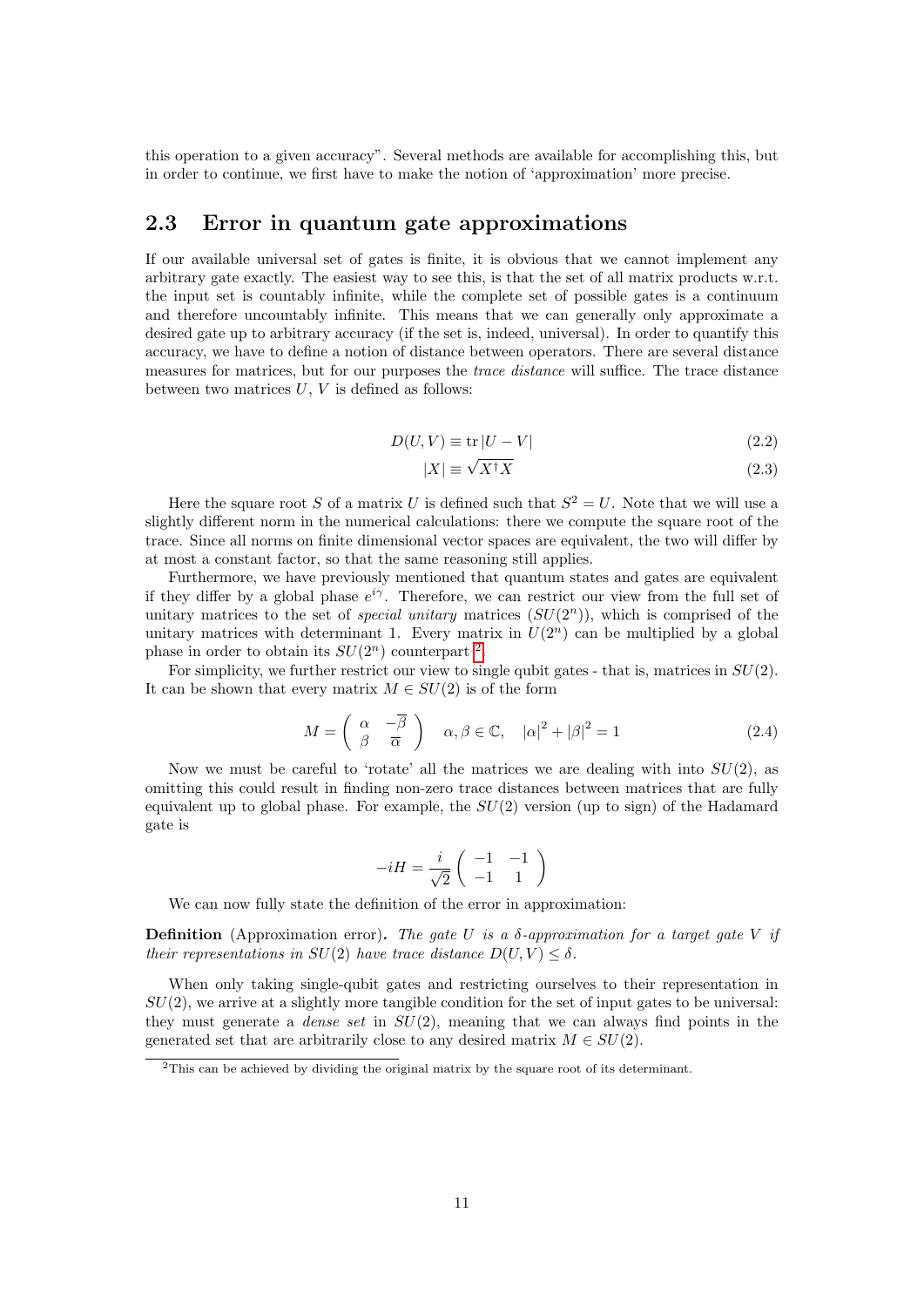#### <span id="page-13-0"></span>2.4 Brute force method

The most straightforward method of finding approximations of arbitrary gates is a plain bruteforce search. We start with a specific input set of gates (which should generate a dense set in  $SU(2)$  if we want to guarantee success) and recursively walk the entire 'tree' of matrix products level by level. For example, if the base set is  $\{H, T\}$ , the first level of the walk is just the base set again. On the second level, the obtained products are  $\{HH, HT, TT, TH\}$ . After n recursive calls, this procedure has provided us with all possible matrix products involving at most  $n$  instances of the base matrices - we say that we have generated all matrices with words up to length  $n$ .



Figure 2.1: Example tree of matrix products up to depth 3.

If the input set generates a dense set in  $SU(2)$ , we can be sure that this search 'succeeds' at some point. For this, it needs two inputs: the target gate to be approximated and the maximum allowed error in the approximation. Now every time a new matrix product is calculated, we compute the trace distance between the generated gate and the target. If this distance is smaller than the allowed error, the procedure halts and returns the word associated with the approximation. This word could be seen as the 'compiled' version of the desired gate in terms of the available gates.

However, this strategy quickly becomes fairly infeasible if we require high degrees of accuracy. We can develop some intuition for this statement by reconsidering equation  $(2.4)$ , which implies that  $SU(2)$  forms a space that is diffeomorphic to the 3-sphere of radius 1. Therefore, the amount of 'patches' of radius  $\delta$  will scale with  $\delta^{-3}$ . If we want to be able to find a  $\delta$ approximation for an arbitrary gate, we must therefore have a search space of available matrix that has a size of (at the very least)  $C\delta^{-3}$ , for a certain constant C. Also, the base matrices will usually contain some 'trivial' relations - take, for example, the  $\pi/8$  gate  $(T)$ . The bottom right element is an 8th root of unity, implying that  $T^8 = I$ . Many 'branches' in the full tree will therefore exhibit duplicate behavior. Furthermore, it is very unlikely that an arbitrary base set (even if it generates a dense set) fills up  $SU(2)$  uniformly, which complicates matters even more.

A possible partial remedy for this is including some heuristics. It is, for example, fairly simple to stop walking a certain branch if the outcome at that point is the identity matrix. This will allow the algorithm to search somewhat 'deeper' in the same amount of time, but in practice the gain is hardly spectacular. We could also try to record every computed matrix and stop walking a branch if the matrix at that node is already present in the 'history' collection. However, this brings another drawback: every computed matrix now has to be compared against the history set, which is computationally straining. In practice, this adjustment will even cause large slowdowns compared to the naive tree walk. We will see later that the latter 'comparative' method does have some advantages in specific situations, but it is not very useful for generic compilation.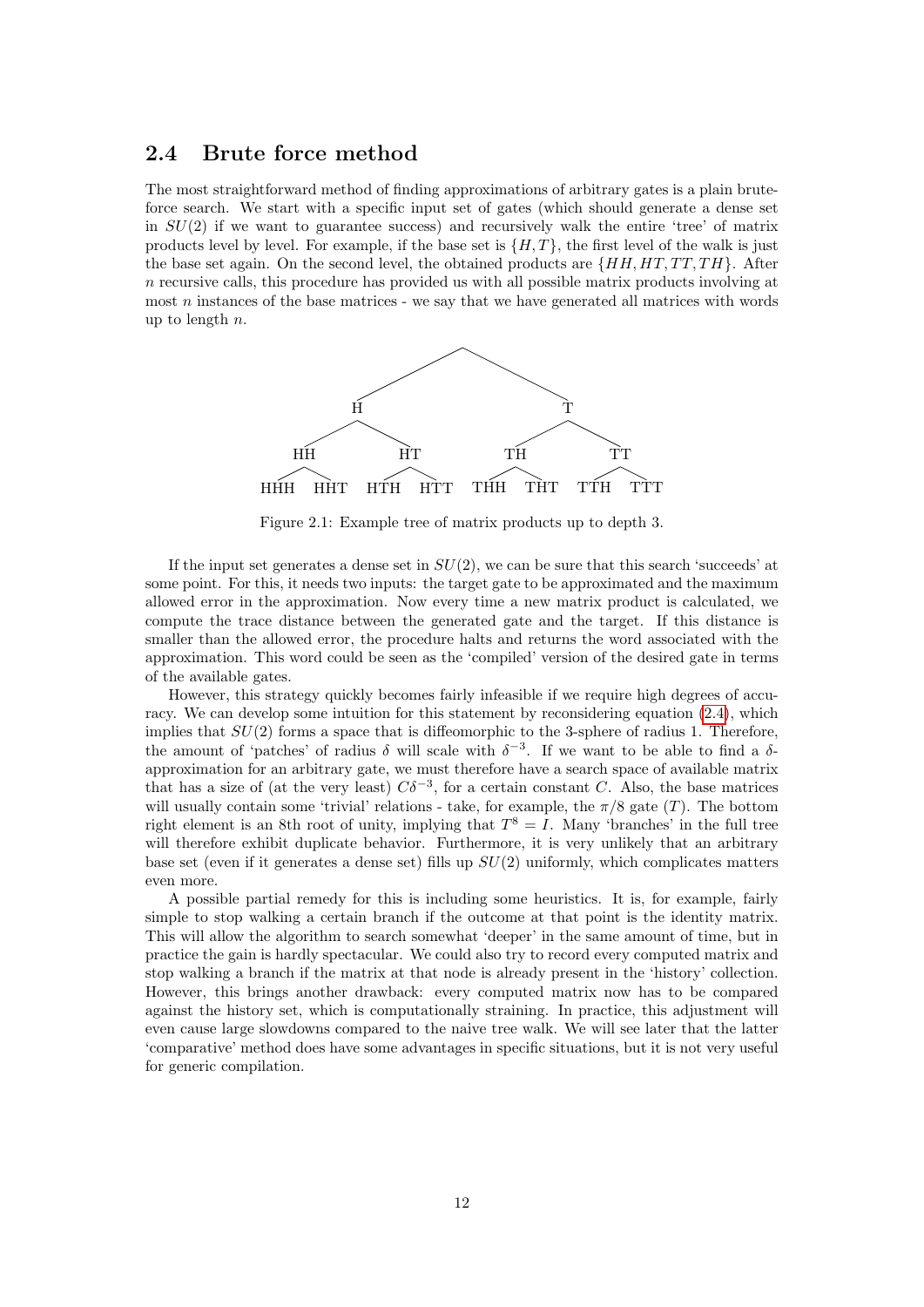### <span id="page-14-0"></span>2.5 The Solovay-Kitaev algorithm

In the previously mentioned brute-force method, the search for a target gate is completely undirected - we naively try all possible products we can form and hope for the best. A powerful theorem due to R. Solovay (unpublished) and (independently) A. Kitaev [\[11\]](#page-40-10) provides a procedure that makes use of the geometric structure of  $SU(2)$  in order to progressively enhance approximations to a target gate. The procedure - from now on the Solovay-Kitaev algorithm takes as input a target gate, a desired accuracy and a so-called  $\epsilon$ -net for  $SU(2)$ . An  $\epsilon$ -net for a set V is a set U such that every point of V is within a distance  $\epsilon$  of some point in U. This means that we first have to perform a pre-processing step - generating an  $\epsilon$ -net from a finite set of available fault-tolerant gates.

A reasonable strategy is using the aforementioned approach of recursively walking the tree of matrix products, but now up to a feasible depth. The obtained matrices are stored along the way, together with their associated words. If the base set generates a dense set in  $SU(2)$ , the resulting collection will be an  $\epsilon$ -net, unfortunately with unknown  $\epsilon$ . It is far from trivial to determine the smallest possible  $\epsilon$  so that the collection still is an  $\epsilon$ -net for all of  $SU(2)$ . However, it turns out that the Solovay-Kitaev algorithm does not require very low upper bounds on  $\epsilon$ : values around ∼ 0.3 seem to suffice. It is fairly easy to check whether candidate nets meet this condition. One could, for example, compute a set of regular 'grid points' on the 3-sphere that form an  $\epsilon/2$ -net (after applying the natural homomorphism from the 3-sphere to  $SU(2)$ , and find  $\epsilon/2$ -approximations to these in the generated collection. If every grid point has such an approximation, the collection is surely an  $\epsilon$ -net for  $SU(2)$ . Another strategy - less computationally intensive, but also less reliable - would be to randomly scatter points on the 3-sphere and apply the same 'pairing-up'. If the pairing is successful for a sufficiently large amount of points, it becomes increasingly likely that the collection is an  $\epsilon$ -net.

Kitaev's proof of the theorem outlines a general strategy of progressively enhancing the accuracy of a matrix approximation, but the followed patterns do not fit well for real-world implementations. Instead, we describe an implementation of the algorithm (following the same ideas) proposed by Dawson and Nielsen [\[12\]](#page-40-11). Their article outlines a recursive algorithm, that calls itself to iteratively improve the approximation. This means we can execute it up to a given depth. Suppose we want to approximate a certain gate  $U$ . The 'depth-0' function simply performs a search over the input  $\epsilon$ -net that we generated on beforehand, returning the closest match to the target gate it can find. We call this approximation  $U_0$ . We then compute the product  $\Delta = U U_0^{\dagger}$ . Since U and U<sub>0</sub> are unitary, this product will be a matrix that lies in the neighbourhood of the identity. We can then (non-uniquely) decompose this product in terms of two matrices  $V, W$ , such that

<span id="page-14-1"></span>
$$
\Delta = U U_0^{\dagger} = V W V^{\dagger} W^{\dagger} \quad V, W \in SU(2)
$$
\n
$$
(2.5)
$$

The next step is finding approximations from our initial  $\epsilon$ -net to these matrices V and W, calling them  $V_0$  and  $W_0$ . We see that if we substitute these into equation (2.[5\)](#page-14-1) and multiply by  $U_0$  on the right, we obtain  $U \approx V_0 W_0 V_0^{\dagger} W_0^{\dagger} U_0$ . The main result by Solovay and Kitaev is that this will be a better approximation to  $U$  than  $U_0$ . We then call this new approximation U<sub>1</sub>. For the next approximation, we again compute the product  $\Delta = U U_1^{\dagger}$  and decompose it in the same way as before. However, instead of finding direct approximations to  $V, W$ , we now apply a depth-1 Solovay-Kitaev algorithm to V and W themselves. With the resulting approximations to V and W, we form the word for the depth-2 approximation  $U_2$  in the same way as before. It should now be clear how to perform the algorithm up to arbitrary depth.

An important drawback of the procedure is now easy to spot: with every iteration, the word length grows by a factor of 5. Therefore, it is very likely that the algorithm does not return the shortest possible  $\delta$ -approximation to a desired gate (in terms of word length). After all, large parts of the product tree are simply 'skipped over'. We also see that the word length increases exponentially in the amount of iterations. However, a key conclusion of the Solovay-Kitaev theorems is that the accuracy of the approximation will increase super-exponentially, making it a very useful strategy for generic compilation.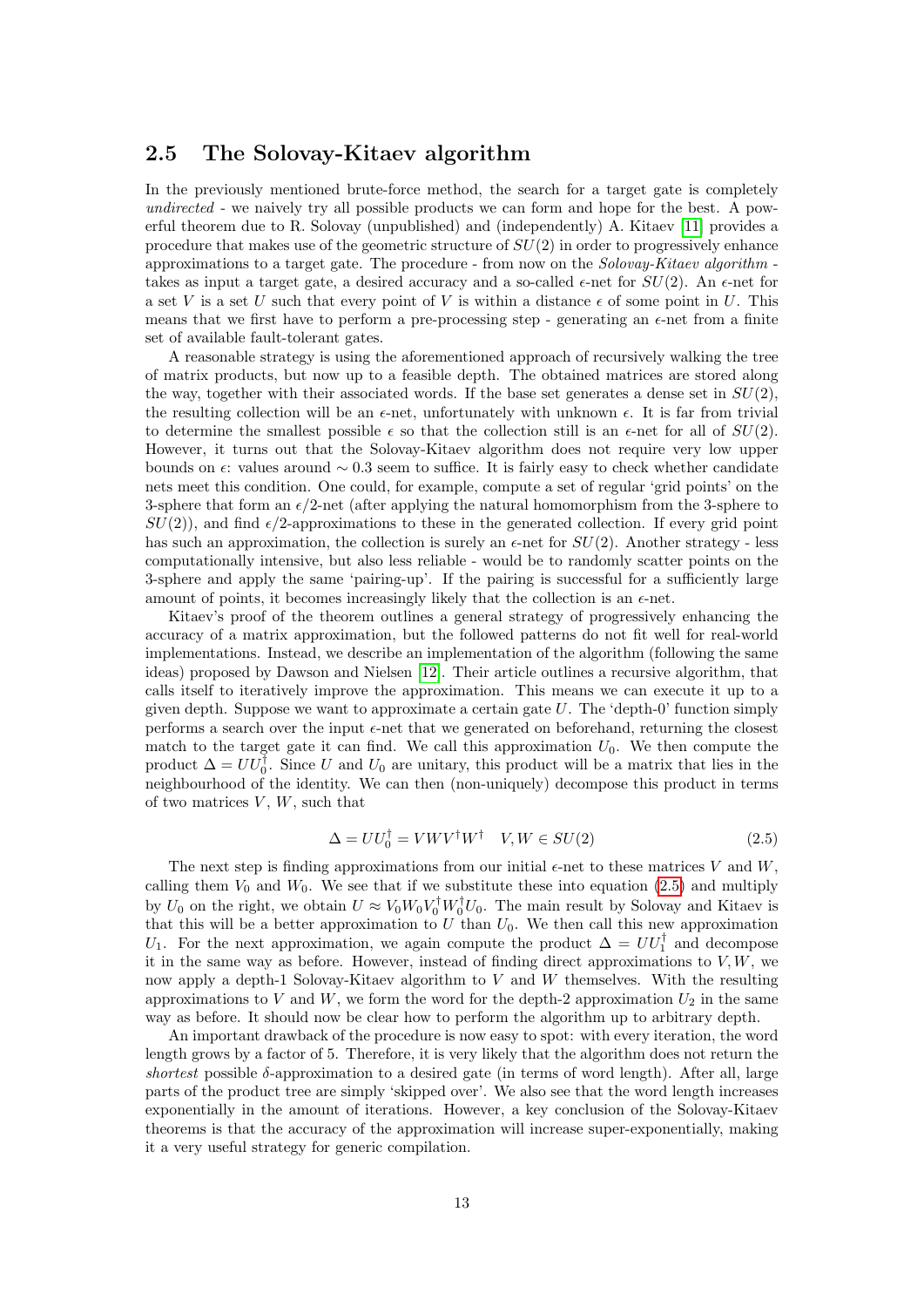#### <span id="page-15-0"></span>2.5.1 Mathematical justification

Before we state the key theorem behind the Solovay-Kitaev algorithm, we define  $G_l$  to be the set of all products (w.r.t. a base set G) with word length  $\leq l$ .

**Theorem (Solovay-Kitaev).** Let G be a finite set of elements of  $SU(2)$  containing its own inverses, such that G generates a dense set in  $SU(2)$ . Let  $\epsilon > 0$  be given. Now  $G_l$  is an  $\epsilon$ -net in  $SU(2)$  for  $l = O(\log^c(\frac{1}{\epsilon}))$ , with  $c \approx 4$ .

Note that the theorem in itself provides no method of approximation - it merely states that the net  $G_l$  tightens quickly (meaning that  $G_l$  is an  $\epsilon$ -net for exponentially decreasing  $\epsilon$ ) with polynomially growing word length l. The proof of the theorem allows for a general approximation procedure to be extracted. We now discuss the key points in the theorem (following the reasoning in [\[1\]](#page-40-0)).

The first ingredient to the proof is a lemma that roughly states that  $G_l$  tightens especially quickly around the identity matrix. We first define  $S_{\epsilon}$  to be the subset of  $SU(2)$  such that  $\forall U \in S_{\epsilon} : D(U, I) \leq \epsilon.$ 

**Lemma.** Let G be a finite set of elements of  $SU(2)$  containing its own inverses, such that G generates a dense set in  $SU(2)$ . There exists an  $\epsilon_0$  (independent of G), such that for any  $\epsilon \leq \epsilon_0$  for which  $G_l$  is an  $\epsilon^2$ -net for  $S_{\epsilon}$ , the set  $G_{5l}$  is an  $O(\epsilon^3)$ -net for  $S_{O(\epsilon^{3/2})}$ .

So, suppose we have generated all matrices with words up to length  $l$  and this turns out to be an  $\epsilon^2$ -net for the set of all matrices within a distance  $\epsilon \leq \epsilon_0$  of the identity, then the set  $G_{5l}$  containing all matrices with words up to five times longer will always be a tighter (namely,  $O(\epsilon^3)$ ) net for a somewhat smaller (namely,  $O(\epsilon^{3/2})$ ) neighbourhood around the identity.

The proof of this lemma hinges on a useful property of the so-called *group commutator* of two matrices  $V, W \in SU(2)$ 

$$
[V, W]_{\rm gp} \equiv V W V^{\dagger} W^{\dagger} \tag{2.6}
$$

We recall from equation [\(1.8\)](#page-8-2) that we can write all special unitary matrices as  $\exp(-i\vec{a}\cdot\vec{\sigma}/2)$ for some real vector  $\vec{a}$  (note that we have absorbed the factor  $\theta$ , so  $\vec{a}$  is not necessarily of unit length). Now suppose that V, W are both close to the identity and are described by vectors  $\vec{a}, \vec{b}$ . This implies that  $\vec{a} \cdot \vec{\sigma}$  has trace close to zero (look at the Taylor expansion). Now choose  $\epsilon$  such that tr  $|\vec{a} \cdot \vec{\sigma}|$ , tr  $|\vec{b} \cdot \vec{\sigma}| \leq \epsilon$ . By writing out the Taylor expansions of  $[V, W]_{gp} = VWV^{\dagger}W^{\dagger}$  and  $\exp(-\left[\vec{a}\cdot\vec{\sigma},\vec{b}\cdot\vec{\sigma}\right])$  (with  $[A,B]$  being the regular matrix commutator  $AB - BA$ ), we derive that

<span id="page-15-1"></span>
$$
D\left([V,W]_{\text{gp}}, \exp\left(-\left[\vec{a}\cdot\vec{\sigma}, \vec{b}\cdot\vec{\sigma}\right]\right)\right) = O(\epsilon^3)
$$
\n(2.7)

From this, we see that the group commutator is fairly well approximated by the regular matrix commutator in the neighbourhood of the identity. Now we employ a useful identity relating to the Pauli matrices, which states that

$$
\left[\vec{a}\cdot\vec{\sigma},\vec{b}\cdot\vec{\sigma}\right] = 2i\left(\vec{a}\times\vec{b}\right)\cdot\vec{\sigma}
$$
\n(2.8)

Substituting this into equation [\(2.7\)](#page-15-1), we conclude that

$$
D\left([V,W]_{\text{gp}}, \exp\left(-i(\vec{a} \times \vec{b}) \cdot \vec{\sigma}/2\right)\right) = O(\epsilon^3)
$$
\n(2.9)

Now choose an arbitrary matrix  $U \in S_{\epsilon^2}$ . We can then find a vector  $\vec{x}$  such that  $U =$  $\exp(-i\vec{x}\cdot\vec{\sigma})$ . Since  $SU(2)$  is locally Euclidean (it is a manifold), we can approximate the trace distance to the identity by the normal Euclidean distance  $\|\vec{x}\|$  provided that  $D(U, I)$ is small. Now since U is a matrix within a distance  $\epsilon^2$  from the identity, we can state that  $\|\vec{x}\| \leq \epsilon^2$  to a good approximation. We can then write  $\vec{x}$  as a product  $\vec{y} \times \vec{z}$ , for vectors  $\vec{y}, \vec{z}$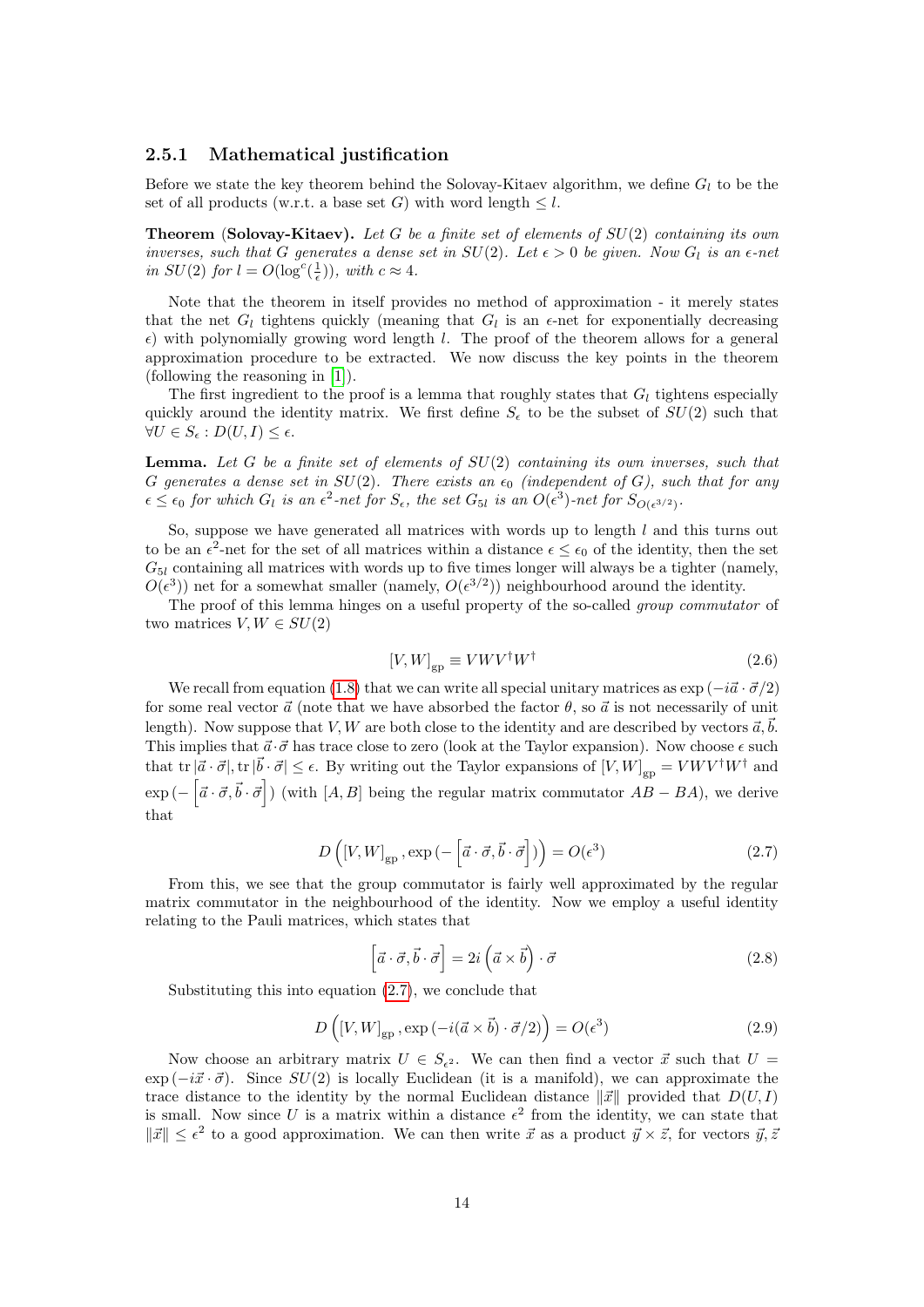(these are not unique, since we have a certain rotational freedom in choosing them) having norm at most  $\epsilon$ . Since  $G_l$  is an  $\epsilon^2$ -net for  $S_{\epsilon}$ , we can find  $\epsilon^2$ -approximations  $\vec{y_0}, \vec{z_0} \in G_l$  to  $\vec{y}, \vec{z}$ . Plugging the group commutator  $[\exp(-i\vec{y} \cdot \vec{\sigma}/2), \exp(-i\vec{z} \cdot \vec{\sigma}/2)]_{\text{gp}}$  into

equation [\(2.7\)](#page-15-1), we see (after some algebra) that it is an  $O(\epsilon^3)$ -approximation to U. Since this applies for any matrix  $U \in S_{\epsilon^2}$ , we see that the set of all these commutators forms an  $O(\epsilon^3)$ -net for  $S_{\epsilon^2}$ .

Now given an arbitrary matrix  $V \in S_{C_1\sqrt{\epsilon^3}}$ , we can find an  $\epsilon^2$ -approximation  $V_0 \in G_l$  (recall that  $G_l$  is an  $\epsilon^2$ -net for  $S_{\epsilon}$  and therefore surely so for  $S_{C_2\epsilon^{3/2}}$ ). This, in turn, implies that  $VV_0^{\dagger} \in S_{\epsilon^2}$ . Now by the same reasoning as before, it is possible to find matrices  $W_1, W_2 \in G_l$ such that  $D([W_1, W_2]_{\text{gc}}, V V_0^{\dagger}) = O(\epsilon^3)$ . Multiplying both factors in the distance function on the right by  $V_0$  implies that

$$
D([W_1, W_2]_{\rm gc} V_0, V) = O(\epsilon^3)
$$
\n(2.10)

This completes the proof of Lemma [2.5.1.](#page-15-0) The final step in proving Theorem [2.5.1](#page-15-0) is very similar to the last step in the proof of the Lemma: we first find an  $\epsilon(0)^2$ -approximation  $U_0 \in G_l$ to any matrix  $U \in SU(2)$ . Now compute  $\Delta = U U_0^{\dagger}$ . By the properties of the trace distance, we can derive that  $D(\Delta, I) < \epsilon(0)^2$ . Now set  $\epsilon(1) = \epsilon(0)^2$ . By applying Lemma [2.5.1,](#page-15-0) we see that we can find a  $\Delta_1 \in G_{5l}$  which is an  $\epsilon(1)^2$ -approximation to  $\Delta$ . From the definition of  $\Delta$ , we see that  $\Delta U_0$  is then an  $\epsilon(1)^2$ -approximation to U, now of maximal length  $l+5l$ . Iteratively applying this procedure gives progressively better approximations for U.

We note that the maximum word length after k iterations is therefore  $l + 5l + \cdots + 5^k l$ , which is always smaller than  $\frac{5}{4}5^k l$ . Now suppose we want to achieve some arbitrary accuracy  $\epsilon$ . We must then find k such that

<span id="page-16-3"></span>
$$
\epsilon(k)^2 < \epsilon \tag{2.11}
$$

Through the iterated application of Lemma [2.5.1,](#page-15-0) we see that  $\epsilon(k)$  =  $O(\epsilon(0)^{(3/2)^k})$ . We can rewrite this asymptotic relation as follows:

<span id="page-16-2"></span>
$$
\epsilon(k) = \frac{(C\epsilon(0))^{(3/2)^k}}{C} \tag{2.12}
$$

for some constant C. We now plug equation  $(2.12)$  into  $(2.11)$  to obtain (after some algebra)

$$
\left(\frac{3}{2}\right)^k < \frac{\log\left(1/(C^2\epsilon)\right)}{2\log\left(1/(C\epsilon(0))\right)}\tag{2.13}
$$

We can now combine this relation and the inequality for  $l$  to find that the maximum number of required gates is smaller than

$$
\frac{5}{4} \left( \frac{\log \left( 1/(C^2 \epsilon) \right)}{2 \log \left( 1/(C \epsilon(0)) \right)} \right)^c l = O(\log^c 1/\epsilon), \quad c = \frac{\log 5}{\log \left( 3/2 \right)} \approx 4 \tag{2.14}
$$

This completes the proof of the theorem.

## <span id="page-16-0"></span>2.6 Optimizations

#### <span id="page-16-1"></span>2.6.1 GNAT-search

One expensive operation that has to be performed many times in the Solovay-Kitaev algorithm is a search for the best approximation to a certain gate in the available  $\epsilon$ -net. Since we are looking for the best possible approximation, we have to compare the search target to every single gate in this collection if we use a naive, linear search. This can quickly become a bottleneck if the input  $\epsilon$ -net contains many elements. Therefore, we could significantly speed up the algorithm by implementing the search method more efficiently.

An important fact to note at this point is that the search space is extremely *structured*. All elements are members of the group  $SU(2)$ , which is diffeomorphic to the 3-sphere. Intuitively,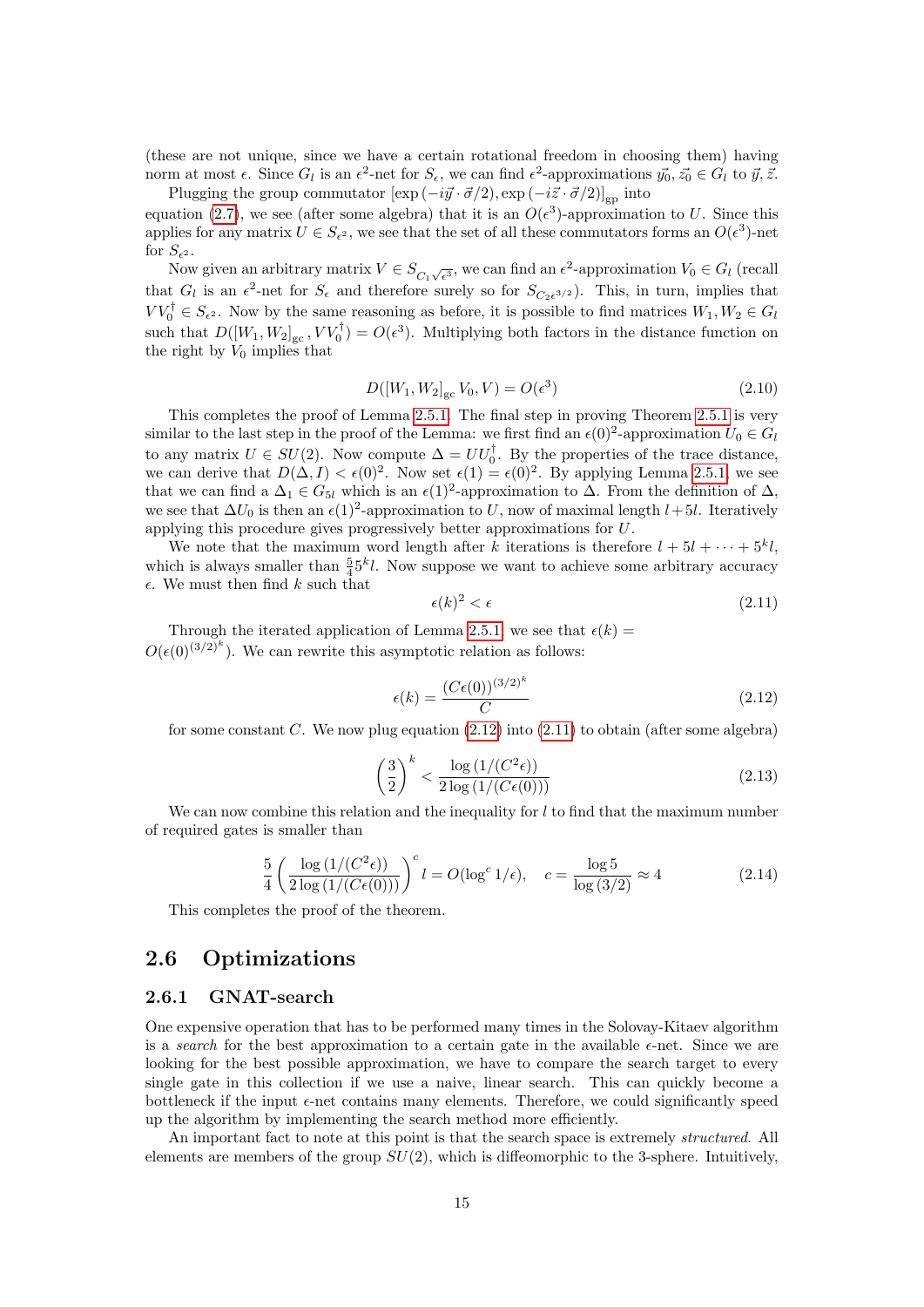<span id="page-17-1"></span>

Figure 2.2: Example of a situation in which the GNAT-search will return a suboptimal result. The target gate to be searched for is denoted ⊗.

we could say that we only have to search for the best possible approximation to a target gate in some area 'around' it. To accomplish this, we use an approach loosely based on the methods proposed in [\[13\]](#page-40-12).

This method is called the geometric nearest-neighbour access tree search, or GNAT-search. It works by first converting the unstructured  $\epsilon$ -net into an access tree data structure and consequently using this tree structure in the search procedure. If done correctly, this will drastically reduce the number of necessary matrix comparisons.

The procedure for generating the access tree is recursive in nature. It takes as input an unstructured collection of special unitary matrices. From this collection, it randomly<sup>[3](#page-17-0)</sup> selects a specified amount of n matrices that serve as nodes. Each of the remaining matrices is then compared to these nodes and consequently assigned to the node it is closest to. When this procedure is completed, the method is recursively applied to all n 'node collections'. This continues until the node collections become small enough such that linear search becomes feasible.

Searching through these access trees (the actual GNAT-search) is then fairly straightforward. The target gate is first compared to all top-level node matrices. We then pick the one that's closest and recursively perform the GNAT-search on the node's subtree. This continues until the search hits a leaf node, where a linear search of remaining gates is performed.

While this drastically reduces search time, there is at least one potential pitfall. Suppose we have an access tree that has two branches on every level, and name the top two nodes A and  $B$ . We search for a gate U. Now it is perfectly possible that U is marginally closer to B than to A, but is very near the 'halfway line'. In this case, it can happen that this region is fairly empty on the side of  $B$ , while the region just across the halfway line (nearer to  $A$ ) is well populated (illustrated in Figure [2.2\)](#page-17-1). We will then find a suboptimal approximation to U. Fortunately, this will usually not cause unacceptable losses in accuracy if we choose a sufficiently large number of nodes per level.

Note that it is far from obvious what a good choice for the typical number of branches  $n$ is. A larger number of branches would decrease chances of returning suboptimal solutions and result in a 'shallower' tree, but will also increase search time per level. Also, more branches should diminish the effect of the randomized element of the tree building process. Future work might be done in order to determine suitable values for this parameter.

<span id="page-17-0"></span><sup>&</sup>lt;sup>3</sup>The reason for this random selection is that determining the optimal 'spread' in this situation is an open problem. Note that a side effect of this randomized nature is that some generated trees will exhibit better search performance than others.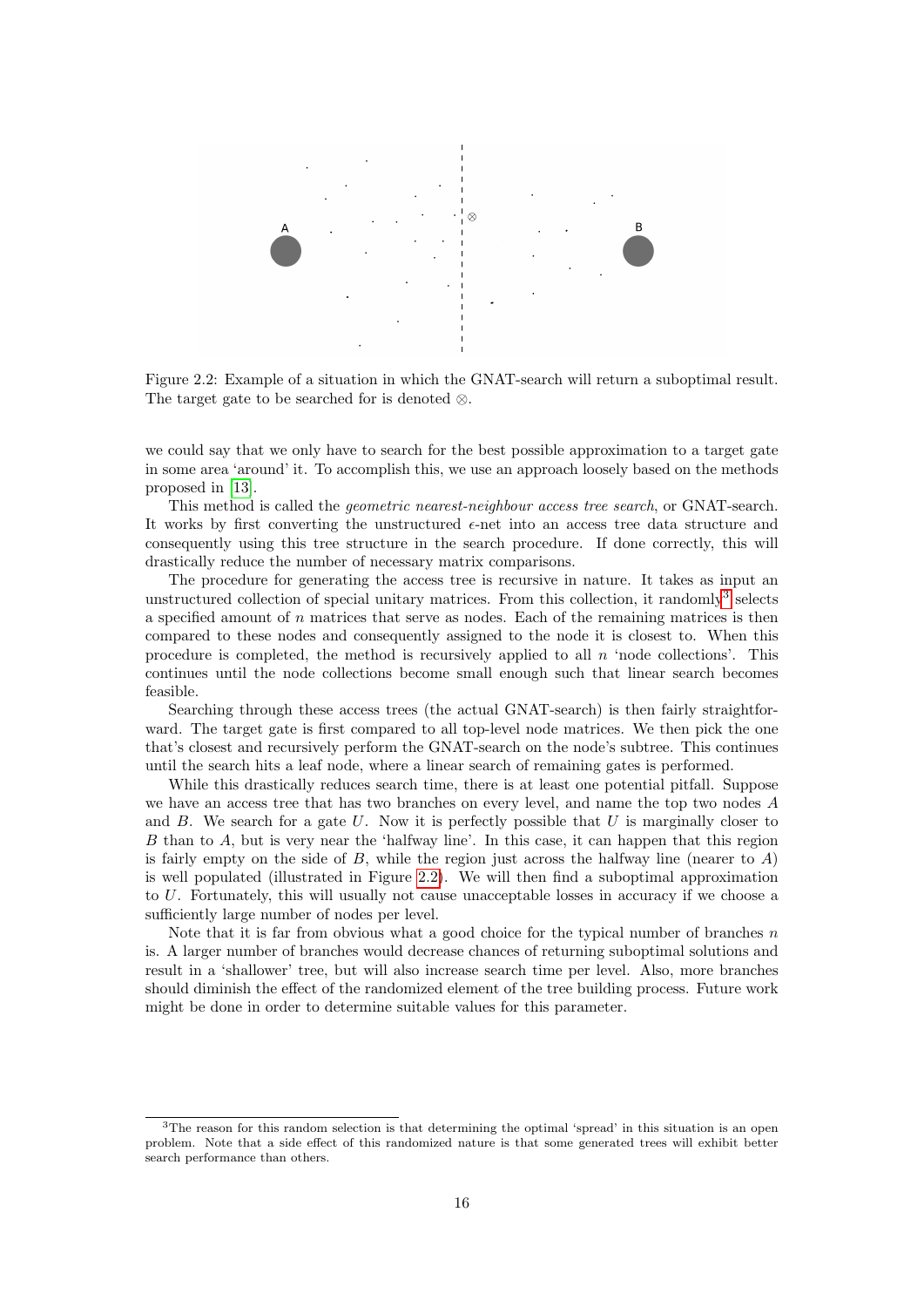# <span id="page-18-0"></span>Chapter 3

# Topological Quantum Computation

In order to construct a physical realization of a qubit, one needs a certain two-level quantum system. This can either be a 'pure' two-level system, or a subsystem of a larger construction that allows for the effective decoupling of a two-level state space. An example of a true twolevel system is any spin- $\frac{1}{2}$  particle, such as a confined electron. An electron can be in a superposition of its basis spin-up and spin-down states, which can be mapped to basis states for a single qubit. However, many such systems are very susceptible to decoherence effects. This roughly means that the superposition state of the qubit is quickly lost through interaction with its environment, which makes it extremely difficult to perform quantum algorithms with such a system.

Therefore, alternative schemes have been developed which provide resistance to small perturbations, greatly diminishing the problem of decoherence. One such scheme is topological quantum computation [\[8\]](#page-40-7) [\[14\]](#page-40-13). It essentially encodes qubit states in topological properties of a system, which are much more robust. There are several candidate systems for topological quantum computation, such as certain fractional quantum Hall states. An fairly recent overview of candidate physical systems can be found in [\[14\]](#page-40-13).

In this section, we explain the general theory of topological quantum computation, a more detailed explanation of which can be found in [\[15\]](#page-40-14).

#### <span id="page-18-1"></span>3.1 Anyons

Quantum mechanical particles have an important property called spin. It is related to the classical phenomenon of angular momentum, but exhibits behavior that has no classical counterpart. For example, the spin of a particle in three spatial dimensions is quantized. Just by using the commutation relations of the three dimensional spin operators, we can prove that particles in a world with three spatial (and one temporal) dimensions can have either integral or half-integral spin. That is, the spin of such a particle is always of the form  $\frac{k}{2}$ ,  $k \in \mathbb{N}$ .

In three spatial dimensions, there are two important classes of elementary particles: bosons and *fermions*. When two identical bosons are exchanged, the wave function of the complete system does not change. When two identical fermions are exchanged, however, their wave function picks up a negative sign. This is called the *Pauli exclusion principle* [\[16\]](#page-40-15), which largely explains the electron shell structure of atoms. A deep theorem called the spin-statistics connection [\[17\]](#page-41-0) relates the spin of a particle to its exchange statistics. As a result, all particles with integer spin are bosons, while particles with half-integer spin are fermions.

In two spatial dimensions, however, this is not the case. Instead of three axes of rotation, we now have merely one. This means we also cannot have any commutation relations between spin operators in this context, which already hints at the absence of spin quantization. We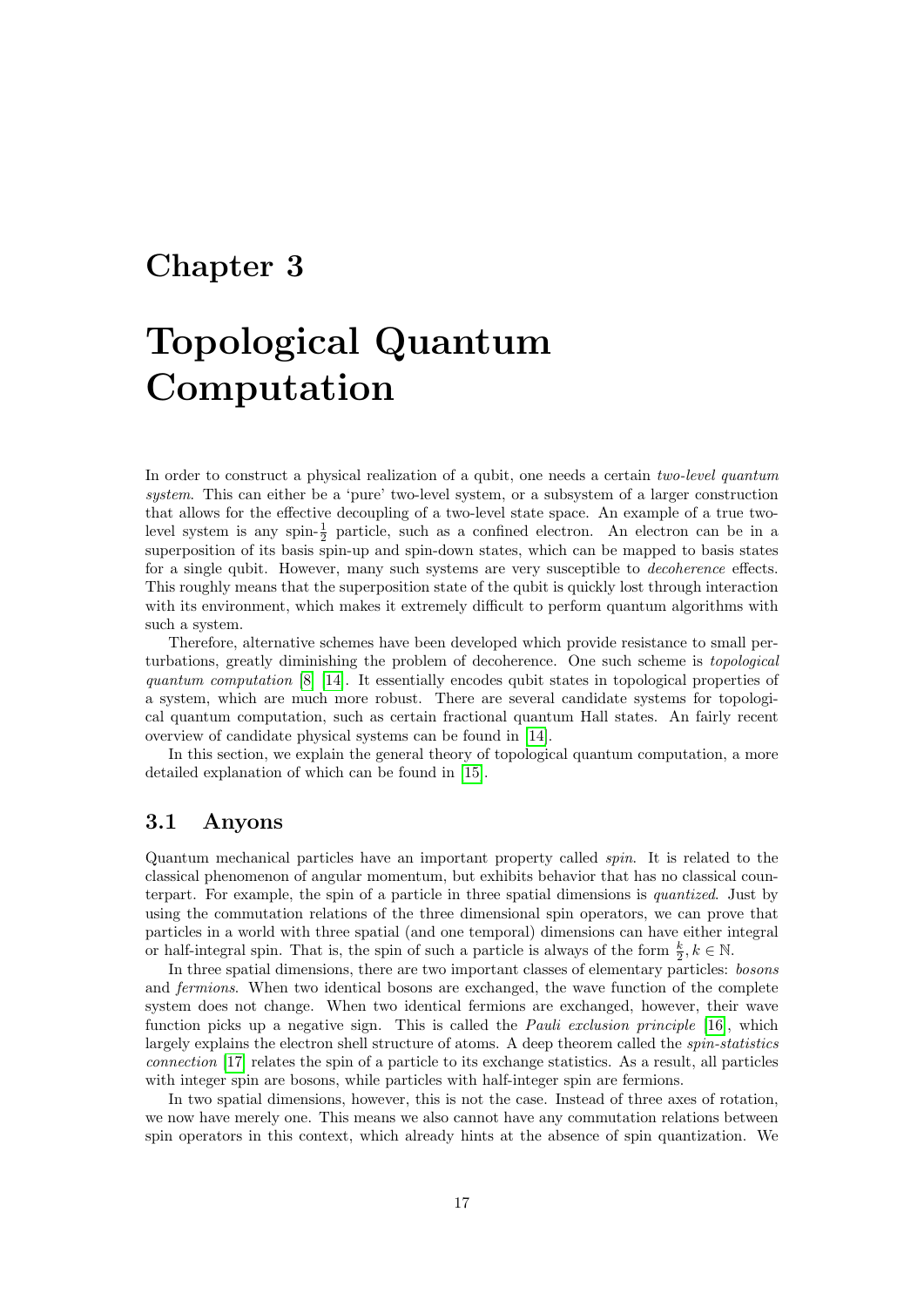<span id="page-19-2"></span>

Figure 3.1: Illustration of the possible distinct closed paths on the 2-sphere with opposite points identified. Note that the path in the third image can be continuously shrunk to a point, and is thereby unable to impart a phase shift to the wave function, meaning that it is equivalent to the path in the first figure.

now give a somewhat more rigorous approach to this statement, closely following the reasoning presented in [\[18\]](#page-41-1).

#### <span id="page-19-0"></span>3.1.1 Exchange statistics in three dimensions

First consider two indistinguishable particles moving in three spatial dimensions. We can form their configuration space by taking all pairs of position vectors  $(r_1, r_2)$ , effectively creating the space  $\mathbb{R}^3 \otimes \mathbb{R}^3$ . However, it will turn out to be more convenient to describe their configuration in terms of their center of mass coordinate  $(\vec{R})$  and their position relative to eachother  $(\vec{r})$ . Now we can easily account for their indistinguishability by identifying opposite points in the configuration space for  $\vec{r}$  - this can be achieved by dividing it by the group  $\mathbb{Z}_2$ . Furthermore, we artificially impose the hard-core constraint<sup>[1](#page-19-1)</sup> (preventing the particles from occupying the same position) by removing the origin from the configuration space for  $\vec{r}$ . The resulting configuration space is

$$
\mathbb{R}^3 \otimes \left(\frac{\mathbb{R}^3 - \mathbf{0}}{\mathbb{Z}_2}\right) \tag{3.1}
$$

Now we note that the motion of the center of mass is unimportant when considering exchange statistics. Therefore, we only have to consider the configuration space for  $\vec{r}$ , which we now call S. In order to study the phase change of the wave function when the particles move around each other, we now need to classify all possible closed paths in this configuration space S.

We can make this process somewhat easier by allowing ourselves to visualize it. We can achieve this by restricting the particles to have constant separation distance, so that  $|\vec{r}| = c$ . The configuration space now becomes a 2-sphere, where diametrically opposite points are identified (through the division by  $\mathbb{Z}_2$ ). Denote this space  $S_c$ . A closed path in this space is a function  $\phi : [0,1] \to S_c$  for which  $\phi(0) = \phi(1)$ . We can now see that there are only two distinct ways of forming a closed path in this space. One is a path that starts out at a point  $\vec{r}_0$  and moves in a (possibly deformed) circle back towards itself. This could either be seen as ultimately leaving the particles in place, or as an even number of exchanges. The other is a path that starts at a certain point  $\vec{r}_0$  and moves halfway around the sphere (the exact route it takes is unimportant) to its diametrically opposite point, which is again  $\vec{r}_0$  by the identification we made above. This represents a single exchange of the two particles. An illustration of three possible paths (of which the first and third are actually equivalent) can be found in Figure [3.1.](#page-19-2)

The key point is that the former path can always be continuously shrunk to a point, which means that it cannot cause a non-trivial phase shift of the wave function. The latter, however,

<span id="page-19-1"></span><sup>&</sup>lt;sup>1</sup>It turns out that this can be justified for all particles except bosons. We do not make use of the constraint in the discussion about the exchange statistics, but it will prove to be vital for some aspects of anyon physics, which is why we included it in the description. The justification of the hard-core constraint is detailed in chapter 2 of [\[18\]](#page-41-1).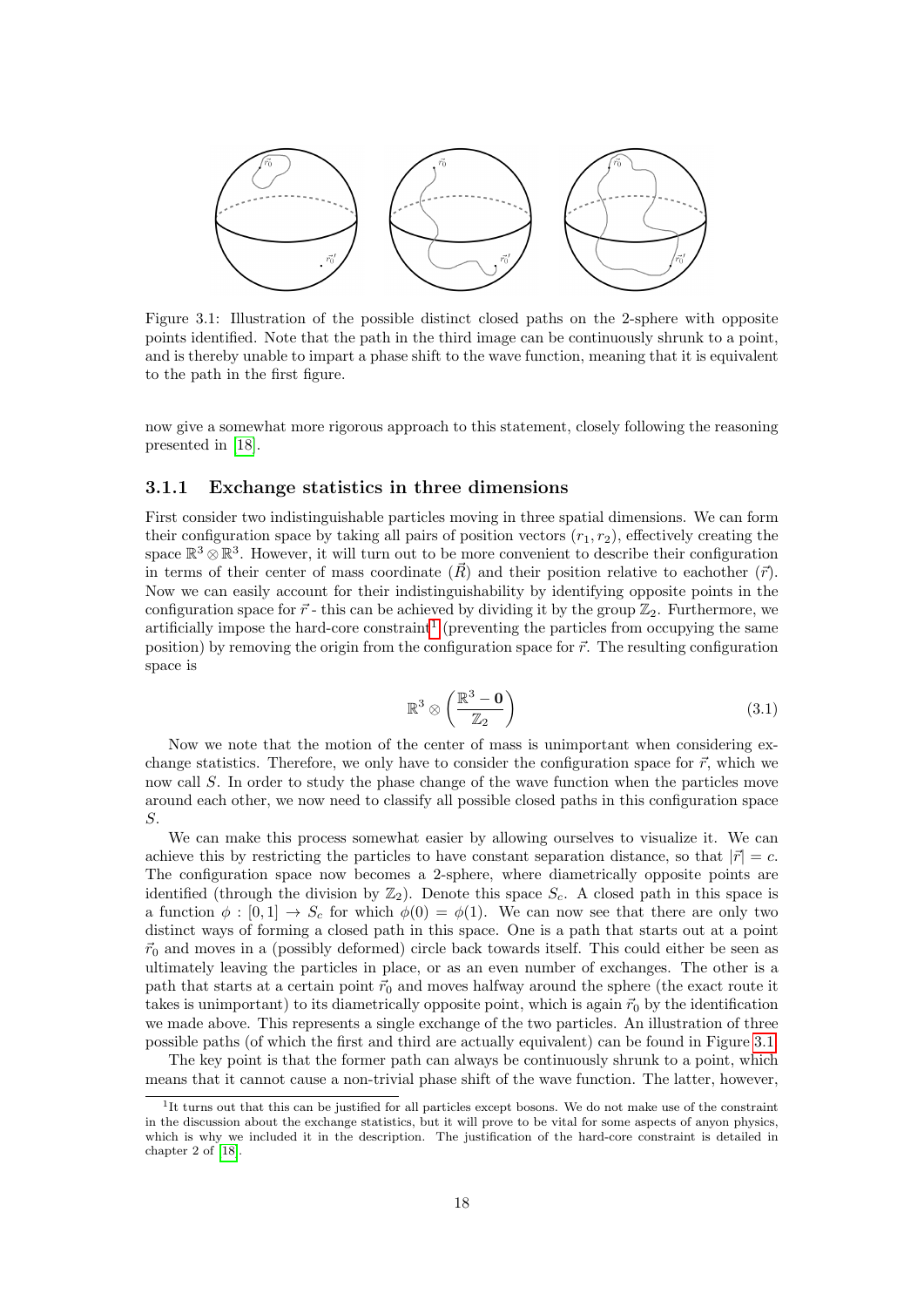cannot be continuously shrunk to a point, implying that it is possible that this imparts a non-trivial phase to the wave function. The exact value  $\eta$  for this phase is easy to compute. To do this, we first note that two succesive exchanges amount to the identity transformation again (we saw this when classifying the possible paths). Suppose the original wave function is  $|\psi\rangle$ . After one exchange, the wave function becomes  $\eta|\psi\rangle$  (where  $\eta$  is a root of unity). After two exchanges, this becomes  $\eta^2|\psi\rangle$ , which must be equal to the original wave function, which gives us the equation  $\eta^2 = 1$ , resulting in the values  $\eta = \pm 1$ . This hints at the fact that these are the only possible phase shifts in a three dimensional system - the phase picked up under one exchange is equal to -1 for fermions and 1 for bosons.

More formally, the argument is based on the *fundamental group* of the relevant configuration space. The fundamental group (or first homotopy group) of a space consists of the group formed by all inequivalent paths (up to homotopy, i.e. paths not continuously deformable to one another) that pass through a certain point in the space. The fundamental group  $\Pi_1$  of the configuration space in three spatial dimensions is

$$
\Pi_1\left(\frac{\mathbb{R}^3 - \mathbf{0}}{\mathbb{Z}_2}\right) = \mathbb{Z}_2 \tag{3.2}
$$

So, there are only two distinct classes of paths in this situation, and therefore only two different phases to be picked up. A more detailed discussion of this argument can be found in [\[19\]](#page-41-2).

#### <span id="page-20-0"></span>3.1.2 Exchange statistics in two dimensions

We now perform the same analysis for two spatial dimensions. The full configuration space is now given by

$$
\mathbb{R}^2 \otimes \left(\frac{\mathbb{R}^2 - \mathbf{0}}{\mathbb{Z}_2}\right) \tag{3.3}
$$

Again, we ignore the center of mass motion. By the same restrictions, we can picture part of the space by a circle (formally, a 1-sphere). On first sight, everything seems to work exactly as before, but there is one catch. In the three-dimensional case, we saw that two successive exchanges amount to the identity transformation, since it is possible to continuously shrink such a path to a point, all the while remaining in the configuration space. For two dimensions, however, this is not the case. If we now draw a full loop around the circle (representing two successive exchanges), it is impossible to shrink this path to a point (while remaining in the configuration space). Therefore,  $\eta^2|\psi\rangle$  does not necessarily have to equal  $|\psi\rangle$  anymore. More formally: the fundamental group of the configuration space is isomorphic to the group of integers under addition.

$$
\Pi_2 \left( \frac{\mathbb{R}^2 - \mathbf{0}}{\mathbb{Z}_2} \right) = \mathbb{Z}
$$
\n(3.4)

Interestingly, this opens up a whole new range of possibilities for exchange statistics. Effectively, this introduces a new kind of particle (actually, a quasi-particle, since it only behaves this way in an artificially constructed two-dimensional space) that can have any spin. We call such a quasi-particle an *anyon* [\[20\]](#page-41-3).

We now have a broad range of possibilities for an exchange operator  $P$ . It can simply be a root of unity  $e^{\frac{2i\pi}{n}}$  - exchange of such particles is always commutative, so we call them abelian anyons. However, nothing prevents us from choosing an  $n \times n$  unitary matrix for  $P$  (provided that the wave function has n components). Since matrix multiplication isn't necessarily commutative, this allows us to hypothesize quasi-particles for which exchange is not commutative. We call these non-abelian anyons, and they form the heart of topological quantum computation.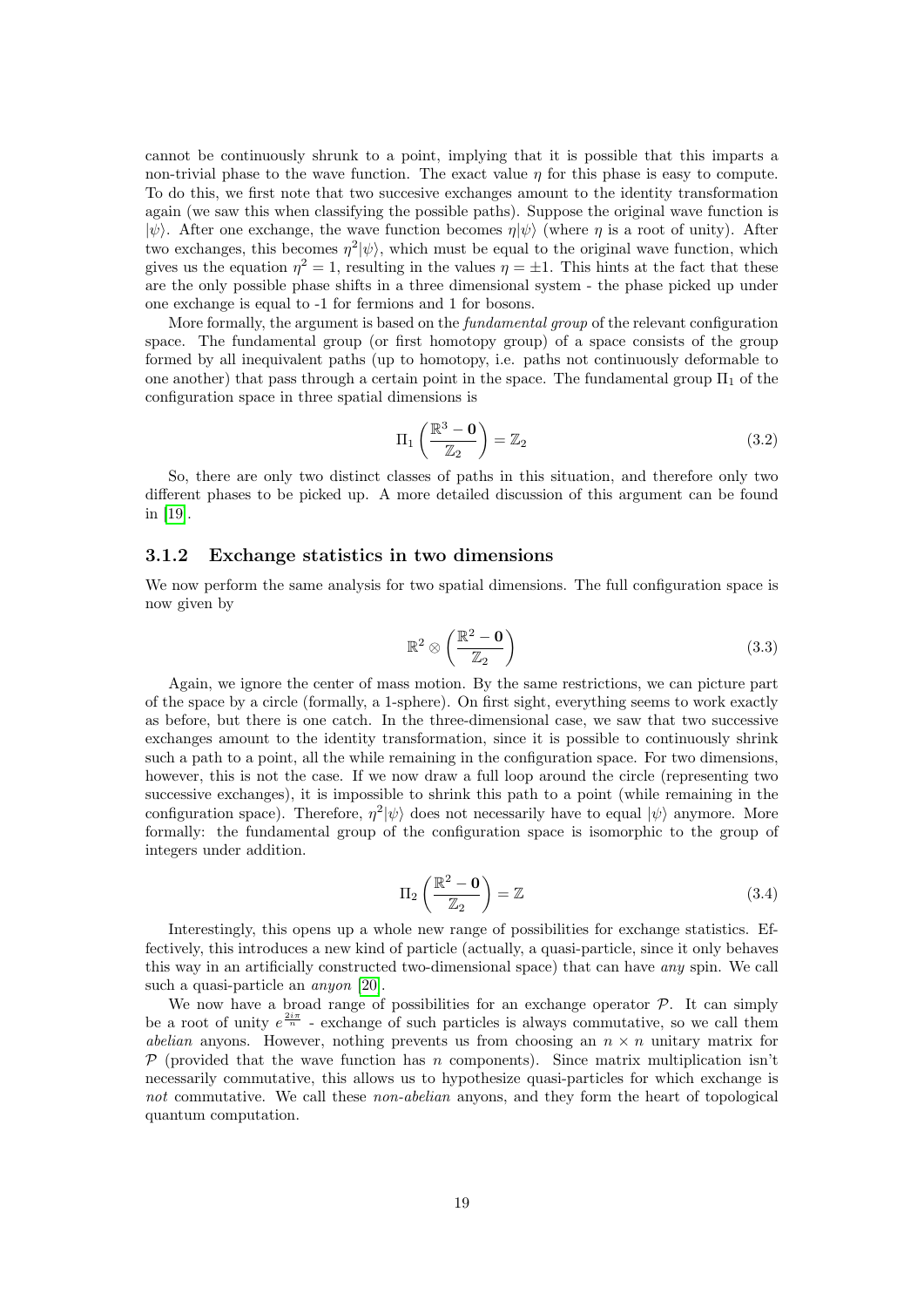<span id="page-21-2"></span>

Figure 3.3: Visual representation of commuting braid operations.

### <span id="page-21-0"></span>3.2 Braiding

We have seen that two successive exchanges of fermions and bosons do not impart a non-trivial phase to the wave function. Therefore, we can characterize the exchange of  $n$  such particles by the permutation group of order n, denoted  $S_n$ . For anyons, this is not the case. We saw that  $n$  successive exchanges might very well cause a non-trivial phase shift in the overall wave function, so the permutation group does not accurately represent this behaviour. However, it turns out that a visual representation of anyon exchanges will naturally lead us to a suitable representation.

<span id="page-21-1"></span>For this, we consider the worldlines of a number of anyons as they undergo time evolution. We can picture these as threads that start at an initial 'time slice'  $t = 0$  and end at time slice  $t = T$ . Since anyons are not allowed to pass through one another, these threads cannot intersect either. Therefore, successively winding two threads 'clockwise' around each other (effectively performing two successive exchanges) is topologically distinct from leaving them in the same place. Figure [3.2](#page-21-1) illustrates this concept.



Figure 3.2: Visual representation of the identity operation and two successive counter-clockwise exchanges of two anyons. Since the threads cannot pass through one another, the braids are of distinct topological class.

Now we imagine a system of  $n$  anyons and arrange their initial positions on a line. Next, we let  $\sigma_i, 1 \leq i \leq n-1$  denote the operation of exchanging particles in positions i and  $i+1$ in a counterclockwise manner. Obviously, the inverse  $\sigma_i^{-1}$  is then the operation of performing the same exchange clockwise. Now we note that if we want to perform exchanges on positions that are 'sufficiently far apart', the order of these exchanges is unimportant, i.e. they commute (see Figure [3.3.](#page-21-2) We can denote this relation

$$
\sigma_j \sigma_k = \sigma_k \sigma_j, \quad |j - k| \ge 2 \tag{3.5}
$$

However, when we perform successive exchanges on neighbouring strands, the order of operations does matter. By drawing a simple picture we can work out that this relation amounts to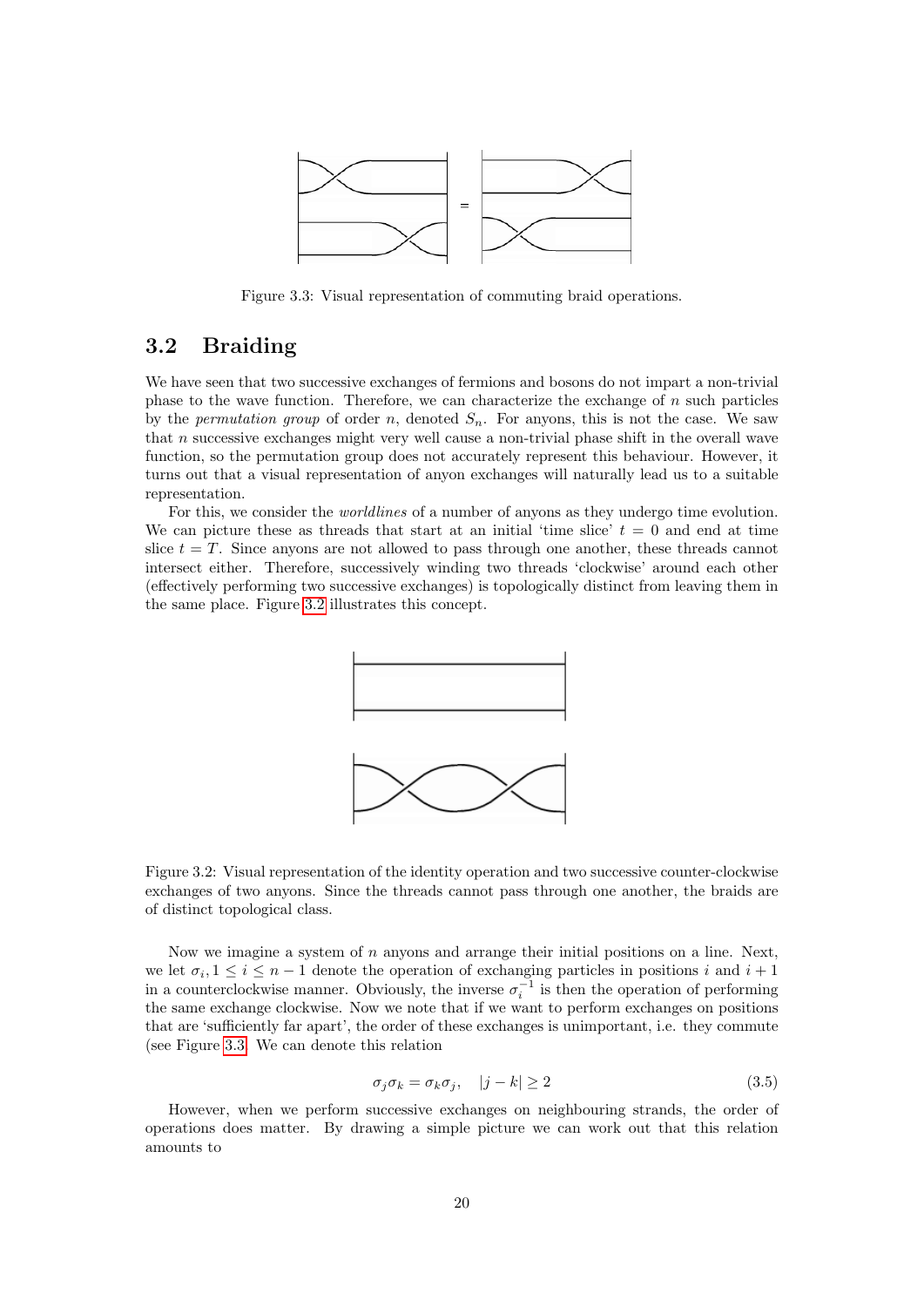$$
\sigma_j \sigma_{j+1} \sigma_j = \sigma_{j+1} \sigma_j \sigma_{j+1}, \quad 1 \le j \le n-2 \tag{3.6}
$$

This is called the Yang-Baxter relation and is pictured in Figure [3.4.](#page-22-1) It turns out that these two are all relevant relations, and that together they give rise to an infinite group called the *braid group* of order n, denoted  $B_n$  [\[21\]](#page-41-4). Every anyon model can be described by an irreducible representation of the braid group. Abelian anyons are (irreducibly) described by one-dimensional representations of the braid group, where every generator  $\sigma_i$  has a representation in the form of a root of unity  $e^{i\theta_j}$ . By the Yang-Baxter relation, we can then derive that  $\theta_i = \theta_j$  for all  $i, j \leq n-1$ , so for abelian anyons of the same type, all exchange phases are equal.

<span id="page-22-1"></span>

Figure 3.4: Visual representation of the Yang-Baxter relation.

However, there is also an infinite amount of higher-dimensional irreducible representations of the braid group. Such higher-dimensional representations can be non-commuting, leading to a non-abelian anyon model. Such non-abelian representations are particularly interesting, since they might give rise to a model that is universal for quantum computation. To see why, recall that such universal models must be able to approximate any operation in  $SU(D_n)$  to arbitrary accuracy, where  $D_n$  is the dimension of the computational Hilbert space. Formally, a representation of the braid group is a group homomorphism from  $B_n$  to  $U(V_n)$ , where  $V_n$  is the topological representation space. Now if the braid group representation is non-abelian, it might be the case that the image of the representation is *dense* in  $SU(D_n)$ , and can therefore approximate any desired special unitary operation on the computational space. Note that irreducible abelian representations are always one-dimensional, and can therefore never be universal for quantum computation (they are never dense in  $SU(D_n)$ ).

#### <span id="page-22-0"></span>3.3 Fusion

Anyons have a spin-like attribute that differs in nature from the spin we know in three dimensions. We call this attribute the  $q$ -spin of the anyon. Now nothing prevents us from combining anyons into a composite object, which is again an anyon. This process is known as fusion. Different anyon models are distinguished by their so-called *fusion rules*, which dictate how their possible q-spins combine into an 'aggregate' q-spin. A general fusion rule has the form

$$
a \times b = \sum_{c} N_{ab}^{c} c \tag{3.7}
$$

where a and b are the q-spins of the constituent particles and c is the resulting object's q-spin.  $N_{ab}^c$  is the number of distinguishable ways in which a charge c can be formed by combining a and b. Note that this fusion process need not be unique: some pairs might be able to fuse in more than one way. If an anyon model contains a fusion rule for which the resulting q-spin is not unique, such a model is non-abelian. Also, the charges are merely 'labels' for the type of anyon we are dealing with - their numerical values are usually not relevant. Therefore, we will often use other characters than numbers, which also helps to prevent confusion about strange-looking (but entirely possible) rules like  $2 \times 2 = 1 + 1$ .

Anyon models always contain a 'trivial' charge, denoted 1. For any charge  $a$ , the equation  $1 \times a = a$  holds. Furthermore, an anyon model must be *consistent*, meaning that the process of fusion is associative  $((a \times b) \times c = a \times (b \times c))$ , all particles a have an antiparticle  $(\exists b : b \times a =$  $1 + \cdots$ ), and the braiding and fusion operations must be compatible (we will examine this in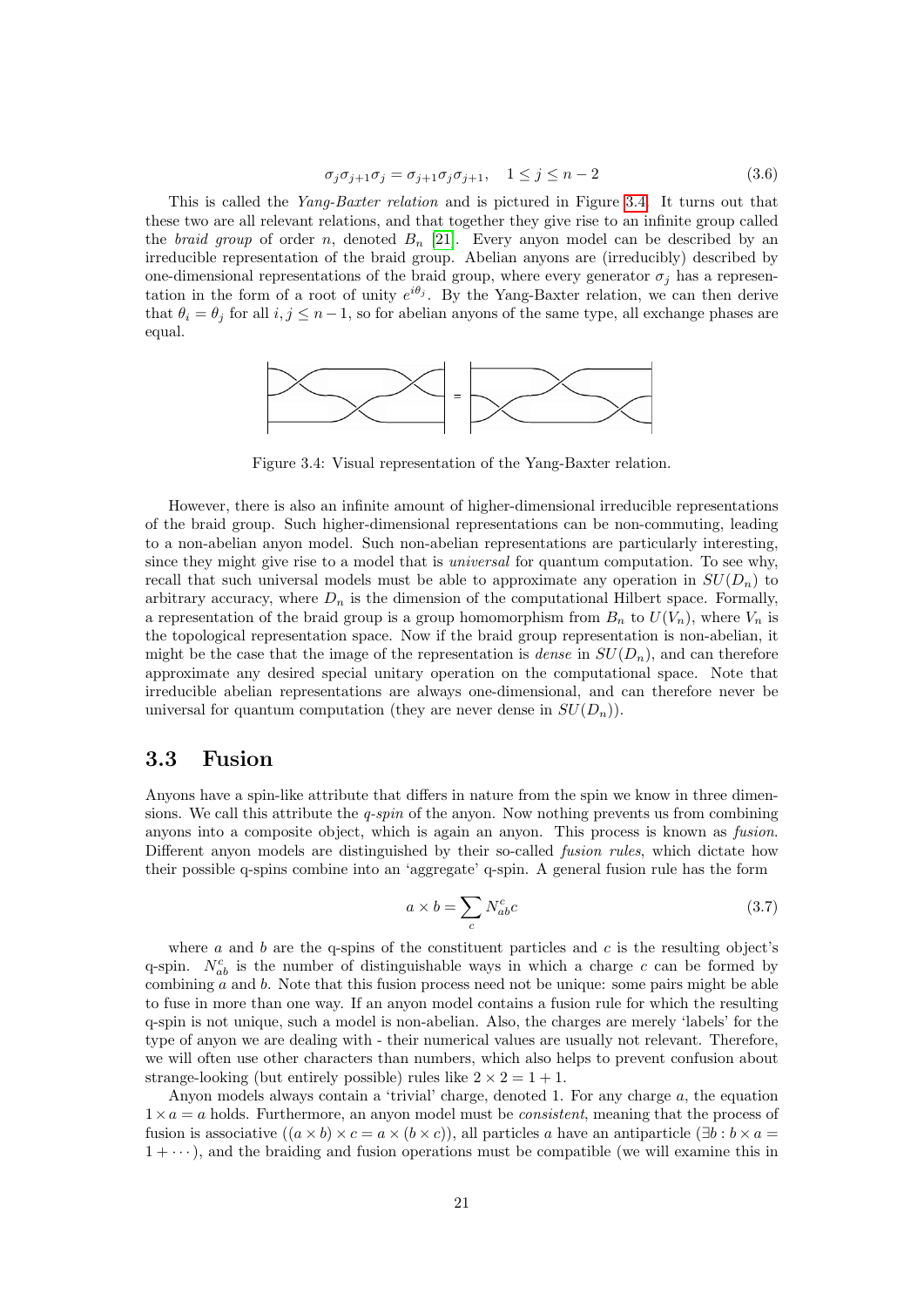more detail later on). An example of a valid non-abelian anyon model is the one of *Fibonacci* anyons. They can take on q-spins 1 or  $\tau$  and satisfy the following fusion rules:

$$
1 \times 1 = 1
$$
  

$$
1 \times \tau = \tau
$$
  

$$
\tau \times \tau = 1 + \tau
$$
 (3.8)

We can easily see where the name comes from. Suppose we have  $n$  such anyons with unknown q-spin. Now we fuse them all together and compute the number of distinguishable ways in which this can happen. All particles with q-spin 1 do not contribute to this amount, so suppose all particles have q-spin  $\tau$ . Now  $\tau \times \tau = 1 + \tau$ , so that  $\tau \times \tau \times \tau = \tau^3 = \tau + (1 + \tau)$  and  $\tau^4 = (1 + \tau) + \tau + (1 + \tau)$ . We see that for *n* particles, the number  $N_n$  of different ways they can fuse equals the recursion relation  $N_n = N_{n-1} + N_{n-2}$ . Furthermore,  $N_1 = 0$  and  $N_2 = 1$ , which gives rise to the sequence of Fibonacci numbers. Therefore, the fusion of  $n$  Fibonacci anyons can occur in  $F_n$  different ways, where  $F_n$  is the *n*-th Fibonacci number.

#### <span id="page-23-0"></span>3.4 Anyon braid matrices

We can denote the Hilbert space of two fused anyons by  $V_{ab}^c$ , where again a and b are the q-spins of the constituent particles and c is the resulting q-spin. Its dimension is equal to  $N_{ab}^c$ (as above). If we now exchange the two constituent particles, their Hilbert space is denoted  $V_{ba}^c$  and we can denote the natural map between these these spaces by the *braid operator* R:

$$
R: V_{ab}^c \to V_{ba}^c \tag{3.9}
$$

Such a map can be expressed as a unitary matrix, which we often call the R-matrix. This R-matrix might well impart a non-trivial phase to the fusion state (a vector in the  $N_{ab}^c$ dimensional topological vector space  $V_{ba}^c$ ). We denote the operator that exchanges particles labeled a and b as  $R_{ab}^c$ , where c is the combined q-spin.

Furthermore, fusion of anyons is associative - it does not matter whether we combine a and b first and fuse the result with c, or that we fuse b and c first and then fuse with a. Suppose we fuse three anyons a, b, and c. Then we see that we can form the total fusion space  $V_{abc}^d$ in two ways: either by first finding the fusion space of  $a$  and  $b$  and then combining with  $c$ , or by first fusing b and c and fusing the resulting space with the one of  $a$ . We can describe this relation as follows:

$$
V_{abc}^d \cong \bigoplus_e V_{ab}^e \otimes V_{eb}^d \cong \bigoplus_{e'} V_{ae'}^d \otimes V_{bc}^{e'} \tag{3.10}
$$

This implies that there are two 'natural' orthornormal bases to describe the total fusion space. We can relate these bases by an appropriate basis transformation, which is again a unitary transformation that we can represent by a matrix. We call this the F-matrix and the operation it performs an F-move. We denote it  $F_{abc}^d$ .

Now it is not hard to see that these  $R$ - and  $F$ -matrices must satisfy some constraints. After all, one could construct different compositions of braidings and F-moves that lead to the same transformation of the Hilbert space. These constraints lead to the so-called pentagon- and hexagon-equations, named after their diagrammatic representations. Figures [3.5](#page-24-0) and [3.6](#page-24-1) show the diagrams from which the pentagon- and hexagon-equations can be derived.

It turns out that these equations are the only constraints that we need to put in place [\[22\]](#page-41-5) [\[23\]](#page-41-6). As input, we only need the defining fusion rules for a specific anyon model, and we get the relevant R- and F-matrices as a result. When these have been found, we can work out all braid matrices for the model. To see this, consider a system of three anyons. We describe the braiding of the first and second anyon ( $\sigma_1$ , by earlier standards) by the operator  $R_{ab}^c$ . If we want to perform a braiding of the second and third anyon, however, we first have to apply a basis transformation by using the F-matrix before applying the braiding operator, so the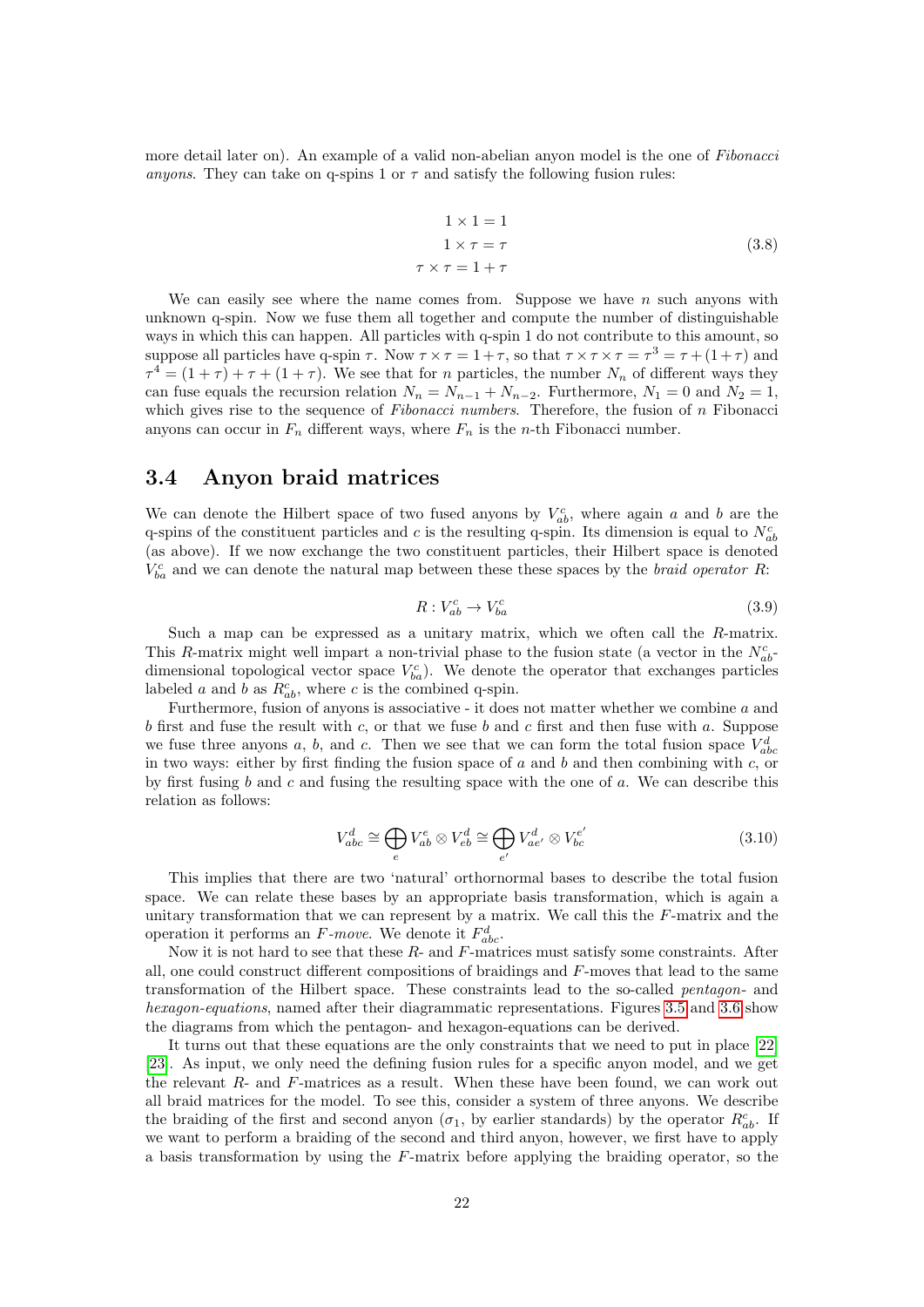<span id="page-24-0"></span>

<span id="page-24-1"></span>Figure 3.5: Diagrammatic representation of the pentagon-relation that must be satisfied by the  $R$ - and  $F$ -matrices.



Figure 3.6: Diagrammatic representations of the hexagon-relations.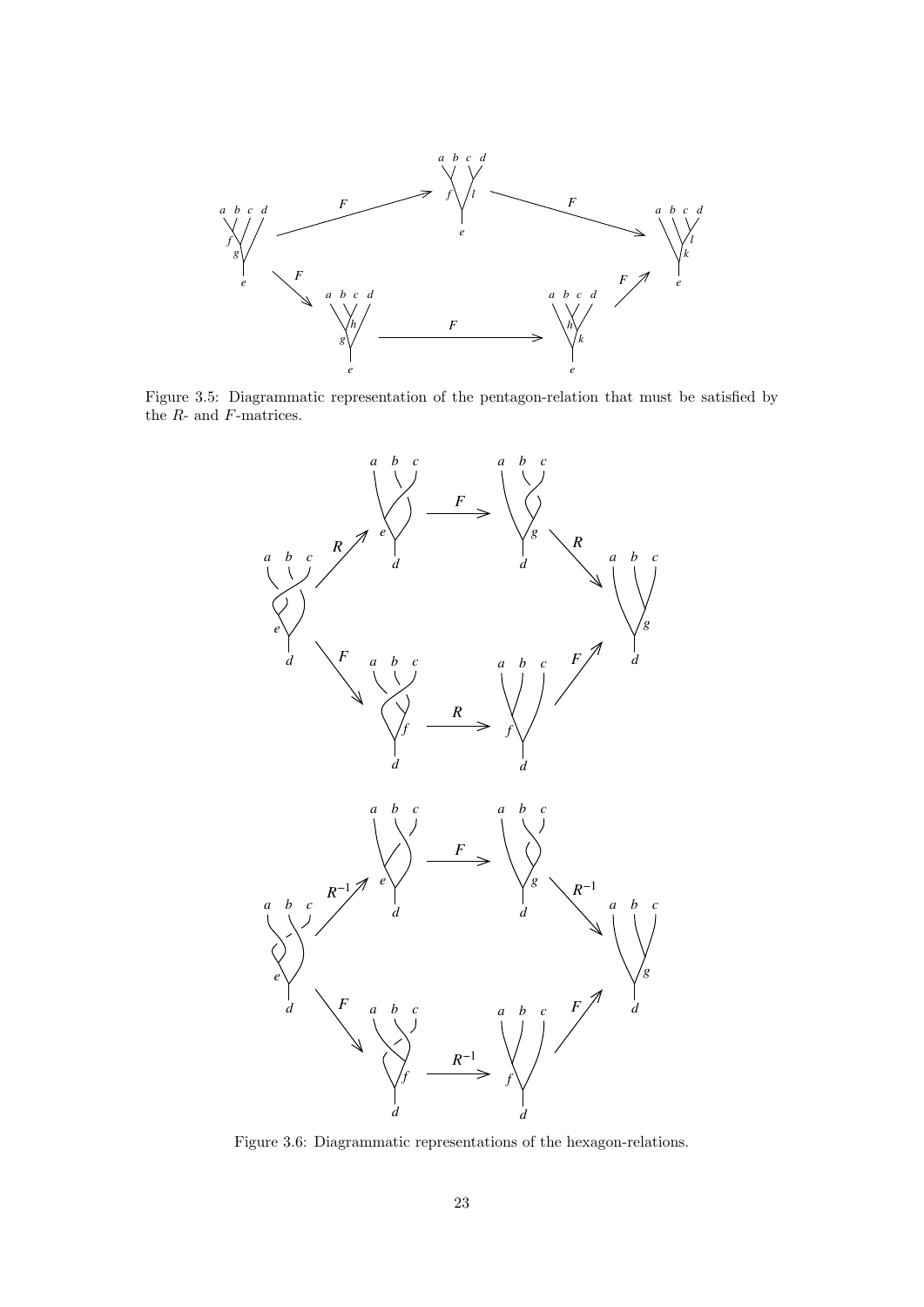

Figure 3.7: The mapping of possible anyon system basis states to the qubit and noncomputational subspaces.

second elementary braiding operator can be expressed as  $\sigma_2 = F^{-1}RF$ . By similar reasoning, all the braiding operators  $\sigma_i, 1 \leq i < n$  for n quasi-particles can be obtained.

#### <span id="page-25-0"></span>3.4.1 Fibonacci anyons as qubits

In order to let a system of Fibonacci anyons function as a qubit, we must be able to map our two basis states (for example,  $|0\rangle$  and  $|1\rangle$ ) onto the system state. A straightforward way to do this uses three Fibonacci anyons and was first proposed in [\[24\]](#page-41-7). Let all these anyons have q-spin  $\tau$ , and consider the first two as a composite anyon. There are now three possible states, two of which we map to the qubit basis states as follows:

The state  $|NC\rangle$  is called a non-computational state - it does not represent the state of the qubit and we must be careful to avoid transitions into this state. Such a transition is called a leakage error. Fortunately, we will see that we can operate on our qubits without leakage in this model.

We now let the first elementary braiding operation  $\sigma_1$  represent the counter-clockwise exchange of the first two quasi-particles. Obviously,  $\sigma_2$  then represents the braiding of the second and third quasi-particle, effectively 'interchanging' the second constituent of the composite object with the quasi-particle outside it. It is now possible to work out the pentagon- and hexagon-equations in order to find the F- and R-matrices, which then lead us to the matrix representations of the elementary braiding operations:

<span id="page-25-1"></span>
$$
R = \begin{pmatrix} e^{-i4\pi/5} & 0 & 0 \\ 0 & e^{i3\pi/5} & 0 \\ 0 & 0 & e^{i3\pi/5} \end{pmatrix}
$$
  
\n
$$
F = \begin{pmatrix} \tau & \sqrt{\tau} & 0 \\ \sqrt{\tau} & -\tau & 0 \\ 0 & 0 & 1 \end{pmatrix}
$$
  
\n
$$
\sigma_1 = R = \begin{pmatrix} e^{-i4\pi/5} & 0 & 0 \\ 0 & e^{i3\pi/5} & 0 \\ 0 & 0 & e^{i3\pi/5} \end{pmatrix}
$$
  
\n
$$
\sigma_2 = F^{-1}RF = \begin{pmatrix} -\tau e^{-i\pi/5} & \sqrt{\tau}e^{-i3\pi/5} & 0 \\ \sqrt{\tau}e^{-i3\pi/5} & -\tau & 0 \\ 0 & 0 & e^{i3\pi/5} \end{pmatrix}
$$
  
\n
$$
\tau = \frac{\sqrt{5} - 1}{2}
$$
 (3.11)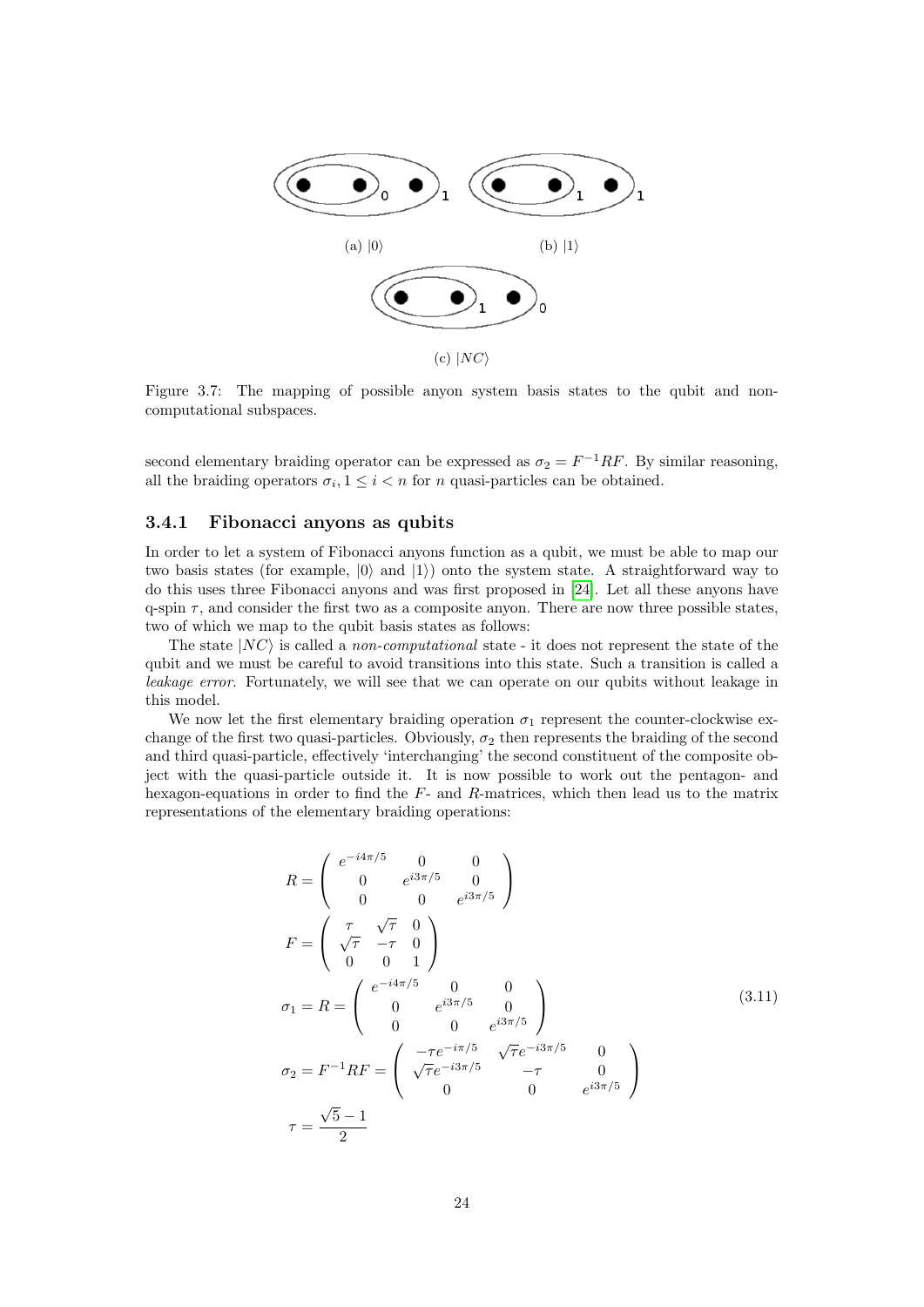Now the upper left  $2 \times 2$ -block acts on the computational subspace spanned by  $|0\rangle$  and  $|1\rangle$ . Since all remaining off-diagonal elements are 0, we see that no leakage into the noncomputational space will occur as long as the initial state is fully 'contained' in the computational subspace.

It has been proven that the image of this representation is indeed dense in  $SU(2)$  [\[24\]](#page-41-7). It even turns out that the model can be extended to n anyons (and therefore,  $n/3$  qubits in this qubit state mapping), resulting in a representation of which the image is dense in higherdimensional versions of the special unitary group. Therefore, Fibonacci anyons can in principle indeed be used for universal quantum computation.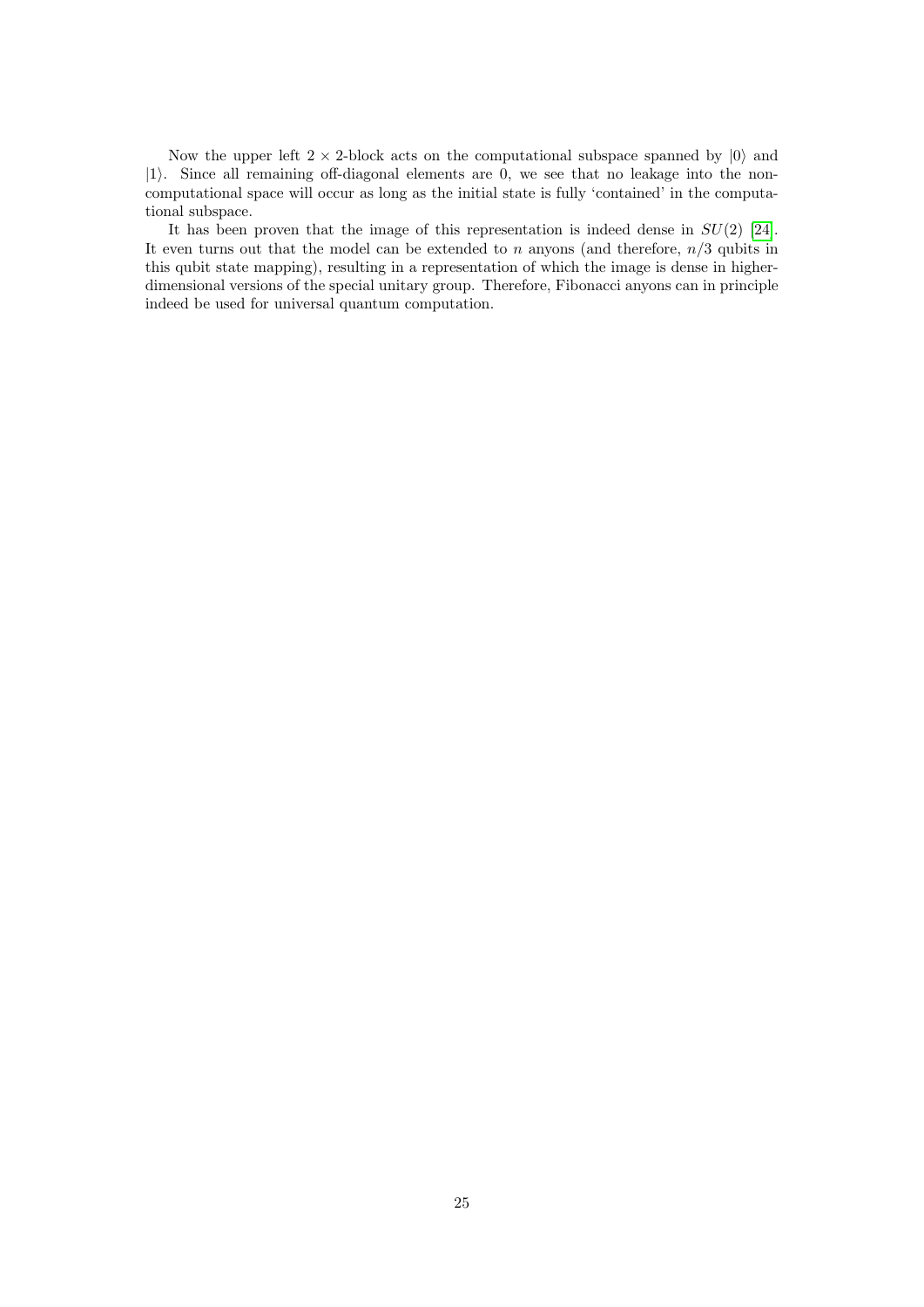# <span id="page-27-0"></span>Chapter 4

# Results of computational analysis

As a part of this research project, several tools have been created that aid in performing quantum compilation. Several of these procedures can be put together in order to 'compile' arbitrary single-qubit operations in terms of a base set of (fault-tolerant) gates, provided that it generates a dense set in  $SU(2)$ . The central element of this toolchain is an implementation of the Solovay-Kitaev algorithm. We will discuss all relevant elements of this toolset in detail, along with some specific results or applications, and describe how an end-user would utilize these tools in order to perform compilation. The described procedures are largely based on work previously done by Hormozi, Bonesteel, Zikos, and Simon [\[25\]](#page-41-8).

A separate procedure exists for analyzing base sets that are suspected to generate a finite subset of  $SU(2)$ . This could prove to be useful when trying to find out what operations can still be performed fault-tolerantly when making use of these models.

All implementations are written in the MATLAB language. The choice for this platform was mainly motivated by its relatively reliable and speedy handling of numerical processing, along with its high ease of use. When the project has reached some satisfactory level of maturity, it would be possible (and beneficial) to port the code to C or FORTRAN for optimizing performance. However, for our proof-of-concept purposes, this is not required.

Furthermore, we mention some results obtained while applying the toolset to the Fibonaccianyon braid matrices. Since this theory is proven to provide universal fault-tolerant quantum computation, it is a good test case for the process of compilation. The braid matrices of this model were given in eq.  $(3.11)$ . The upper  $2 \times 2$ -block in these matrices does not yet have determinant 1 (and is therefore not in  $SU(2)$ ), but we can divide the matrices by the square root of the sub-block determinant in order to bring them into  $SU(2)$ , as desired.

We also mention some results about the non-universal anyon theory  $SU(2)_4$  in order to showcase the procedure for analyzing finite models.

#### <span id="page-27-1"></span>4.1 Generating a gate net

As we have seen in Section [2.5,](#page-14-0) the Solovay-Kitaev algorithm needs an  $\epsilon$ -net of gates as input. We can generate such a net by using the method proposed in Section [2.4:](#page-13-0) we walk the full tree of matrix products up to a feasible depth and 'record' all these products, along with their associated words. If we do this 'naively', i.e. without performing any filtering, the size of this collection will grow exponentially in relation to the walking depth.

However, we generally expect many 'trivial relations' (matrix products that amount to the identity) to come up in this tree. Since the Solovay-Kitaev algorithm requires the input set to contain inverses for all elements, every node will have at least one child node that will evaluate to a previously encountered element. If we incorporate a simple statement that checks whether the current node is an inverse of its parent, all these redundant subtrees will be blocked. Note that we do not have to compare matrices for this: if we keep track of labels, we can perform this check by a simple string comparison. For example, suppose we arrive at a node with word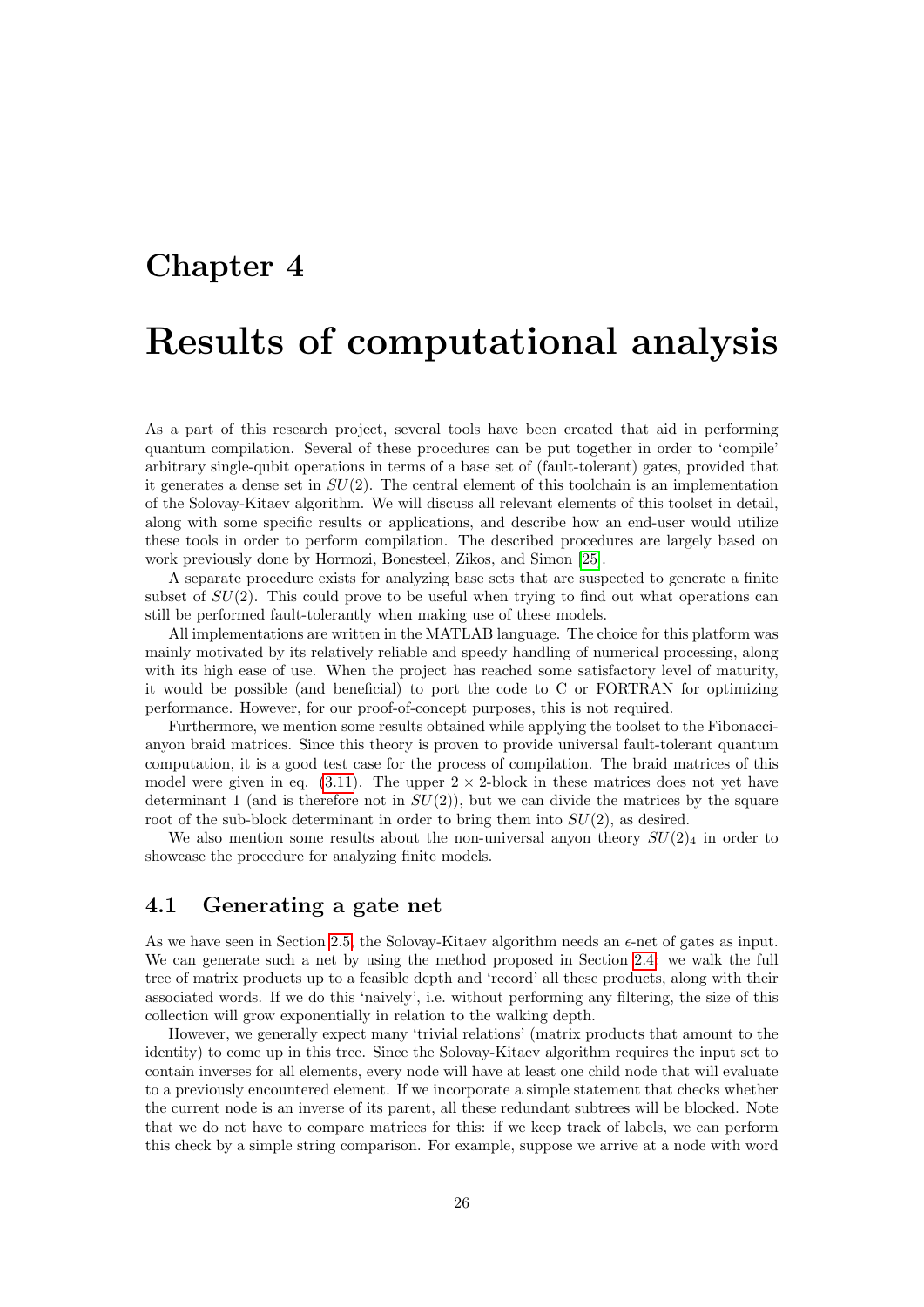aba<sup>-1</sup>b. Now we can immediately prevent the evaluation of the subtree attached to its child node  $b^{-1}$ .

While this does not remove all redundancy from the tree, it seems to provide the best tradeoff between time spent checking and time won by ignoring redundant subtrees. An unfortunate drawback is that this remaining redundancy causes another bottleneck: the program will run out of working memory within a matter of minutes (typically around 10-15), so this becomes the new limiting factor.

Note that the entire procedure is highly parallelizable: the only data that must be shared across threads is the input base set, and only needs read access. It is even an example of an 'embarrassingly parallel' problem: the entire computation of a single subtree is completely independent from its siblings [\[26\]](#page-41-9).

#### <span id="page-28-0"></span>4.1.1 Results

When the procedure is applied to the braid matrices of the Fibonacci-anyon model, generating the set of gates with words up to length 12 becomes very feasible on an average consumer computer (even without parallelism). The full run takes approximatly ten minutes. From this point on, the limiting factor turns out to be the available working memory.

Upon completion, this results in a collection of roughly  $3 \times 10^7$  matrices. Such a collection typically yields approximations of  $\epsilon$  < 0.08 for arbitrary single qubit gates.

A graphical representation of the nets  $G_3, G_4, G_5, G_7$  can be seen in Figure [4.1.](#page-29-0) Note that this quickly seems to cover the space fairly densely. However, this projection is not a fail-safe method of inspecting the actual covering: it is entirely possible that all points we see merely exist on one 'side' of the 3-sphere, leaving the other side blank. In the depicted case (Fibonacci anyon braid matrices) this concern is unwarranted, as they are known to be universal for quantum computation. If we, however, want to inspect more obscure models, we will have to resort to some different graphical representations - a possible candidate would be a tomographical look at different 'slices' of the space.

# <span id="page-28-1"></span>4.2 Searching through a net

Searching a collection of matrices for the best approximation to an arbitrary matrix  $U$  quickly becomes an expensive operation when the collection grows larger and the search is performed linearly. This is because the linear search generally has to be *exhaustive*: we can only guarantee to have found the best approximation by comparing the search target to all individual elements. There is one case in which this does not hold: it might happen that the desired gate is present in the generated collection (up to machine precision), but this is highly unlikely.

Especially when taking into consideration that the final Solovay-Kitaev algorithm has to perform this search numerous times when we want to execute it to a reasonable depth, it is apparent that optimizing this procedure can cause large speedups. The GNAT-search proposed in Section [2.6.1](#page-16-1) turns out to perform spectacularly better than the linear version. This comes at the cost of a long pre-processing time, but the pre-processing step only has to be performed once, so hardly causes any inconvenience.

We already mentioned that this access tree generating procedure involves some decisions based on random numbers, so that some resulting trees will perform better than others. Therefore, if we want to make a valid comparison between a linear search and the GNATimplementation, we have to include a number of different trees (labeled  $T_k$ ).

Below, we list the running times for the linear and GNAT-search procedures, when queried for some typical quantum gates. The search space used consists of all Fibonacci-anyon braid matrix products with words up to length 9.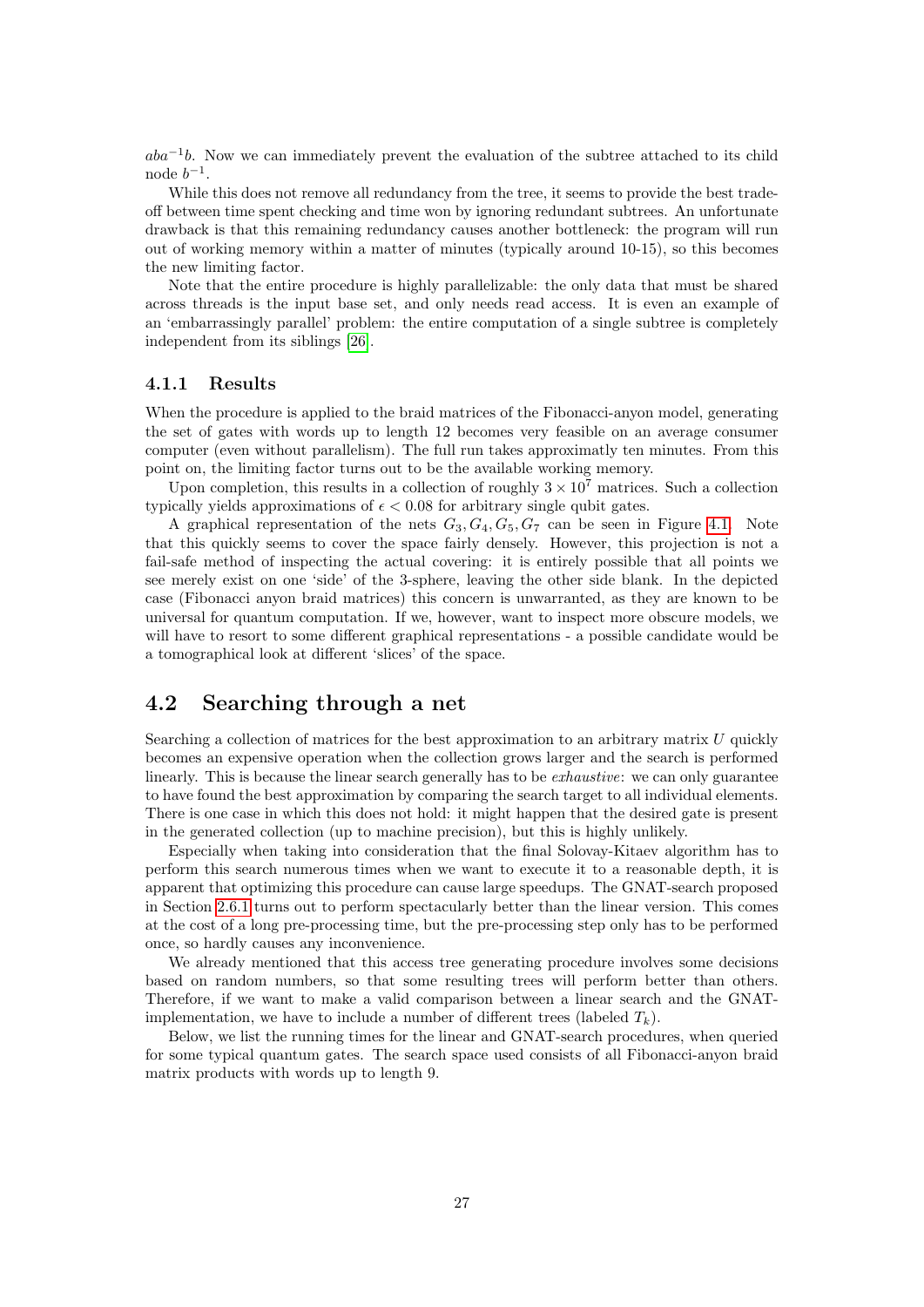<span id="page-29-0"></span>

Figure 4.1: A projection of the 4-vectors of every matrix in the sets  $G_3, G_4, G_5, G_7$  respectively (w.r.t. Fibonacci-anyon braid matrices). The 4-vectors of the matrices are obtained through the natural homomorphism from  $SU(2)$  to the 3-sphere. The projection in the first image is  $(x_1, x_2, x_3, x_4) \mapsto (x_1, x_2)$  and the projection in the second image is  $(x_1, x_2, x_3, x_4) \mapsto (x_3, x_4)$ .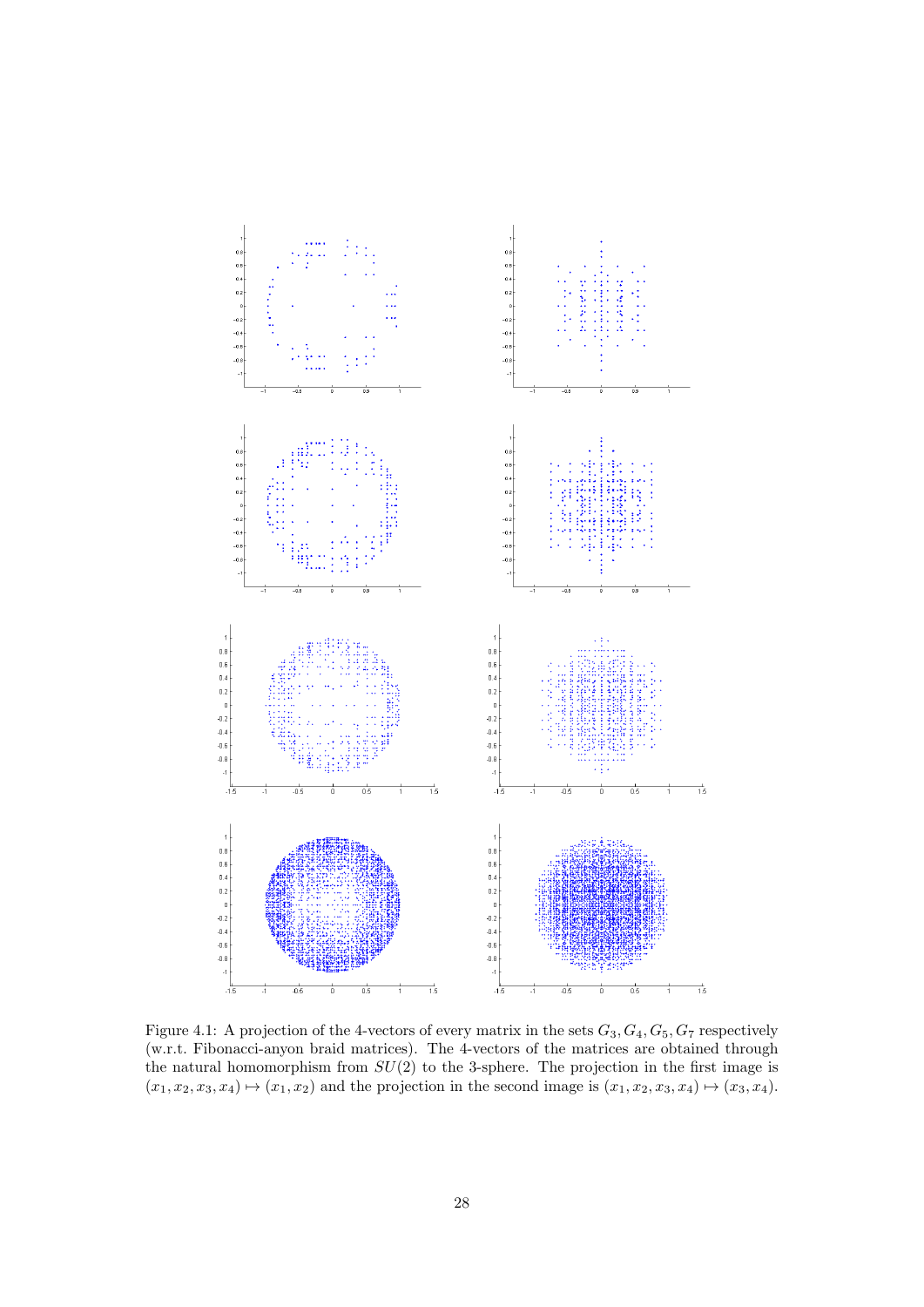|         | H     | $\pi/8$ | X     |       | Z     |
|---------|-------|---------|-------|-------|-------|
| $G_{9}$ | 12.06 | 12.49   | 11.83 | 11.84 | 11.86 |
| $T_1$   | 0.010 | 0.010   | 0.009 | 0.015 | 0.007 |
| $T_2$   | 0.010 | 0.011   | 0.009 | 0.023 | 0.010 |
| $T_3$   | 0.010 | 0.011   | 0.021 | 0.009 | 0.010 |
| $T_{4}$ | 0.010 | 0.010   | 0.013 | 0.011 | 0.010 |

Table 4.1: Table listing the running times in seconds of a linear search and the GNATimplementation. Four different access trees were used in order to demonstrate the discrepancies that arise from their randomized nature. The used trees each have 10 branches per node.

We mentioned that the GNAT-search occasionally returns a suboptimal approximation to the target gate. Therefore, we also list the approximation accuracies of the same searches in the table below.

|       | H     | $\pi/8$ | X     |       | Ζ    |
|-------|-------|---------|-------|-------|------|
| $G_9$ | 0.066 | 0.056   | 0.068 | 0.113 | 0.00 |
| $T_1$ | 0.066 | 0.056   | 0.113 | 0.113 | 0.00 |
| $T_2$ | 0.066 | 0.056   | 0.068 | 0.113 | 0.00 |
| $T_3$ | 0.066 | 0.075   | 0.068 | 0.113 | 0.00 |
| $T_4$ | 0.066 | 0.075   | 0.068 | 0.113 | 0.00 |

Table 4.2: Table listing the approximation error as defined in [\(2.2\)](#page-12-3) of the result of a linear search and the GNAT-implementation.

It is very clear that the GNAT-search offers a great advantage over the linear implementation. Even though more accurate benchmarks could be performed (these results were obtained by just a single run), we certainly do not have to doubt the effectiveness. Also, a future research direction might be to determine the optimal amount of branches per node. The used access trees have a maximum of ten branches per node. However, taking into consideration the accuracy requirements of the Solovay-Kitaev algorithm, we see that it is not a top priority to improve upon these trees significantly. Also, it turns out that the Z-gate is present in the collection (it is equal to  $\sigma_1^5$ ). Therefore, we will omit it in the following compilations.

# <span id="page-30-0"></span>4.3 Solovay-Kitaev compilation

After performing the aforementioned pre-processing steps, we are ready to run the Solovay-Kitaev algorithm and obtain compiled versions of arbitrary single-qubit gates. We take the same gates as in the search-benchmark as targets. In order to see the enhancements to the accuracy, we list the results for all depths up to 7. The implementation used for this benchmark includes the GNAT-search procedure.

|                  | H             | $\pi/8$       | X             | V             |
|------------------|---------------|---------------|---------------|---------------|
| $\left( \right)$ | 0.06605359392 | 0.05548890284 | 0.06821751977 | 0.11276612186 |
|                  | 0.00581414836 | 0.00717664576 | 0.00558423768 | 0.00406119681 |
| 2                | 0.00149922151 | 0.00340729113 | 0.00158886925 | 0.00143062834 |
| 3                | 0.00039067005 | 0.00091699590 | 0.00031099670 | 0.00007022803 |
| 4                | 0.00001031980 | 0.00001600491 | 0.00001379887 | 0.00000523950 |
| 5                | 0.00000011750 | 0.00000009717 | 0.00000023359 | 0.00000015841 |
| 6                | 0.00000000022 | 0.00000000056 | 0.00000000008 | 0.00000000097 |
|                  | 0.00000000022 | 0.00000000056 | 0.00000000008 | 0.00000000010 |

Table 4.3: Table listing the approximation error for the result of a depth-n Solovay-Kitaev compilation of a number of standard gates.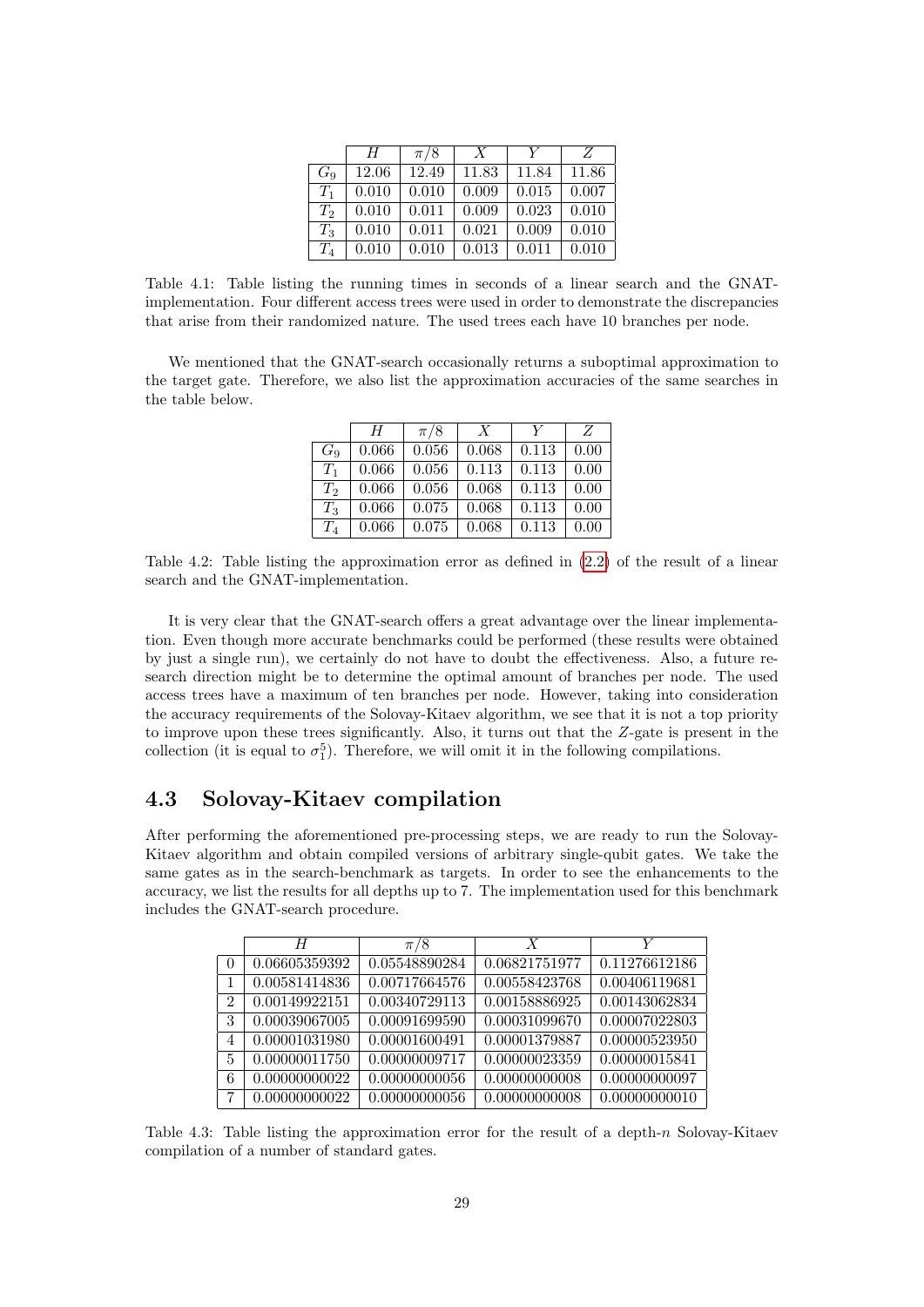|                | Η      | $\pi$  | Х      | V      |
|----------------|--------|--------|--------|--------|
| 0              | 9      | 9      | 9      | 9      |
| 1              | 48     | 48     | 50     | 50     |
| $\overline{2}$ | 240    | 240    | 250    | 242    |
| 3              | 1196   | 1212   | 1202   | 1198   |
| 4              | 5828   | 5880   | 5970   | 5958   |
| 5              | 29412  | 29440  | 29530  | 29726  |
| 6              | 148532 | 147096 | 146210 | 148262 |
| 7              | 773532 | 772096 | 741234 | 730774 |

Table 4.4: Table listing the word length for the result of a depth-n Solovay-Kitaev compilation of a number of standard gates.

|                | H       | $\pi/8$ | X       | V       |
|----------------|---------|---------|---------|---------|
| 0              | 0.0     | 0.0     | 0.0     | 0.0     |
| 1              | 0.0     | 0.0     | 0.0     | 0.0     |
| $\overline{2}$ | 0.1     | 0.1     | 0.1     | 0.1     |
| 3              | $0.4\,$ | 0.4     | 0.4     | $0.4\,$ |
| 4              | $1.6\,$ | 1.6     | $1.6\,$ | 1.6     |
| 5              | 6.9     | 6.9     | 6.9     | 6.9     |
| 6              | 32.0    | 32.0    | 32.0    | 32.0    |
| 7              | 158.0   | 158.0   | 158.0   | 158.0   |

Table 4.5: Table listing the running time in seconds of a depth- $n$  Solovay-Kitaev compilation of a number of standard gates.

We see that the accuracy of the approximation does not seem to improve anymore after six iterations. This is most likely caused by the limited machine precision, and this barrier could therefore be circumvented by performing the calculations in a higher-precision environment.

Furthermore, it turns out that for higher depths, most time ( $\sim 85\%$ ) is spent in a specific subroutine that forms the actual word string of the compiled gate. It is very likely that this routine could be significantly sped up, which will result in large performance gains for the full algorithm. Therefore, it would be advantageous to optimize this method in future versions of the toolset. It would also be interesting to study the difference in performance when using input nets of different maximal word length. For example, if the computations show that  $G_8$ as input net produces very similar results as  $G_{11}$ , then we can cut down on pre-processing time in the future. However, this is unlikely, as we have seen that the net tightens quickly as the tree depth increases.

## <span id="page-31-0"></span>4.4 Analysis of non-universal model

If a certain anyon model is expected to be non-universal for quantum computation, we can compute all distinct braid matrix products by the methods described in Section [A.6.](#page-38-1) We perform this procedure for the anyon model  $SU(2)_4$ , where we restrict our view to 'integer q-spin' values 1, 2, and 3. Again, 1 acts as the trivial charge. The non-trivial fusion rules then become

$$
2 \times 2 = 1 + 2 + 3 \n2 \times 3 = 2 \n3 \times 3 = 1
$$
\n(4.1)

We now consider a three-anyon system, where we require the total charge to equal 3. Next, we find the F- and R-matrices for this model and use them to compute the two braid matrices.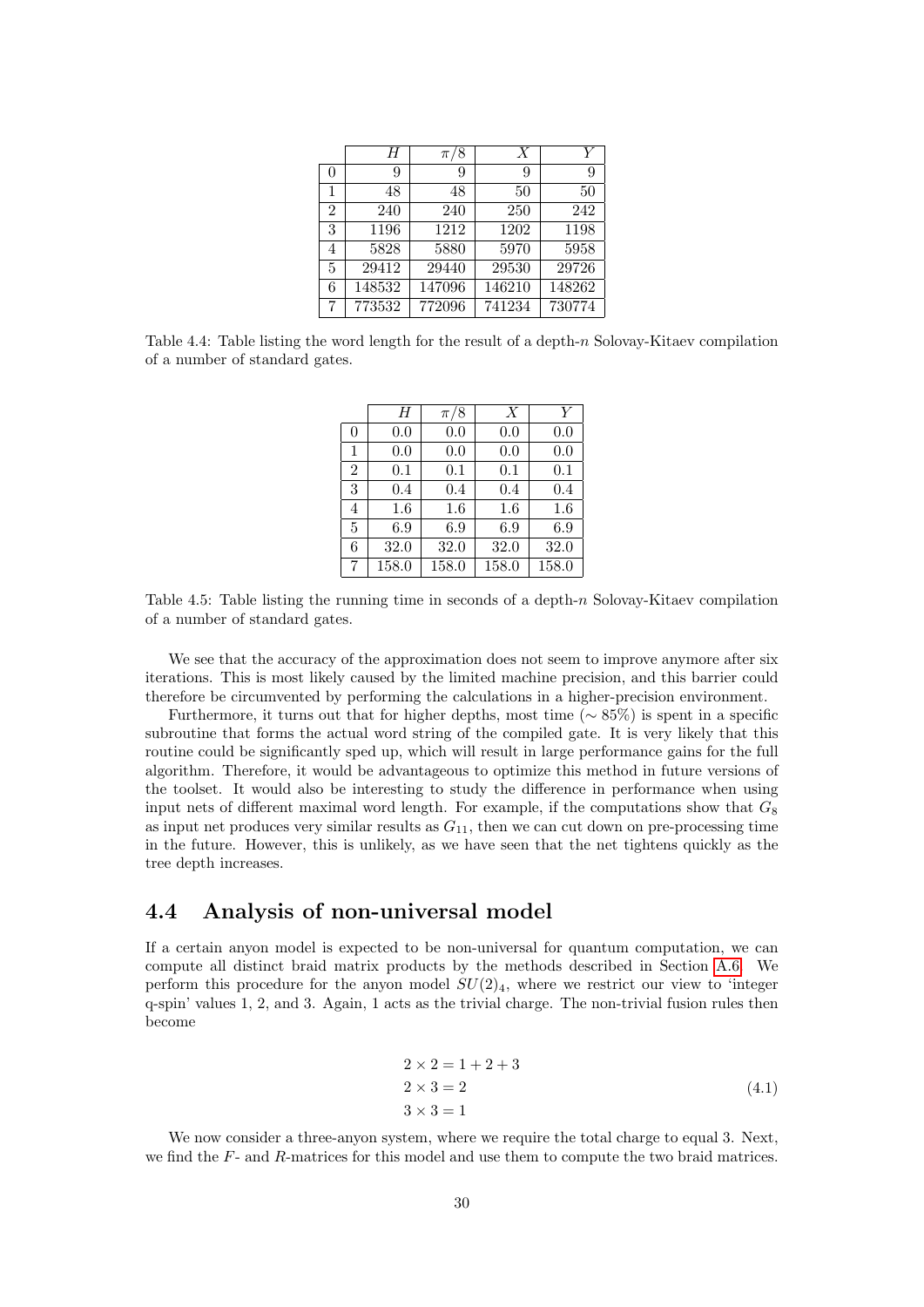$$
R = \begin{pmatrix} e^{-2i\pi/3} & 0 & 0 \\ 0 & e^{2i\pi/3} & 0 \\ 0 & 0 & e^{i\pi/3} \end{pmatrix}
$$
  
\n
$$
F = \frac{1}{2} \begin{pmatrix} 1 & -\sqrt{2} & 1 \\ -\sqrt{2} & 0 & \sqrt{2} \\ 1 & \sqrt{2} & 1 \end{pmatrix}
$$
  
\n
$$
\sigma_1 = R = \begin{pmatrix} e^{-2i\pi/3} & 0 & 0 \\ 0 & e^{2i\pi/3} & 0 \\ 0 & 0 & e^{i\pi/3} \end{pmatrix}
$$
  
\n
$$
\sigma_2 = F^{-1}RF = \frac{1}{2} \begin{pmatrix} e^{2i\pi/3} & \sqrt{2}e^{i\pi/3} & -e^{2i\pi/3} \\ e^{i\pi/3} & 0 & \sqrt{2}e^{i\pi/3} \\ -e^{2i\pi/3} & \sqrt{2}e^{i\pi/3} & e^{2i\pi/3} \end{pmatrix}
$$
\n(4.2)

The result of walking the tree of matrix products w.r.t. this base set (including the inverses  $\sigma_1^{-1}$  and  $\sigma_2^{-1}$ ) is a collection of 162 matrices. However, not all of these have determinant 1. By selecting the subcollection of all matrices with determinant 1, we are left with 27 matrices. Note that this collection forms a group under matrix multiplication, and that this group is a finite subgroup of  $SU(3)$ . Since there are only five distinct groups (up to isomorphism) of order 27, it is now fairly easy to determine which of these groups it is a faithful representation of.

Upon closer inspection, we see that the group is non-abelian. Since only two of the groups of order 27 are non-abelian, this already eliminates the three other possibilities. Furthermore, al elements turn out to have order 3. Since one of the two remaining groups has an element of order 9, we can eliminate this possibility as well. The only remaining possibility is the *Burnside group*  $B(2, 3)$ . It is the quotient of the free group of two generators and its normal sugroup generated by all third powers of the elements. The tree of group products is displayed in Figure [4.2.](#page-33-0)

It would be interesting to generalize this for  $SU(2)_4$  models with more particles, and for more classes of anyon models. It turns out that there are some connections between knot theory and Burnside groups [\[27\]](#page-41-10). Since knot theory and braid groups are closely related, it is possible that these connections might lead to more insight about these anyon models. It is a very interesting direction for future research to work out these connections in more detail, in order to form a more general understanding of  $SU(2)_k$  anyon models.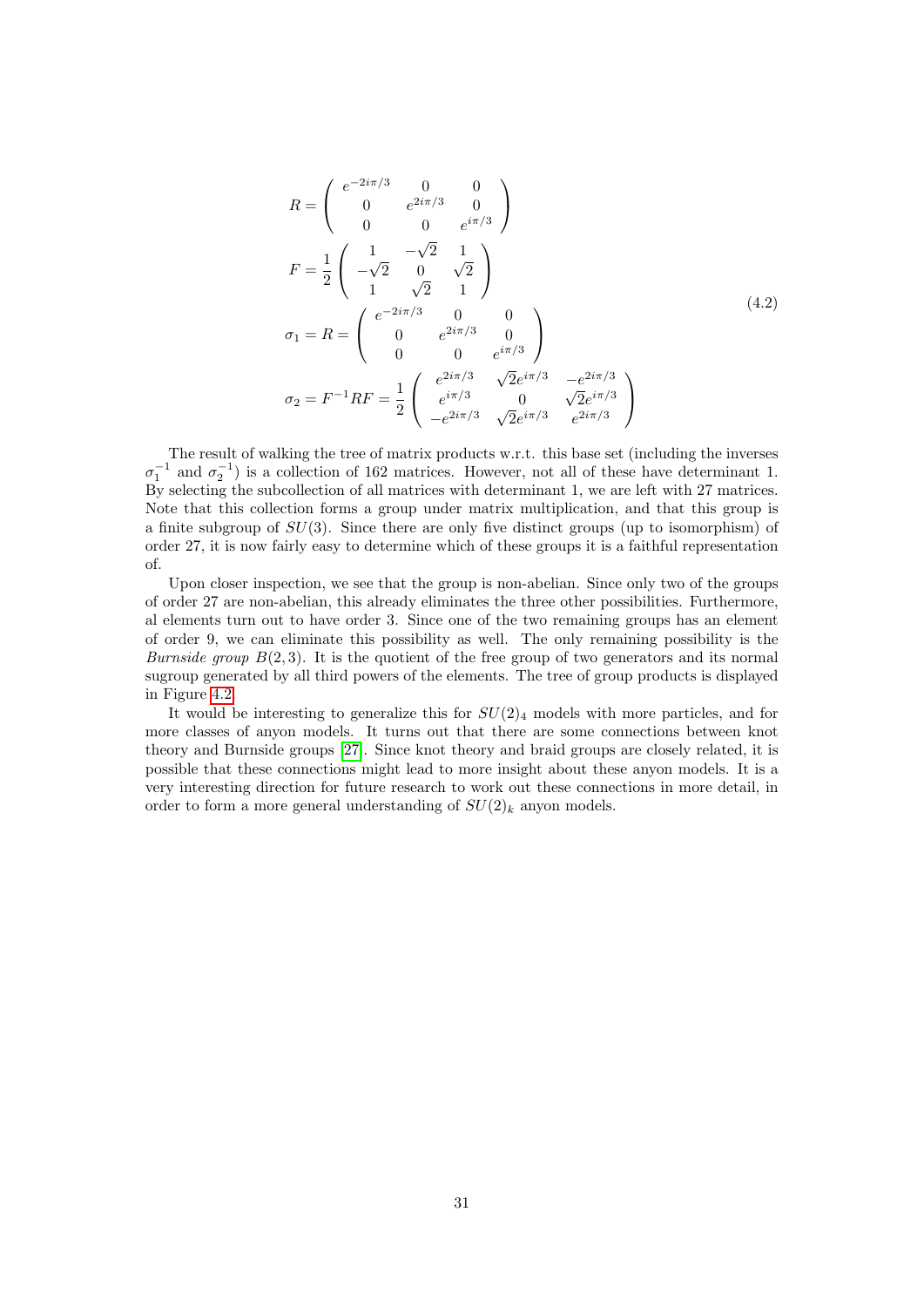<span id="page-33-0"></span>

Figure 4.2: Tree of Burnside group  $B(2,3).$ Figure 4.2: Tree of Burnside group  $B(2,3)$ .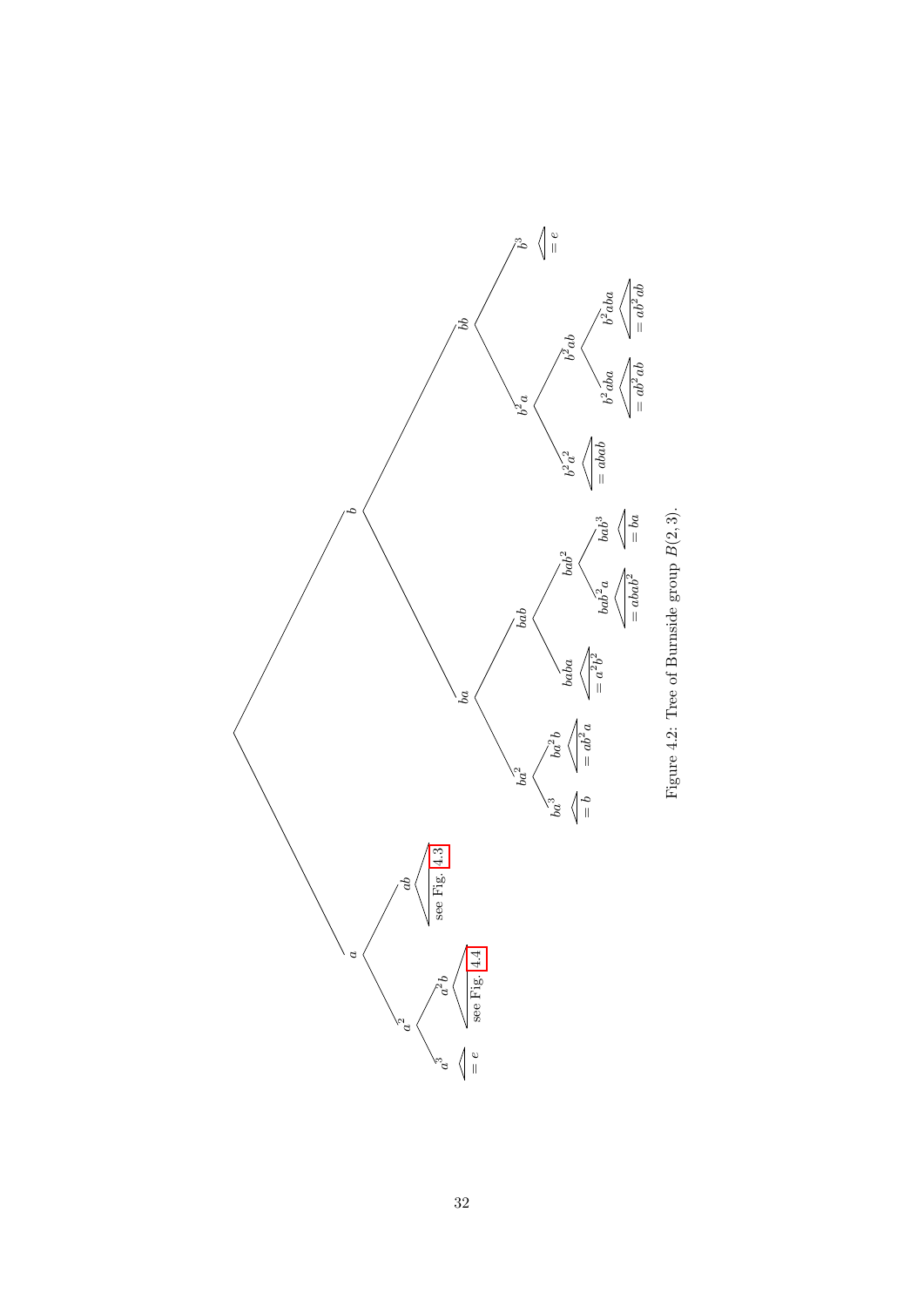<span id="page-34-1"></span>

Figure 4.3: Subtree of Burnside group element ab.

<span id="page-34-0"></span>

Figure 4.4: Subtree of Burnside group element  $a^2b$ .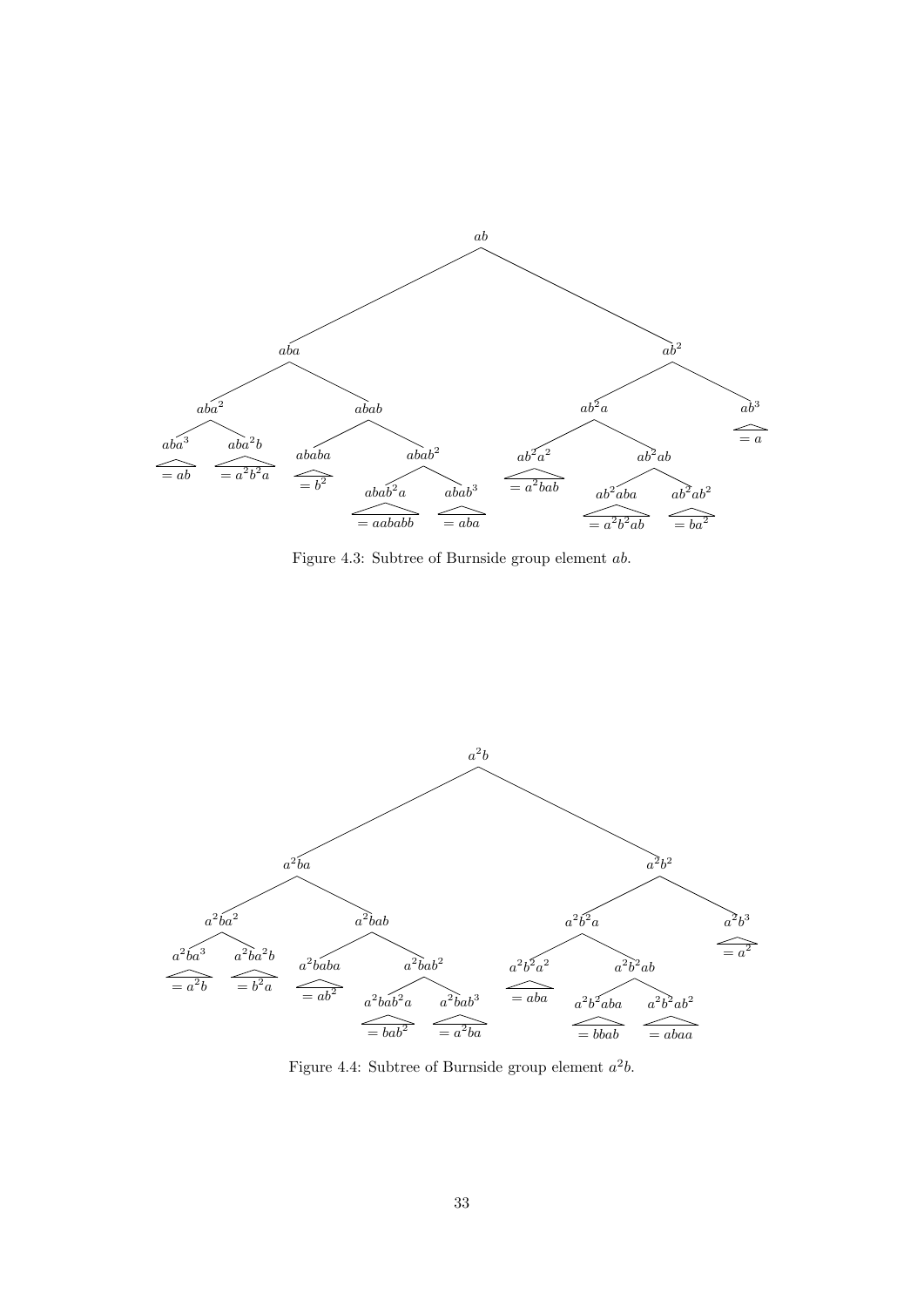# <span id="page-35-0"></span>Appendix A

# Description of computational tools

This appendix describes the usage and inner workings of the MATLAB-scripts that have been created as part of this research project. Some of these procedures require the output of one or more other procedures as input. If this is the case, it will be clearly stated. A repository of the code can be found at <http://github.com/JorenB/quantum-compiling>.

For convenience, some widely used constants are stored in the file constants.m. For example, it contains a few standard single-qubit operation matrices (for comparison to compiled versions), and can hold a cell array containing the base set of primitive braid matrices (to be used as default input by several of the following procedures).

### <span id="page-35-1"></span>A.1 Generating a net

The procedure buildGateNet takes as input a base set of unitary matrices, containing the representations of available primitive operations (when considering a specific fault-tolerant model) and their inverses. It is required that the first  $n$  matrices are the different primitive operations, and that the last  $n$  matrices are their respective inverses, in the same order. From this, it generates the tree of possible matrix products with respect to this base set, up to a given depth. If this net is to be used for compilation of arbitrary single-qubit gates, it is clearly preferable that the used model is known to be universal for quantum computation (i.e. the image of its representation is dense in  $SU(2)$ .

The function can be called with a minimum of one and a maximum of five parameters:

- depth: the maximum tree depth to walk (i.e. generate all words up to length depth).
- base: the base set of matrices, together in a cell array.
- upper gates: mainly used in recursive calls to specify what unique matrices have been generated in the level 'above' the current. Therefore, in standard usage passing a cell array containing just the identity matrix will suffice.
- upper words: similar to upper gates. Passing a cell array containing just an empty string will suffice.
- full gates: mainly used in recursive calls, holds the entire collection of previously generated matrices. As in upper gates, passing a cell array containing just the identity matrix will suffice.

The function returns an array [total gates, total words], where total gates is a cell array containing all generated (unique) matrices and total words a cell array containing all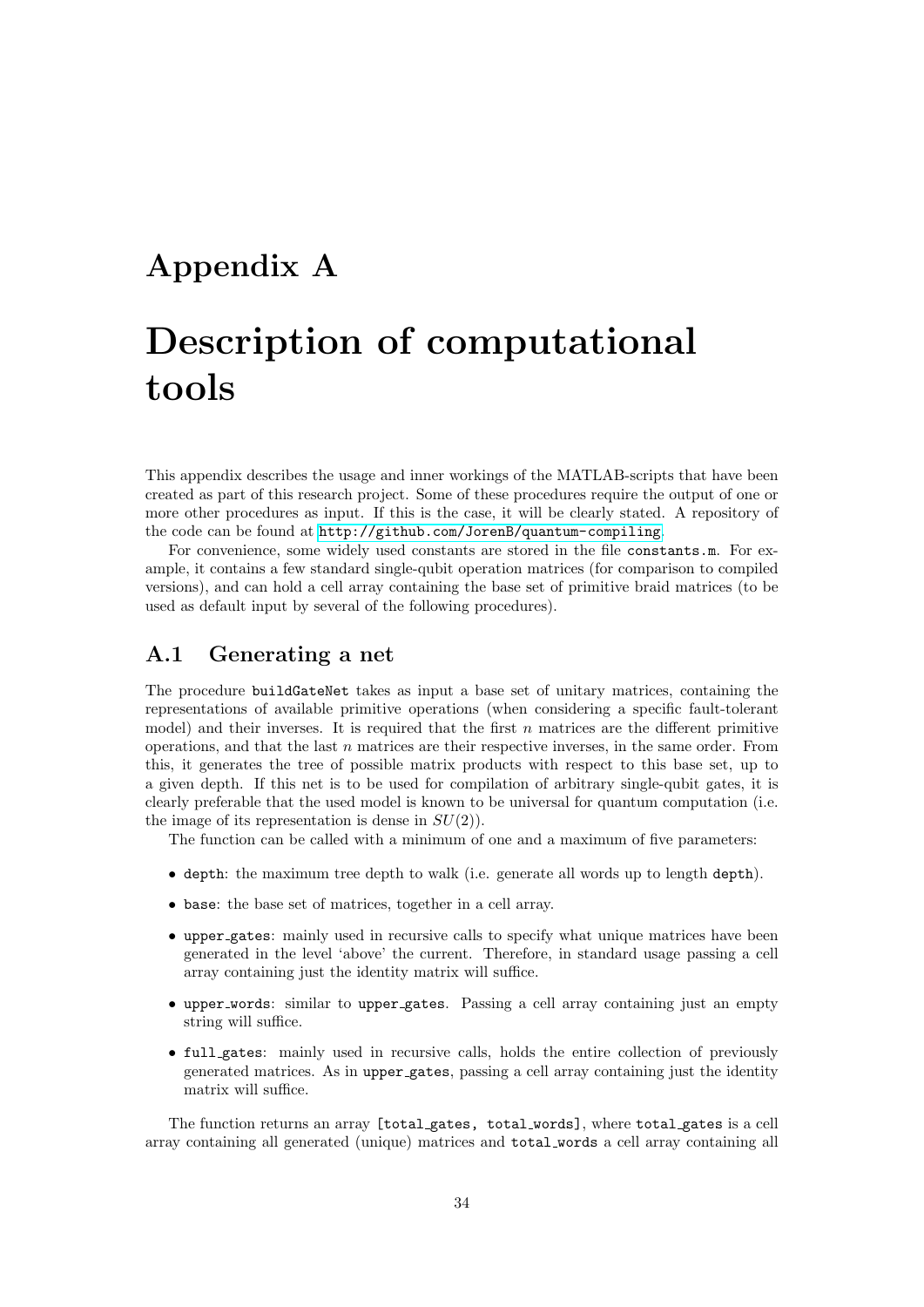corresponding words. The result is best stored in a cell array total gates, total words. In this form, it can be directly passed into this implementation of the Solovay-Kitaev algorithm.

If the last three arguments are omitted, the function defaults to the 'standard' inputs, as specified in the above list. If the second argument is omitted as well, the function uses the collection stored in the variable constants.MATRICES.

Every time the algorithm finishes computing all products at a certain depth, it outputs the number of levels left to go, the number of new unique matrices found and the time taken at the current level.

#### <span id="page-36-0"></span>A.1.1 Inner workings

The function is designed to call itself recursively. Essentially, it multiplies all matrices supplied in upper gates by all matrices from the base collection base. In the meantime, it keeps track of the word by which all matrices are obtained. The matrices and words are stored in new gates and new words. When this process has completed, it calls itself again, passing new gates and new words as values for parameters upper gates and upper words. Also, it lowers the parameter depth by one. When depth reaches 0, execution stops and the complete collection of computed gates and associated words is returned. We could also say that running the function up to depth n generates all matrices with words up to length n, denoted  $G_n$ .

The method includes one simple heuristic to prevent a large amount of redundancy is this 'tree-walking' process. Since the base set contains its own inverses, the product of a matrix with its inverse does not have to be computed and we can ignore the entire subtree below such nodes. It is required that the correct order for matrices and their inverses is maintained, since the algorithm checks for inverses by comparing labels (which is much faster). Note that this only ignores part of the redundant branches, but for our purposes, it will suffice.

### <span id="page-36-1"></span>A.2 Linear search

We can perform an exhaustive search over a generated net by using the function linearSearch. It takes as input a target gate, a collection of gates, and a collection of words, as generated by buildGateNet. More precisely:

- gate: an arbitrary target gate (must be in  $SU(2)$ ) to be searched for.
- gates: a collection of gates as generated by buildGateNet.
- words: a collection of words as generated by buildGateNet. Obviously, it should 'match' the collection of gates.

The function returns the matrix and the associated word of the closest approximation that is available in the search space.

#### <span id="page-36-2"></span>A.2.1 Inner workings

The function compares the target gate to all matrices in the search collection. When the entire collection has been looped through, it returns the matrix that had smallest trace distance to the matrix gate, along with its word.

### <span id="page-36-3"></span>A.3 Building an access tree

When a net has been generated, it can be transformed into an access tree structure as described in [2.6.1.](#page-16-1) This can be done by using the function gnat. It takes as input a collection of gates and a collection of words, and a 'branch number', which defines how many branches every node should have. More precisely, its arguments are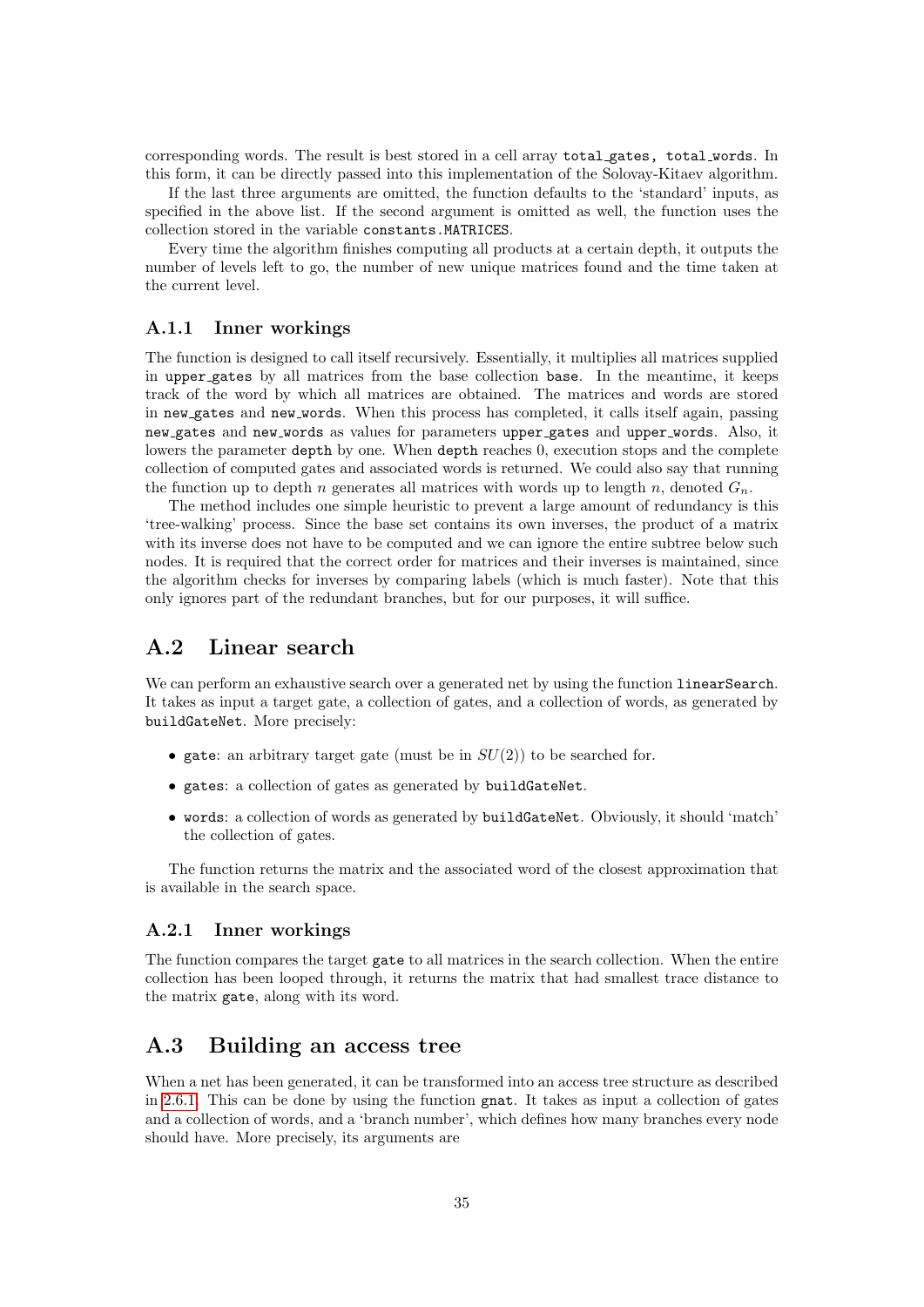- gates: a collection of gates as generated by buildGateNet.
- words: a collection of words as generated by buildGateNet. Obviously, it should 'match' the collection of gates.
- n\_branch: the number of branches per node.

The function returns an access tree structure that can be used in the GNAT-search procedure.

#### <span id="page-37-0"></span>A.3.1 Inner workings

The function first generates n branch distinct random numbers, and uses these to choose the initial node gates. It then compares all remaining matrices to these n branch node matrices and assigns them to a collection 'attached' to the node it is closest to. When this completes, the function calls itself for every such subcollection, resulting in a recursive procedure. The recursion finishes when the size of a node collection drops below 50 - the node then becomes a leaf node. A linear search through 50 matrices is sufficiently fast and it prevents the tree from becoming too deep. Also, it cuts down on pre-processing time.

### <span id="page-37-1"></span>A.4 Access tree search

When an access tree has been generated, a fast access tree search can be performed over the search space, instead of the slow exhaustive search. This is accomplished with the function gnatSearch. It takes as input an arbitrary target  $SU(2)$ -gate to be searched for, and an access tree structure as generated by gnat.

- gate: an arbitrary target gate (must be in  $SU(2)$ ) to be searched for.
- gnat: an access tree structure as generated by the function gnat.

The function returns the matrix and the associated word of the best found approximation to gate in the access tree gnat.

#### <span id="page-37-2"></span>A.4.1 Inner workings

At every level, the target gate is compared to all node matrices. The search is then recursively performed for the subtree of the node that gate is closest to.

# <span id="page-37-3"></span>A.5 The Solovay-Kitaev algorithm

When a net has been generated, the user is ready to run the Solovay-Kitaev algorithm. For better performance, the user also builds the access tree structure and uses the access tree search implementation of the Solovay-Kitaev algorithm, but this is not required.

The standard (non-access-tree-search) implementation of the algorithm can be executed by calling the function SolovayKitaev, with the following three arguments:

- search: the unitary gate to search for.
- depth: the maximum number of recursive calls to make.
- net: the full net of gates generated in the preprocessing step.

The access tree version of the algorithm also takes three parameters, of which only the last is different:

• search: the unitary gate to search for.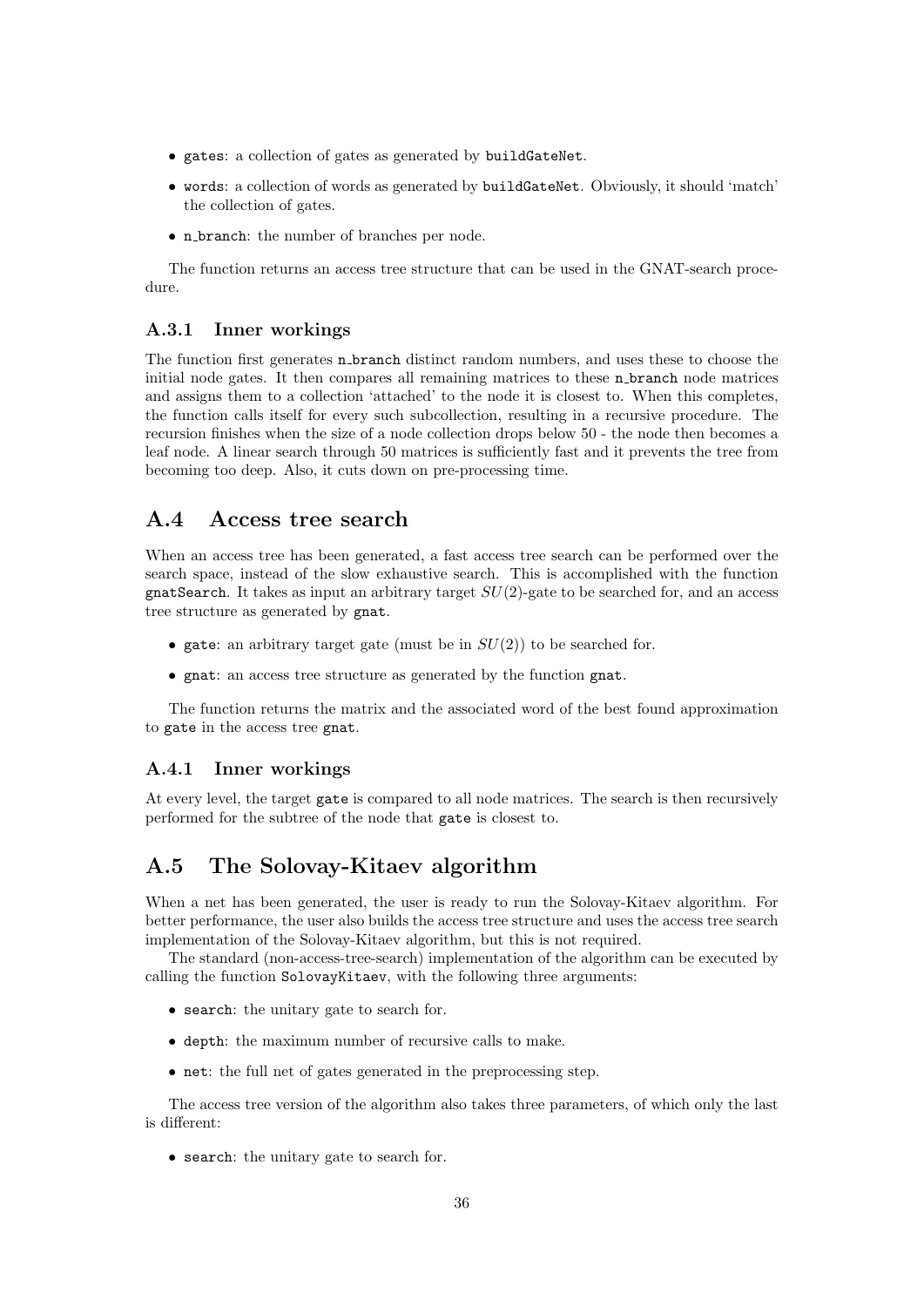- depth: the maximum number of recursive calls to make.
- gnat: an access tree structure as generated by the function gnat.

The function returns the matrix and the associated word of the approximation to search found by applying the Solovay-Kitaev algorithm to depth depth.

The function returns a tuple [gate word]. Clearly, gate is the computed approximation to search, while word shows the exact chain of matrix products associated to the approximation. Note that the returned gate is always a matrix in  $SU(2)$ , even if search was a matrix with determinant not equal to 1. If the base set of matrices is not special unitary, recomputing the gate making use of the returned word w.r.t. this base set will only result in the correct gate up to a certain global phase factor. Using the function rotateToSU2(gate), the user can transform the result to a special unitary matrix.

#### <span id="page-38-0"></span>A.5.1 Inner workings

We follow the approach described in Section [2.5.](#page-14-0) In short, the first iteration of the algorithm searches for the closest approximation to the input gate search in the input gnat, and calls this approximation  $U_0$ . For the next approximation, it computes the product  $UU_0^{\dagger}$ . Since  $U_0$  is 'close' to U and both matrices are unitary, this product will generally be close to the identity. We then decompose this product into the so-called *group commutator VWV*<sup>†</sup>W<sup>†</sup> with arbitrary matrices  $V, W \in SU(2)$ . The algorithm then searches in the input gnat for the closest approximation to these V, W. When approximations  $V_0$ ,  $W_0$  have been found, the algorithm is ready to compute the next approximation to U, in the form of  $U_1 = V_0 W_0 V_0^{\dagger} W_0^{\dagger} U_0$ .

For following iterations, the same procedure is repeated in a similar way, with one exception: in the n-th iteration, the search for  $V, W$  is replaced by another call to the Solovay-Kitaev algorithm itself, with depth  $n-1$ . This ensures that sufficiently good approximations to the group commutator decomposition can always be found.

## <span id="page-38-1"></span>A.6 Generating the full tree of a non-universal model

When a specific set of primitive operations is suspected or known to be non-universal for quantum computation, it is interesting to see what operations this model can perform. The function walkGateTree computes the entire tree of matrix products w.r.t. a base set and eliminates all subtrees of previously found matrices. Therefore, if the input model is finite, the tree-walking procedure will eventually halt, upon which it returns the full collection. The function takes six parameters, of which only the first one is required. The procedure is closely related to buildGateNet, so its parameters are also very similar.

- depth: the maximum tree depth to walk (i.e. generate all words up to length depth).
- base: the base set of matrices, together in a cell array.
- upper gates: mainly used in recursive calls to specify what unique matrices have been generated in the level 'above' the current. Therefore, in standard usage passing a cell array containing just the identity matrix will suffice.
- upper words: similar to upper gates. Passing a cell array containing just an empty string will suffice.
- full gates: used in recursive calls and is returned upon halting. It holds the entire collection of previously generated matrices. As in upper gates, passing a cell array containing just the identity matrix will suffice.
- full words: similar to full gates, holds the associated words for the full matrix collection. Passing a cell array containing just an empty string will suffice.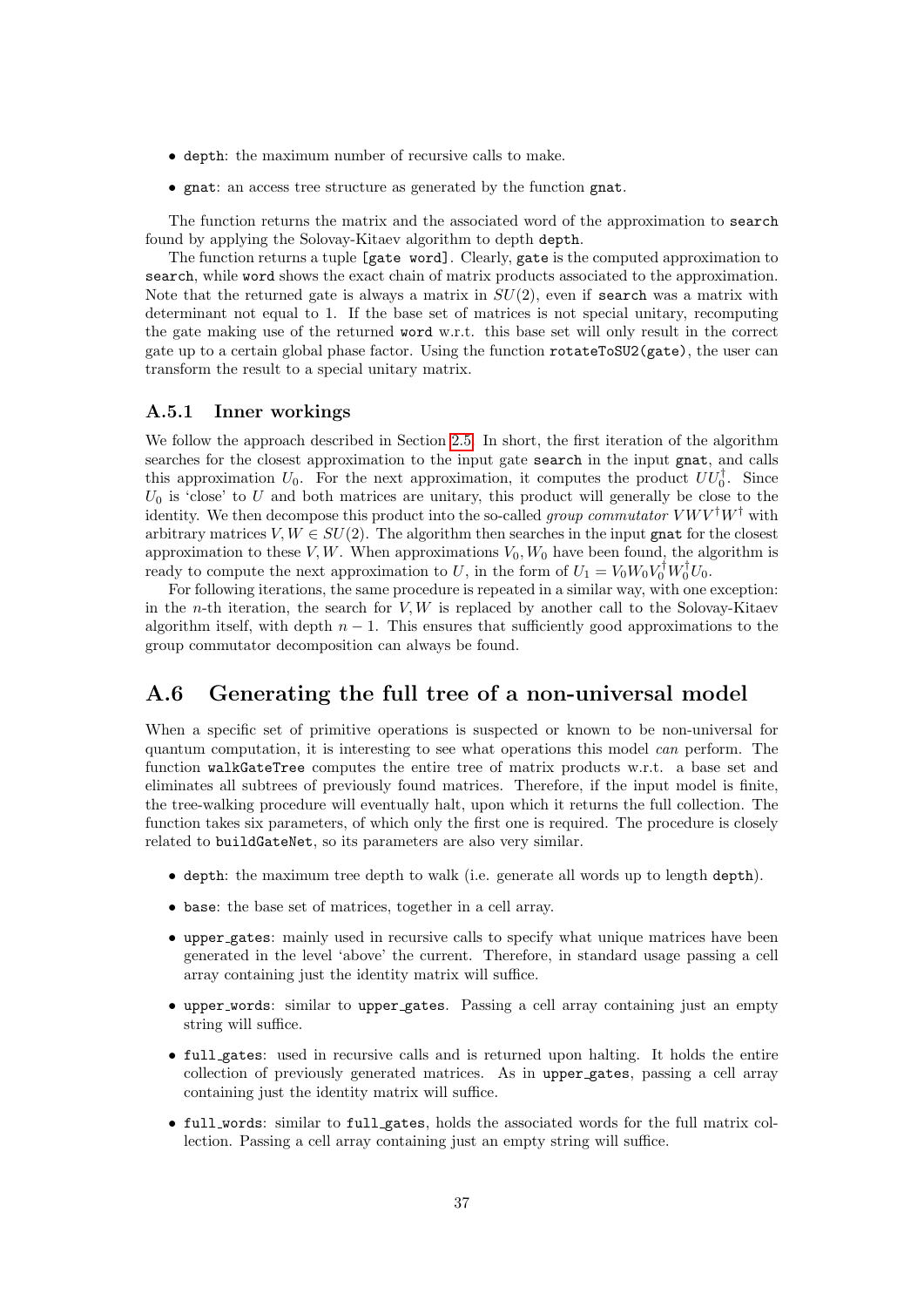Again, the last four arguments can be omitted, which lets the procedure use the standard values. If the second parameter is also omitted, it uses the matrices stored in constants.MATRICES.

The procedure returns a tuple [gates words] which holds the entire collection of generated gates and associated words.

#### <span id="page-39-0"></span>A.6.1 Inner workings

The tree walking procedure is identical to the workings of buildGateNet. A major difference is that walkGateTree does not make use of the 'trivial relations', but compares every new matrix products to a history collection. If the matrix has not yet been generated before (up to machine precision), it is added to this history collection. If it is a duplicate, it is ignored, and its entire subtree is skipped.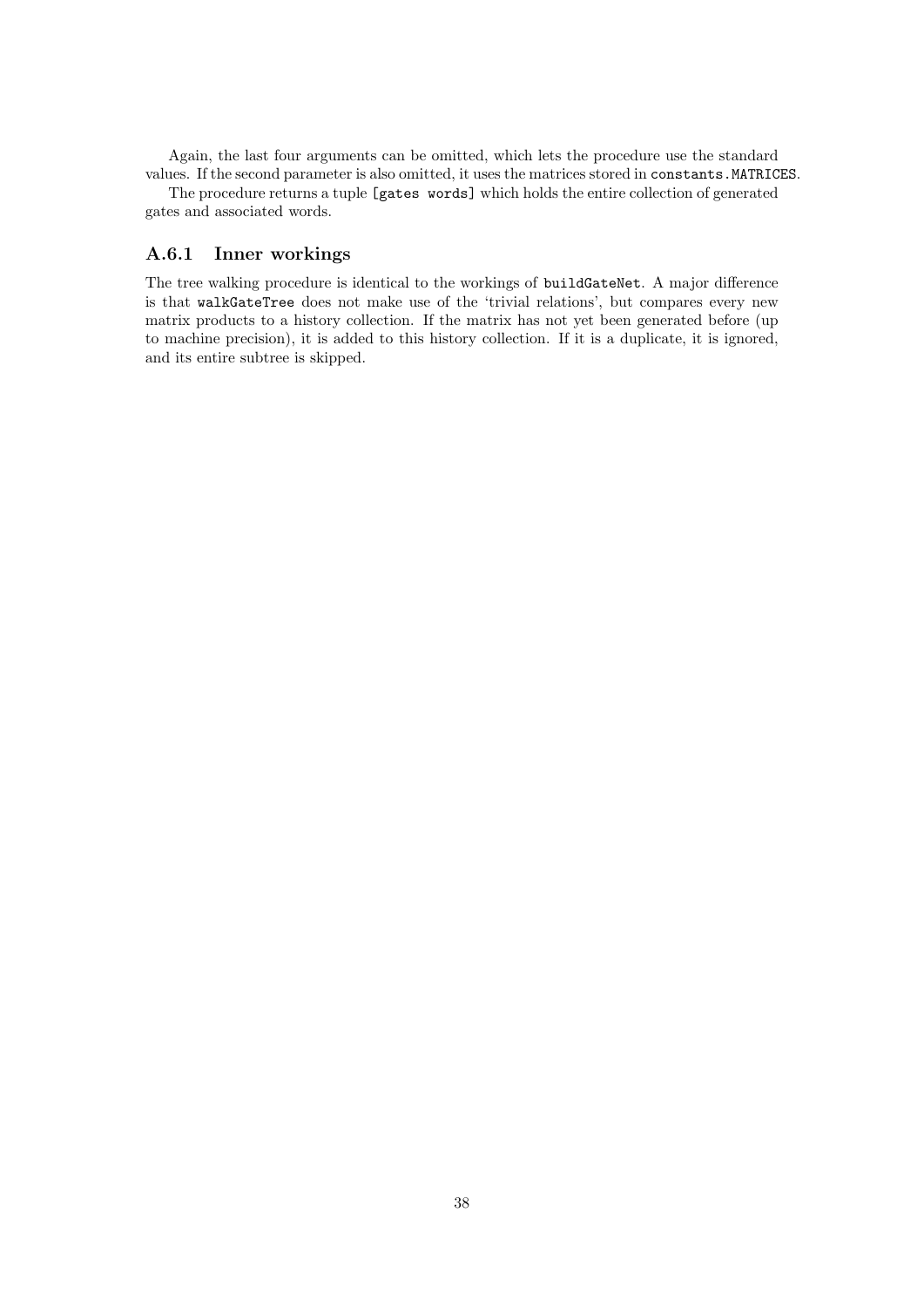# Bibliography

- <span id="page-40-0"></span>[1] M. A. Nielsen and I. L. Chuang, Quantum Computation and Quantum Information. Cambridge University Press, 2000.
- <span id="page-40-1"></span>[2] P. Kaye, R. Laflamme, and M. Mosca, An Introduction to Quantum Computing. Oxford University Press, 2007.
- <span id="page-40-2"></span>[3] C. H. Bennett, G. Brassard, C. Crépeau, R. Jozsa, A. Peres, and W. K. Wootters, "Teleporting an unknown quantum state via dual classical and Einstein-Podolsky-Rosen channels," Physical Review Letters, vol. 70, no. 13, p. 1895, 1993.
- <span id="page-40-3"></span>[4] D. Dieks, "Communication by EPR devices," Physics Letters A, vol. 92, no. 6, pp. 271– 272, 1982.
- <span id="page-40-4"></span>[5] A. Einstein, B. Podolsky, and N. Rosen, "Can quantum-mechanical description of physical reality be considered complete?," Physical review, vol. 47, no. 10, p. 777, 1935.
- <span id="page-40-5"></span>[6] J. S. Bell et al., "On the Einstein-Podolsky-Rosen paradox," Physics, vol. 1, no. 3, pp. 195– 200, 1964.
- <span id="page-40-6"></span>[7] W. H. Zurek, "Decoherence and the transition from quantum to classical–revisited,"  $arXiv$ preprint quant-ph/0306072, 2003.
- <span id="page-40-7"></span>[8] A. Y. Kitaev, "Fault-tolerant quantum computation by anyons," Annals of Physics, vol. 303, no. 1, pp. 2–30, 2003.
- <span id="page-40-8"></span>[9] P. W. Shor, "Polynomial-time algorithms for prime factorization and discrete logarithms on a quantum computer," SIAM journal on computing, vol. 26, no. 5, pp. 1484–1509, 1997.
- <span id="page-40-9"></span>[10] A. M. Steane, "Error correcting codes in quantum theory," Physical Review Letters, vol. 77, no. 5, pp. 793–797, 1996.
- <span id="page-40-10"></span>[11] A. Y. Kitaev, A. H. Sen &, M. N. Vyalyi, and M. N. Vyalyi, *Classical and quantum* computation, vol. 47. Amer Mathematical Society, 2002.
- <span id="page-40-11"></span>[12] C. M. Dawson and M. A. Nielsen, "The Solovay-Kitaev algorithm," Quantum Information and Computation, 2005.
- <span id="page-40-12"></span>[13] P. Tien Trung, R. Van Meter, and C. Horsman, "Optimising the Solovay-Kitaev algorithm," Phys. Rev. A, 2012.
- <span id="page-40-13"></span>[14] C. Nayak, S. H. Simon, A. Stern, M. Freedman, and S. D. Sarma, "Non-abelian anyons and topological quantum computation," Reviews of Modern Physics, vol. 80, no. 3, p. 1083, 2008.
- <span id="page-40-14"></span>[15] J. Preskill, "Lecture notes for physics 219: Quantum computation," 2004.
- <span id="page-40-15"></span>[16] W. Pauli, "Uber den zusammenhang des abschlusses der elektronengruppen im atom mit ¨ der komplexstruktur der spektren," Zeitschrift für Physik A Hadrons and Nuclei, vol. 31, no. 1, pp. 765–783, 1925.